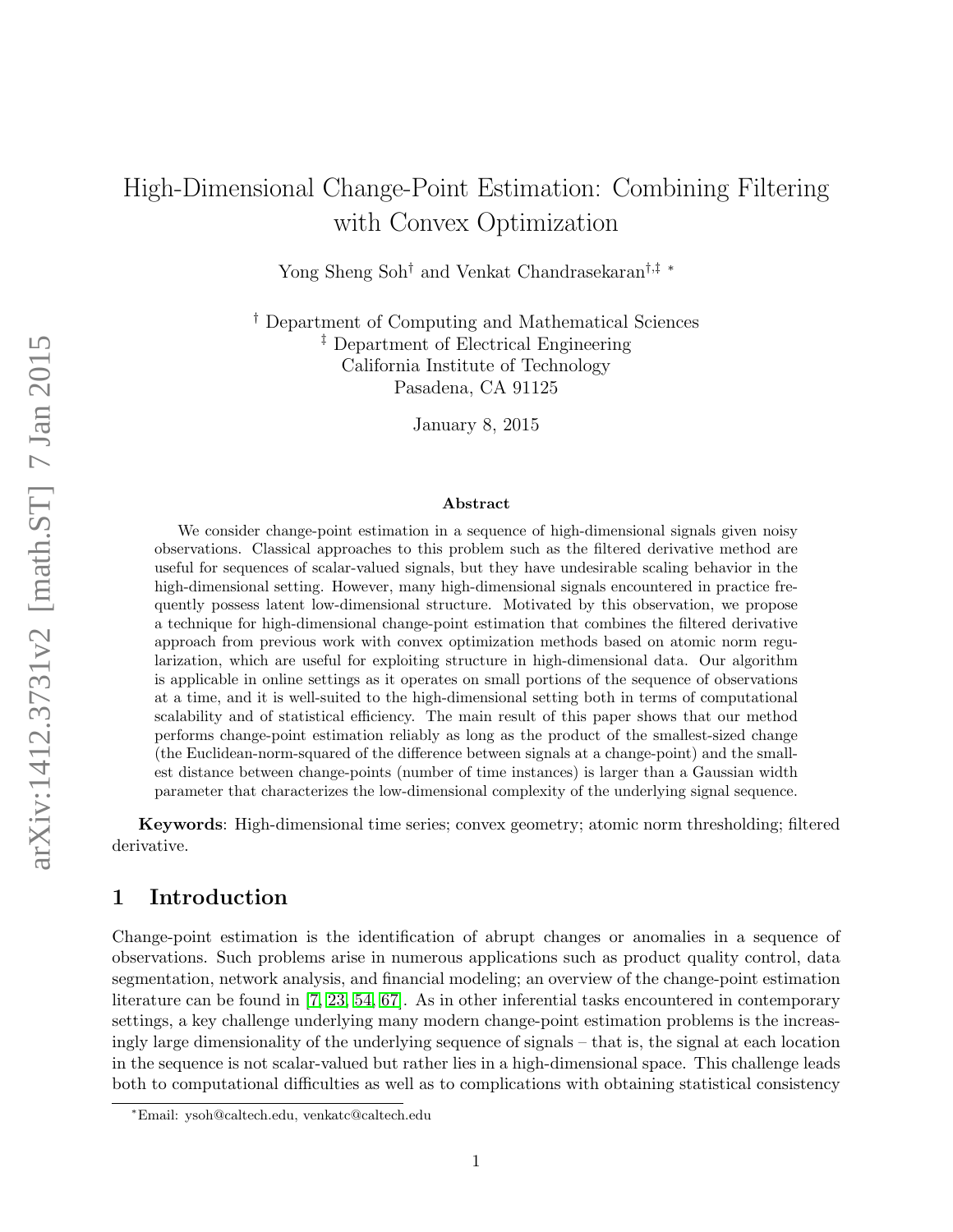in settings in which one has access to a small number of observations (relative to the dimensionality of the space in which these observations live).

A prominent family of methods for estimating the locations of change-points in a sequence of noisy scalar-valued observations is based on the filtered derivative approach [\[4,](#page-16-1) [7,](#page-16-0) [8,](#page-16-2) [10,](#page-16-3) [11\]](#page-16-4). Broadly speaking, these procedures begin with an application of a low-pass filter to the sequence, followed by a computation of pairwise differences between successive elements, and finally the implementation of a thresholding step to estimate change-points. A large body of prior literature has analyzed the performance of this family of algorithms and its variants [\[4,](#page-16-1) [10,](#page-16-3) [11\]](#page-16-4). Unfortunately, as we describe in Section [3,](#page-5-0) the natural extension of this procedure to the high-dimensional setting leads to performance guarantees for reliable change-point estimation that require the underlying signal to remain unchanged for long portions of the sequence. Such requirements tend to be unrealistic in applications such as financial modeling and network analysis in which rapid transitions in the underlying phenomena trigger frequent changes in the associated signal sequences.

#### 1.1 Our contributions

To alleviate these difficulties, modern signal processing methods for high-dimensional data – in a range of statistical inference tasks such as denoising [\[12,](#page-16-5) [27,](#page-17-1) [32\]](#page-17-2), model selection [\[17,](#page-16-6) [46,](#page-18-0) [68\]](#page-19-2), the estimation of large covariance matrices  $[13, 14]$  $[13, 14]$ , and others  $[19, 21, 28, 31, 55]$  $[19, 21, 28, 31, 55]$  $[19, 21, 28, 31, 55]$  $[19, 21, 28, 31, 55]$  $[19, 21, 28, 31, 55]$  – recognize and exploit the observation that signals lying in high-dimensional spaces typically possess low-dimensional structure. For example, images frequently admit sparse representations in an appropriately transformed domain [\[16,](#page-16-9) [19\]](#page-17-3) while covariance matrices are well-approximated as low-rank matrices in many settings. The exploitation of low-dimensional structure in solving problems such as denoising leads to consistency guarantees that depend on the intrinsic low-dimensional "complexity" of the data rather than on the ambient (large) dimension of the space in which they live. A notable feature of several of these structure-exploiting procedures is that they are based on convex optimization methods, which can lead to tractable numerical algorithms for large-scale problems as well as to insightful statistical performance analyses. Motivated by these ideas, we propose a new approach for change-point estimation in high dimensions by integrating a convex optimization step into the filtered derivative framework (see Section [3\)](#page-5-0). We prove that the resulting method provides reliable change-point estimation performance in high-dimensional settings, with guarantees that depend on the underlying low-dimensional structure in the sequence of observations rather than on their ambient dimension.

To illustrate our ideas and arguments concretely, we consider a setup in which we are given a sequence  $\mathbf{Y}[t] \in \mathbb{R}^p$  for  $t = 1, \ldots, n$  of observations of the form:

$$
\mathbf{Y}[t] = \mathbf{X}^{\star}[t] + \varepsilon[t]. \tag{1}
$$

Here  $\mathbf{X}^{\star}[t] \in \mathbb{R}^{p}$  is the underlying signal and the noise is normally distributed  $\varepsilon[t] \sim \mathcal{N}(0, \sigma^{2}I_{p \times p})$ . The signal sequence  $\mathcal{X} := {\mathbf{X}^{\star}[t]}_{t=1}^{n}$  is assumed to be piecewise constant with respect to t. The set of change-points is denoted by  $\tau^* \subset \{1, \ldots, n\}$ , i.e.,  $t \in \tau^* \Leftrightarrow \mathbf{X}^* [t] \neq \mathbf{X}^* [t+1]$ , and the objective is to estimate the set  $\tau^*$ . A central aspect of our setup is that each  $\mathbf{X}^{\star}[t]$  is modeled as having an efficient representation as a linear combination of a small number of elements from a known set  $A$  of building blocks or atoms  $[12, 18, 19, 20, 21, 27, 28, 30, 55, 66]$  $[12, 18, 19, 20, 21, 27, 28, 30, 55, 66]$  $[12, 18, 19, 20, 21, 27, 28, 30, 55, 66]$  $[12, 18, 19, 20, 21, 27, 28, 30, 55, 66]$  $[12, 18, 19, 20, 21, 27, 28, 30, 55, 66]$  $[12, 18, 19, 20, 21, 27, 28, 30, 55, 66]$  $[12, 18, 19, 20, 21, 27, 28, 30, 55, 66]$  $[12, 18, 19, 20, 21, 27, 28, 30, 55, 66]$  $[12, 18, 19, 20, 21, 27, 28, 30, 55, 66]$  $[12, 18, 19, 20, 21, 27, 28, 30, 55, 66]$ . This notion of signal structure includes widely studied models in which signals are specified by sparse vectors and lowrank matrices. It also encompasses several others such as low-rank tensors, orthogonal matrices, and permutation matrices. The convex optimization step in our approach exploits knowledge of the atomic set  $A$ ; specifically, the algorithm described in Section [3.2](#page-6-0) consists of a denoising operation in which the underlying signal is estimated from local averages of the sequence  $Y[t]$  using a proximal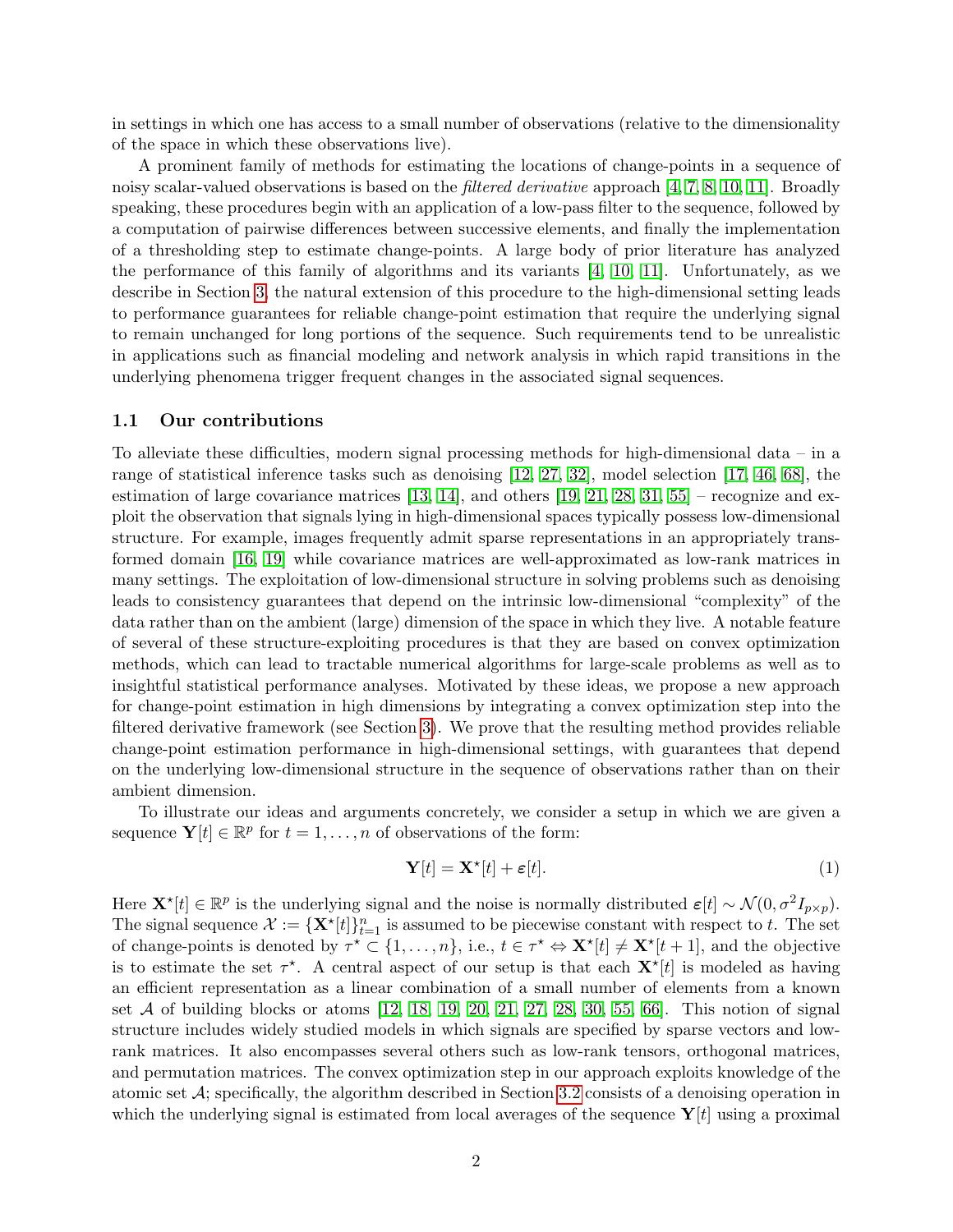operator based on the atomic norm associated to  $\mathcal{A}$  [\[12,](#page-16-5) [21,](#page-17-4) [27\]](#page-17-1). The main technical result of this paper is that the method we propose in Section [3](#page-5-0) provides accurate estimates of the change-points  $\tau^*$  with high probability under the condition:

<span id="page-2-0"></span>
$$
\Delta_{\min}^2 T_{\min} \gtrsim \sigma^2 \{ \eta^2(\mathcal{X}) + \log n \},\tag{2}
$$

where  $\Delta_{\text{min}}$  denotes the size (in  $\ell_2$ -norm) of the smallest change among all change-points,  $T_{\text{min}}$ denotes the smallest interval between successive change-points, and n is the number of observations. The quantity  $\eta(\mathcal{X})$  captures the low-dimensional complexity in the signal sequence  $\mathcal{X} := {\mathbf{X}^{\star}[t]}_{t=1}^{n}$ via a Gaussian distance/width characterization, and it appears in our result due to the incorporation of the convex optimization step. In the high-dimensional setting, the parameter  $\eta^2$  plays a crucial role as it reflects the underlying low-dimensional structure in the signal sequence of interest; as such it is usually much smaller than the ambient dimension  $p$  (we quantify the comparisons in Section [2\)](#page-3-0). Indeed, directly applying the filtered derivative method without incorporating a convex optimization step that exploits the signal structure would lead to weaker performance guarantees in terms of p rather than  $\eta^2$ .

The performance guarantee [\(2\)](#page-2-0) highlights a number of tradeoffs in high-dimensional changepoint estimation that result from using our approach. For example, the appearance of the term  $\Delta_{\min}^2 T_{\min}$  on the left hand side of [\(2\)](#page-2-0) implies that it is possible to compensate for one of these quantities being small if the other one is suitably large. Further, our algorithm also operates in a causal manner on small portions of the sequence at any given time rather than on the entire sequence simultaneously, and it is therefore useful in "online" settings. This feature of our method combined with the the result [\(2\)](#page-2-0) leads to a more subtle tradeoff between the computational efficiency of the approach and the number of observations  $n$ ; specifically, our algorithm can be adapted to process larger datasets (e.g., settings in which observations are obtained via high-frequency sampling, leading to larger  $n$ ) more efficiently without loss in statistical performance by employing a suitable form of convex relaxation based on the ideas discussed in [\[20\]](#page-17-7). We discuss these points in greater detail in Section [4.](#page-9-0)

### 1.2 Related work

A recent paper by Harchaoui and Lévy-Leduc [\[35\]](#page-17-9) is closest in spirit to ours (in terms of providing change-point estimation guarantees of the form [\(2\)](#page-2-0)); they describe a convex programming method based on total-variation minimization to detect changes in sequences of scalar-valued signals. In addition to the restriction to scalar-valued signals, the technique in [\[35\]](#page-17-9) requires knowledge of the full sequence of observations in advance. As a result it is not directly applicable in high-dimensional and online settings unlike our proposed approach.

High-dimensional change-point estimation has received much attention in recent years based on different types of extensions of the scalar case. The diversity of these generalizations of the scalar setting is due to the wide range of applications in which change-point estimation problems arise, each with a unique set of considerations. For example, several papers [\[22,](#page-17-10) [29\]](#page-17-11) investigate high-dimensional change-point estimation in settings in which the changes only occur in a small subset of components. Therefore, assumptions about low-dimensional structure are made with regards to the pattern of changes rather than in the signal itself at each time instance (as in our setup). Xie et al. [\[69\]](#page-19-5) consider a high-dimensional change-point estimation problem in which the underlying signals are modeled as lying on a low-dimensional manifold; although this setup is similar to ours, their algorithmic approach is based on projections onto manifolds rather than on convex optimization, and the types of guarantees obtained in [\[69\]](#page-19-5) are qualitatively quite different in comparison to [\(2\)](#page-2-0). We also note recent work on high-dimensional change-point problems in which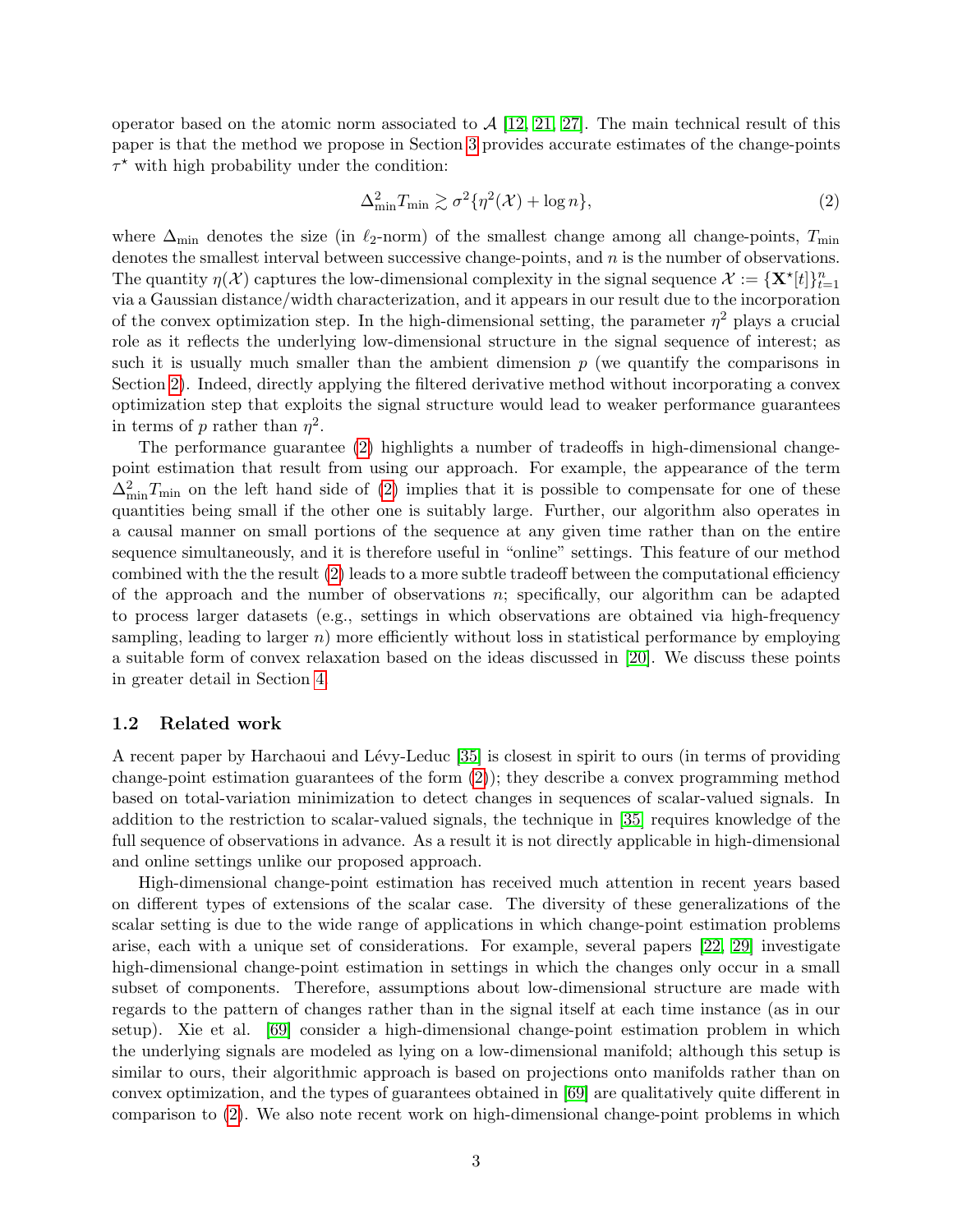the authors study the impact of random projections on the performance of classical algorithms such as the cumulative-sum method [\[5\]](#page-16-11).

### 1.3 Paper outline

Section [2](#page-3-0) gives the relevant background on structured signals that are concisely represented with respect to sets of elementary atoms as well as the analytical tools that are used in the remainder of the paper. In Section [3](#page-5-0) we describe our algorithm for high-dimensional change-point estimation, and we state the main recovery guarantee of the procedure. In Section [4](#page-9-0) we discuss the tradeoffs that result from using our approach, and their utility in adapting our algorithm to address challenges beyond high-dimensionality that arise in applications involving change-point estimation. We verify our theoretical results with numerical experiments on synthetic data in Section [5,](#page-13-0) and we conclude with brief remarks and further directions in Section [6.](#page-15-0) The proofs are given in the Appendix.

# <span id="page-3-0"></span>2 Background on Structured Signal Models

#### 2.1 Efficient representations with respect to atomic sets

We outline a framework with roots in nonlinear approximation [\[6,](#page-16-12) [25,](#page-17-12) [39,](#page-18-1) [53\]](#page-19-6) that generalizes several types of low-dimensional models considered in the literature such as sparse vectors and low-rank matrices [\[12,](#page-16-5) [13,](#page-16-7) [14,](#page-16-8) [19,](#page-17-3) [21,](#page-17-4) [28,](#page-17-5) [46,](#page-18-0) [50,](#page-18-2) [55\]](#page-19-3).

Let  $\mathcal{A} \subseteq \mathbb{R}^p$  be a compact set that specifies a collection of atoms. We say that a signal  $\mathbf{X} \in \mathbb{R}^p$ has a concise representation with respect to  $A$  if it admits a decomposition as a sum of a small number of atoms in  $A$ , that is, we are able to write

$$
\mathbf{X} = \sum_{i=1}^{s} c_i \mathbf{a}_i, \mathbf{a}_i \in \mathcal{A}, c_i \ge 0,
$$
\n(3)

for some  $s \ll p$ . Sparse vectors and low-rank matrices are examples of low-dimensional representations that are expressible in this framework. Specifically, an atomic set for sparse vectors is the set of signed standard basis vectors  $A = {\pm \mathbf{e}_i | 1 \le i \le p}$ , while a natural atomic set for lowrank matrices is set of all rank-one matrices with unit Euclidean norm. Other examples include binary vectors (e.g., in knapsack problems [\[45\]](#page-18-3)), permutation matrices (in ranking problems [\[38\]](#page-18-4)), low-rank tensors [\[41\]](#page-18-5), and orthogonal matrices. Such classes of signals that have concise representations with respect to general atomic sets were studied in the context of linear inverse problems [\[21\]](#page-17-4), and subsequently in the setting of statistical denoising [\[12,](#page-16-5) [20\]](#page-17-7).

In comparison with alternative notions of low-dimensional structure, e.g., manifold models [\[69\]](#page-19-5), which have been considered previously in the context of high-dimensional change-point estimation (and more generally in signal processing), the setup described here has the virtue that one can employ efficient algorithms for convex optimization methods and one can appeal to insights from convex geometry in developing and analyzing algorithms for high-dimensional change-point estimation. We discuss the relevant concepts in the next two subsections.

#### <span id="page-3-2"></span>2.2 Minkowski functional and proximal operators

A key feature of our change-point estimation algorithm is the incorporation of a signal denoising step that exploits knowledge of the atomic set  $A$ . To formally define the denoising operation, we consider the Minkowski functional  $\|\cdot\|_{\mathcal{C}} : \mathbb{R}^p \mapsto [0, \infty]$ 

<span id="page-3-1"></span>
$$
\|\mathbf{X}\|_{\mathcal{C}} := \inf\{t : \mathbf{X} \in t\mathcal{C}, \ t > 0\},\tag{4}
$$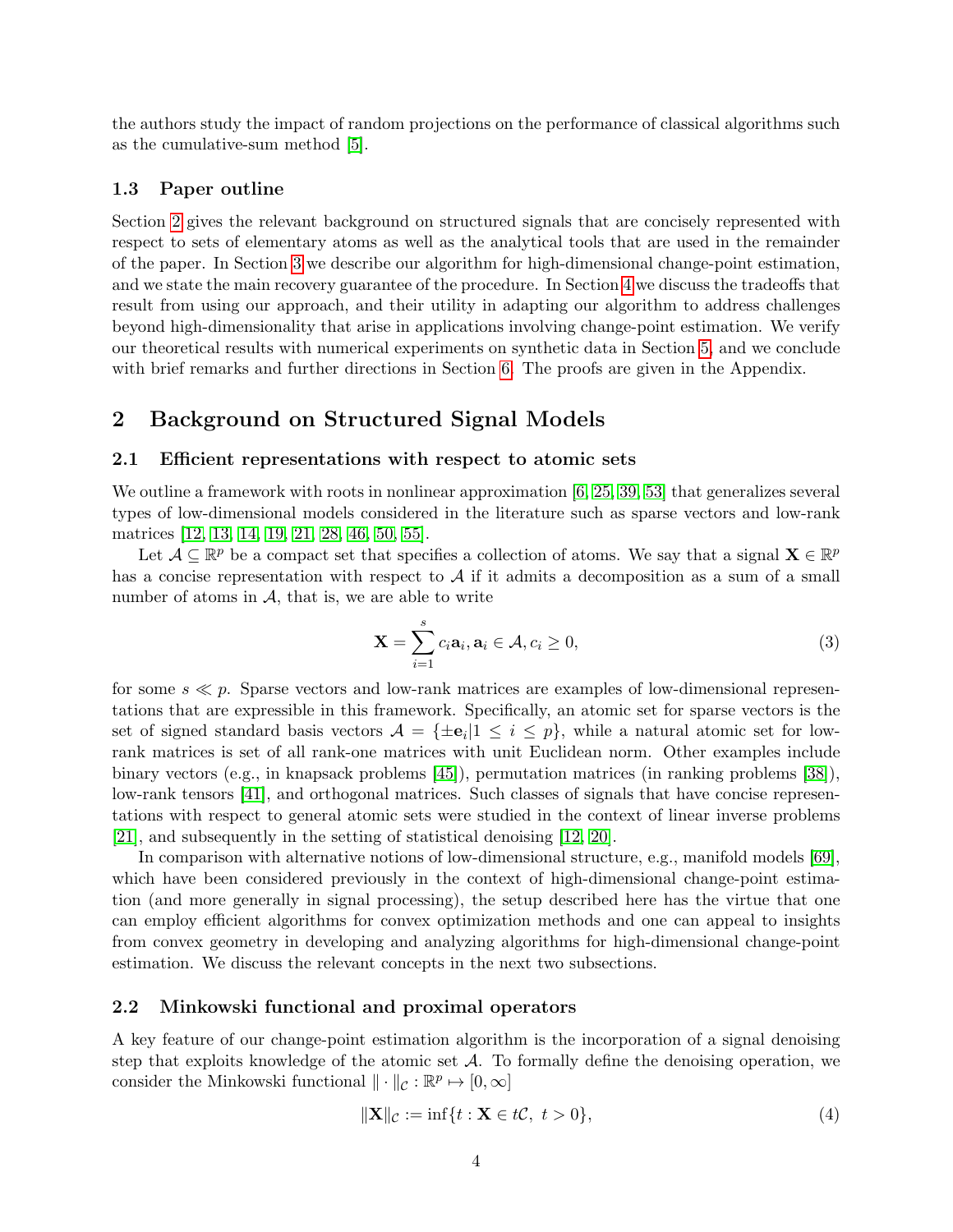defined with respect to a convex set  $\mathcal{C} \subset \mathbb{R}^p$  such that  $\mathcal{A} \subseteq \mathcal{C}$ , as discussed in [\[21\]](#page-17-4). As C is convex, the Minkowski functional  $\|\cdot\|_{\mathcal{C}}$  is also convex. This function is also called the gauge function in the convex analysis literature [\[58\]](#page-19-7). For a given  $\mathbf{Y} \in \mathbb{R}^p$  and a convex set C, we consider denoisers specified in terms of the following *proximal operator*:

<span id="page-4-1"></span>
$$
\hat{\mathbf{X}} = \underset{\mathbf{X} \in \mathbb{R}^p}{\operatorname{argmin}} \frac{1}{2} \|\mathbf{Y} - \mathbf{X}\|_2^2 + \lambda \|\mathbf{X}\|_{\mathcal{C}}.\tag{5}
$$

As  $\|\cdot\|_{\mathcal{C}}$  is a convex function, this optimization problem is a convex program. To obtain a proximal operator that enforces signal structure in the denoising operation, the set  $\mathcal C$  is usually taken to be the tightest convex set containing the atomic set A, i.e.,  $C = \text{conv}(\mathcal{A})$ . With  $C = \text{conv}(\mathcal{A})$ , the resulting Minkowski functional is called the *atomic norm*<sup>[1](#page-4-0)</sup> with respect to  $A$ , and the associated proximal operator [\(5\)](#page-4-1) is called atomic norm thresholding [\[12\]](#page-16-5). The atomic norm has been studied in the approximation theory literature for characterizing approximation rates associated with best k-term approximants  $[6, 25, 39, 53]$  $[6, 25, 39, 53]$  $[6, 25, 39, 53]$  $[6, 25, 39, 53]$ , and its convex-geometric properties were investigated in [\[21\]](#page-17-4) in the context of ill-posed linear inverse problems. When  $\mathcal{A} = {\pm \mathbf{e}_i | 1 \le i \le p}$  is the collection of signed standard basis vectors, the atomic norm with respect to A is simply the  $\ell_1$ -norm in  $\mathbb{R}^p$ . Similarly, the atomic norm corresponding to unit-Euclidean-norm rank-one matrices is the matrix nuclear norm. More generally, one can define atomic norms associated to other types of structured objects such as permutation matrices, low-rank tensors, orthogonal matrices, and signed vectors; see [\[21\]](#page-17-4) for a detailed list. Atomic norm thresholding naturally generalizes soft-thresholding based on the  $\ell_1$ -norm for sparse signals to a more general denoising operation for the types of structured signals described here.

One exception to the rule of thumb of choosing  $\mathcal{C} = \text{conv}(\mathcal{A})$  arises if the atomic norm is intractable to represent, e.g., the tensor nuclear norm [\[37\]](#page-18-6). That is, although these norms are convex functions, computing them may in general be computationally intractable. To overcome such difficulties, a natural approach described in [\[20,](#page-17-7) [21\]](#page-17-4) is to consider Minkowski functionals of convex sets  $\mathcal C$  that contain  $\mathcal A$  and that are efficient to represent, i.e., further tractable convex relaxations of conv $(\mathcal{A})$ .

Finally, to avoid dealing with technicalities in degenerate cases, we assume throughout the remainder of the paper that the set conv $(A) \subset \mathbb{R}^p$  is a solid convex set containing the origin in its interior. Consequently, we have that  $\|\mathbf{X}\|_{\mathcal{C}} < \infty$  for all  $\mathbf{X} \in \mathbb{R}^p$ .

#### 2.3 Summary parameters in signal denoising

Next we describe the relevant convex-geometric concepts for analyzing the performance of proximal denoising operators. For  $X \in \mathbb{R}^p$ , the *Gaussian distance*  $\eta_c(X)$  [\[31,](#page-17-6) [50\]](#page-18-2) with respect to a norm  $\|\cdot\|_{\mathcal{C}}$  is defined as

<span id="page-4-2"></span>
$$
\eta_{\mathcal{C}}(\mathbf{X}) := \inf_{\lambda \ge 0} \left\{ \mathbb{E}_{\mathbf{g} \sim \mathcal{N}(0, I_{p \times p})}[\text{dist}(\mathbf{g}, \lambda \cdot \partial ||\mathbf{X}||_{\mathcal{C}})] \right\}.
$$
 (6)

Here  $\text{dist}(\mathbf{g}, \partial \|\mathbf{X}\|_{\mathcal{C}}) := \inf_{\mathbf{w} \in \partial \|\mathbf{X}\|_{\mathcal{C}}} \|\mathbf{w} - \mathbf{g}\|_2$  denotes the distance of  $\mathbf{g}$  from the set  $\partial \|\mathbf{X}\|_{\mathcal{C}}$ , where  $\partial ||\mathbf{X}||_c$  is the subdifferential of the function  $|| \cdot ||_c$  at the point **X** [\[58\]](#page-19-7). We relate the Gaussian distance to the Gaussian width [\[33\]](#page-17-13) in Appendix [7.1](#page-20-0) by extending a result in [\[31\]](#page-17-6).

The Gaussian distance  $\eta_c(\mathbf{X})$  is useful for characterizing the performance of the proximal de-noising operator [\(5\)](#page-4-1) [\[12,](#page-16-5) [20,](#page-17-7) [50\]](#page-18-2). Specifically, suppose  $\hat{\mathbf{X}} = \operatorname{argmin}_{\mathbf{X} \in \mathbb{R}^p} \frac{1}{2}$  $\frac{1}{2} \|\mathbf{X}^{\star} + \boldsymbol{\varepsilon} - \mathbf{X}\|_2^2 + \lambda \|\mathbf{X}\|_{\mathcal{C}},$ 

<span id="page-4-0"></span><sup>&</sup>lt;sup>1</sup>For [\(4\)](#page-3-1) to formally define a norm, we would also need the set A to be centrally symmetric. Nevertheless, the results in the remainder of the paper hold without this condition, so we use "norm" with an abuse of terminology.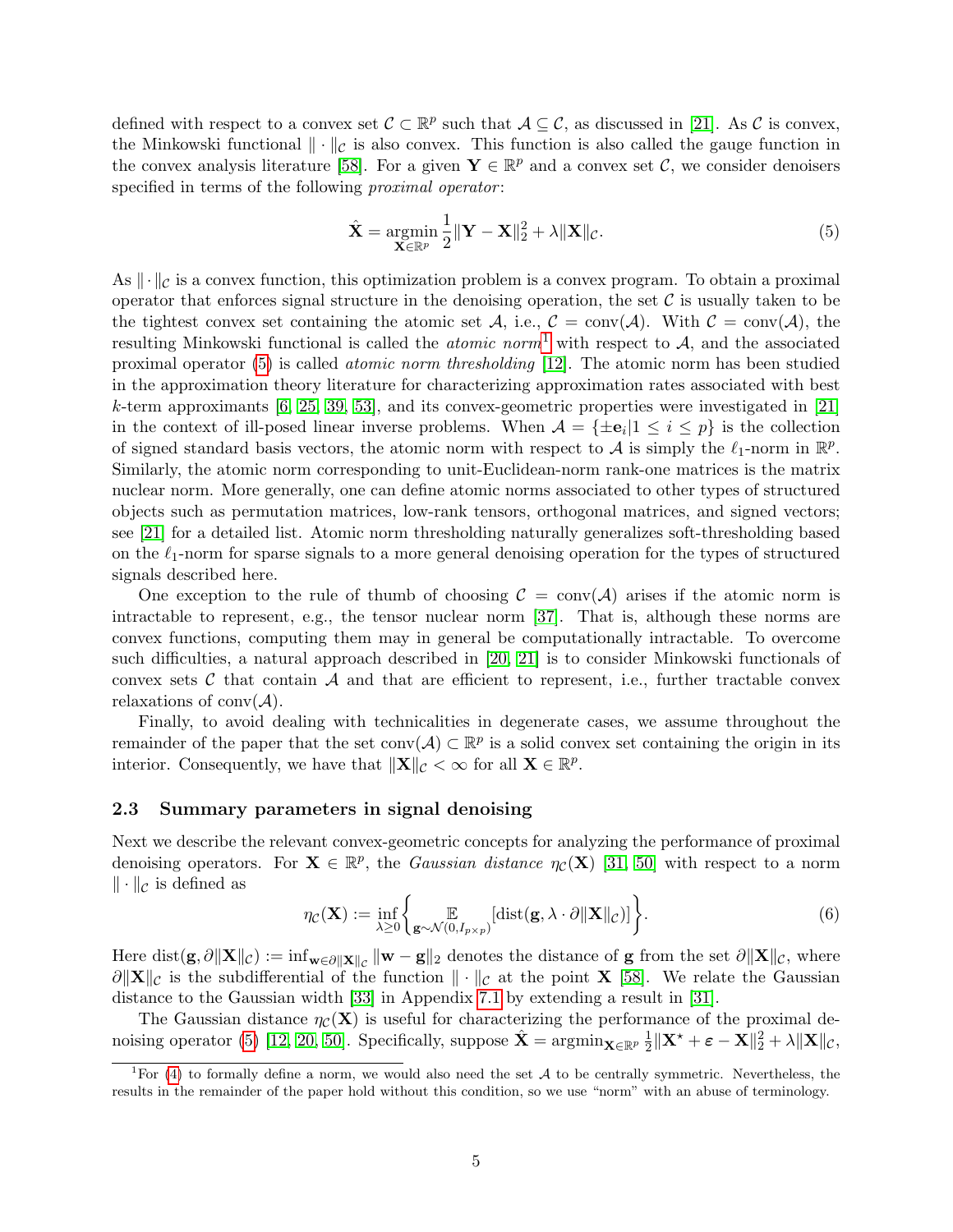then the error between  $\hat{\mathbf{X}}$  and  $\mathbf{X}^*$  is bounded as [\[50\]](#page-18-2):

$$
\|\mathbf{X}^{\star}-\hat{\mathbf{X}}\|_2 \leq \mathrm{dist}(\boldsymbol{\varepsilon}, \lambda \cdot \partial \|\mathbf{X}^{\star}\|_{\mathcal{C}}).
$$

Taking expectations with respect to  $\varepsilon$  and subsequently optimizing the resulting bound with respect to  $\lambda$  yields the Gaussian distance [\(6\)](#page-4-2). We prove a generalization of this result in Appendix [7.2,](#page-22-0) which is relevant to the analysis of the change-point estimation algorithm proposed in Section [3.2.](#page-6-0)

As we discuss in Section [3,](#page-5-0) the combination of the proximal denoising operator with a suitable filtering step leads to a change-point estimation procedure with performance guarantees in terms of  $\eta_c(\mathbf{X})$  rather than  $\sqrt{p}$ . This point is significant because for many examples of structured signals that are encountered in practice, it is typically the case that  $\eta_c(\mathbf{X}) \ll \sqrt{p}$ . For example, if **X** is an ssparse vector in  $\mathbb{R}^p$  then proximal denoising via the  $\ell_1$ -norm gives  $\eta_{\ell_1}(\mathbf{X}) \leq \sqrt{2s \log(p/s) + 3s/2} + 7$ [\[21,](#page-17-4) [31,](#page-17-6) [59,](#page-19-8) [65\]](#page-19-9). Similarly, if **X** is a rank-r matrix in  $\mathbb{R}^{d \times d}$  then proximal denoising via the matrix nuclear norm gives  $\eta_{\text{nuc}}(\mathbf{X}) \leq \sqrt{6rd} + 7$  [\[21,](#page-17-4) [31,](#page-17-6) [49,](#page-18-7) [56\]](#page-19-10).

In order to state performance guarantees for a sequence of observations, we extend the definition of  $\eta_{\mathcal{C}}$  to collections of vectors  $\mathcal{X} = {\mathbf{X}^{\star}[1], \ldots, \mathbf{X}^{\star}[n]}, \mathbf{X}^{\star}(i) \in \mathbb{R}^{p}$  as follows:

<span id="page-5-1"></span>
$$
\eta_{\mathcal{C}}(\mathcal{X}) := \inf_{\lambda \ge 0} \max_{\mathbf{X}^{\star}[t] \in \mathcal{X}} \bigg\{ \mathop{\mathbb{E}}_{\mathbf{g} \sim \mathcal{N}(0, I_{p \times p})} [\text{dist}(\mathbf{g}, \lambda \cdot \partial || \mathbf{X}^{\star}[t] ||_{\mathcal{C}})] \bigg\}.
$$
 (7)

# <span id="page-5-0"></span>3 Convex Programming for Change-Point Estimation

In this section, we describe our algorithm for high-dimensional change-point estimation by combining the filtered derivative method with proximal denoising. We state the main theorem that characterizes the accuracy of the estimated set of change-points, and we outline the proof, with the full details given in the Appendix.

#### 3.1 Motivation

We begin by highlighting some of the difficulties that arise in change-point estimation as a result of the high-dimensionality of the observations. In order to frame our discussion concretely, we consider the prominent and widely-employed class of change-point estimation techniques based on the filtered derivative algorithm [\[4,](#page-16-1) [8,](#page-16-2) [10,](#page-16-3) [11\]](#page-16-4), although similar difficulties arise with other approaches as well. The filtered derivative method detects changes based on an application of a pairwise difference operator to the output of a suitable low-pass filter applied to the sequence of observations. For simplicity, we describe a particular low-pass filter that is given by the sample mean of the observations over a small window (again, elaborations on this scheme are possible, with qualitatively similar conclusions). Formally, consider the following sequence defined at time  $t$ by computing differences of sample means over windows of size  $\theta$ :

$$
FD_{\theta}[t] = -\frac{1}{\theta} \sum_{i=t-\theta+1}^{t} Y[i] + \frac{1}{\theta} \sum_{i=t+1}^{t+\theta} Y[i].
$$
\n(8)

Locations at which  $FD_{\theta}[t]$  has large magnitude (i.e., above a suitably chosen threshold) are declared as change-points.

This approach is well-suited for settings with sequences of scalar-valued signals, i.e., each  $\mathbf{X}^{\star}[t]$ is scalar; see [\[4,](#page-16-1) [10,](#page-16-3) [11\]](#page-16-4) for detailed analyses. However, if applied directly to the high-dimensional setting, the underlying sequence of signals  $\mathbf{X}^{\star}[t] \in \mathbb{R}^{p}$  is required to remain stationary over time scales on the order of  $p$  so that changes can be reliably estimated. This requirement is unfortunately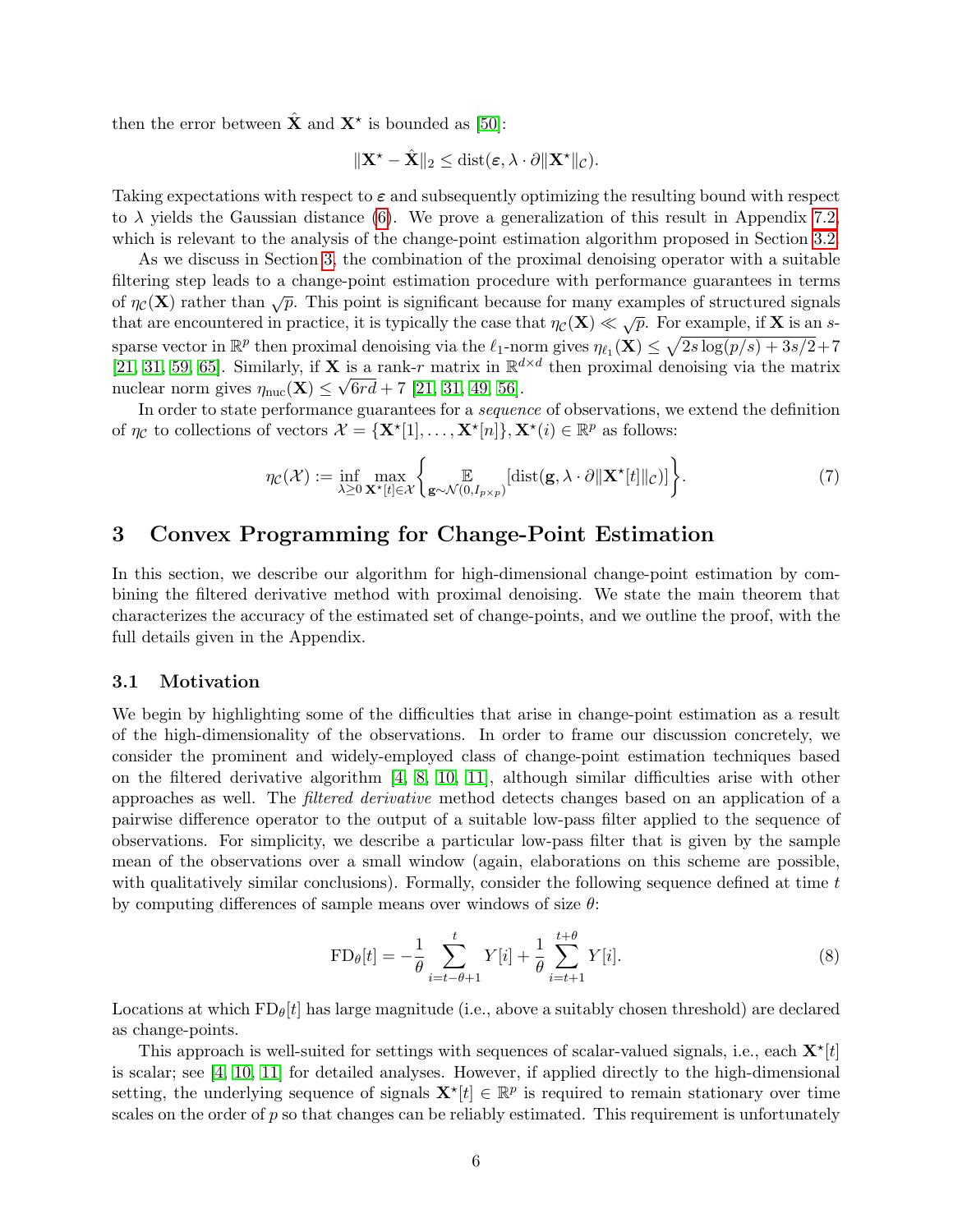not realistic for practical purposes, e.g., in image processing applications one typically encounters  $p \approx 10^6$ . As such, it is desirable to develop an algorithm that detects changes in sequences of high-dimensional observations reliably even if the signal does not remain stationary over long time scales.

#### <span id="page-6-0"></span>3.2 Our approach to high-dimensional change-point estimation

We base our method on the principle that more effective signal denoising by exploiting the lowdimensional structure underlying the sequence  $\mathbf{X}^{\star}[t]$  enables improved change-point estimation. The formal steps of our algorithm for obtaining an estimate  $\hat{\tau}$  of  $\tau^*$  are as follows:

- 1. [Input]:  $\{Y[t]\}_{t=1}^n$  the sequence of signal observations, a choice of parameters  $\theta, \gamma, \lambda$  to be employed in the algorithm, and a specification of a convex set  $C$ .
- 2. [Filtering]: Compute the sample means  $\bar{\mathbf{Y}}[i] = \frac{1}{\theta} \sum_{t=i}^{i+\theta-1} \mathbf{Y}[t], 1 \le i \le n-\theta+1.$
- 3. [Denoising]: Let  $\hat{\mathbf{X}}[t], 1 \le t \le n-\theta+1$  be the solutions to the following convex optimization problems:

$$
\hat{\mathbf{X}}[t] = \underset{\mathbf{X} \in \mathbb{R}^p}{\operatorname{argmin}} \frac{1}{2} \|\bar{\mathbf{Y}}[t] - \mathbf{X}\|_2^2 + \lambda \|\mathbf{X}\|_{\mathcal{C}}.\tag{9}
$$

- 4. [Differencing]: Compute  $S[t] := \|\hat{\mathbf{X}}[t+1] \hat{\mathbf{X}}[t-\theta+1]\|_2$  for  $\theta \le t \le n \theta$ .
- 5. [Thresholding]: For all t such that  $S[t] < \gamma$ , set  $S[t] = 0$ .
- 6. [Output]:  $\hat{\tau} = {\hat{t}_i}$ . Group time intervals such that consecutive non-zero entries in  $S[t]$  are at most  $\theta$  apart, and in each group select the index that corresponding to the largest value of S as an estimate of the location of a change.

Observe that the proximal denoising step is applied before the differencing step. This particular integration of proximal denoising and the filtered derivative ensures that the differencing operator is applied to estimates  $\bar{\mathbf{X}}[t]$  that are closer to the underlying signal  $\mathbf{X}^{\star}[t]$  than the raw averages  $\mathbf{Y}[t]$  (due to the favorable denoising properties of the proximal denoiser). As discussed in Theorem [3.1,](#page-6-1) this leads to improved change-point performance in comparison to a pure filtered derivative method. However, the analysis of our approach is complicated by the introduction of the proximal denoising step; we discuss this point in greater detail in Section [3.3.](#page-7-0)

The parameter  $\theta$  determines the window over which we compute the sample mean, and it controls the resolution to which we estimate change-points. A larger value of  $\theta$  allows the algorithm to detect small changes, although if  $\theta$  is chosen too large, multiple change-points may be mistaken for a single change-point. A smaller choice of  $\theta$  increases the resolution of the change-point estimates, but small changes cannot be reliably detected. The parameter  $\gamma$  specifies the threshold for declaring changes, and it governs the size of the change-points that can be reliably estimated. A small choice of  $\gamma$  allows the algorithm to detect smaller changes but it also increases the occurrence of false positives. Conversely, a larger value of  $\gamma$  reduces the number of false positives, but only those changes that are sufficiently large in magnitude may be detected by the algorithm (i.e., the number of false negatives may increase). In Theorem [3.1,](#page-6-1) we give precise guidelines for the choices of the parameters  $(\theta, \gamma, \lambda)$  to guarantee reliable change-point estimation under suitable conditions via the method described above.

<span id="page-6-1"></span>**Theorem 3.1.** Consider a sequence of observations  $\mathbf{Y}[t] = \mathbf{X}^{\star}[t] + \varepsilon[t], t = 1, \ldots, n$ , where each  $\mathbf{X}^{\star}[t] \in \mathbb{R}^{p}$  and each  $\varepsilon[t] \sim \mathcal{N}(0, \sigma^{2}I_{p\times p})$  independently. Let  $\tau^{\star} \subset \{1, \ldots, n\}$  be such that  $t \in \tau^{\star} \Leftrightarrow$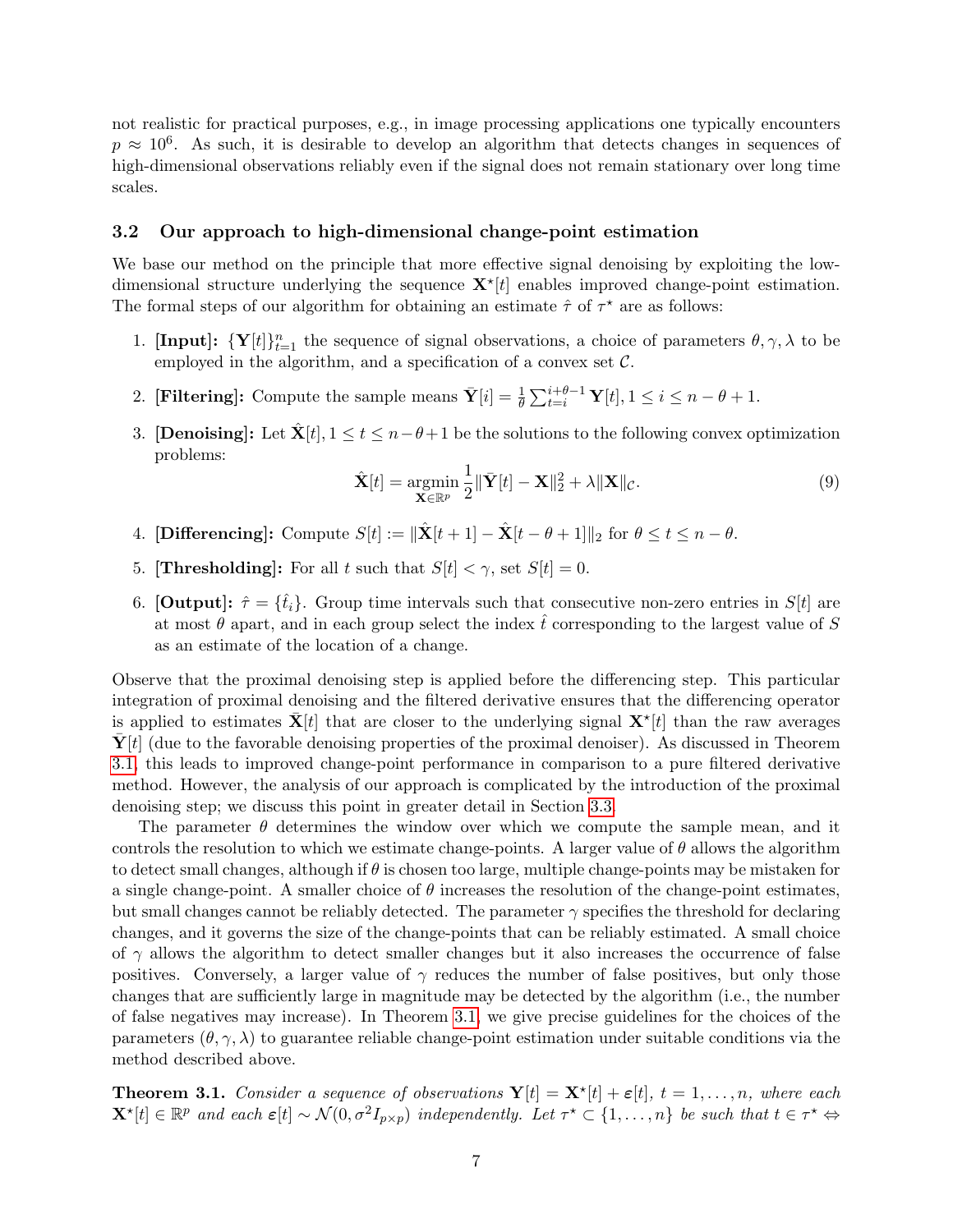$\mathbf{X}^{\star}[t] \neq \mathbf{X}^{\star}[t+1], \text{ let } \Delta_{\min} = \min_{t \in \tau^{\star}} \|\mathbf{X}^{\star}[t] - \mathbf{X}^{\star}[t+1]\|_2, \text{ let } T_{\min} = \min_{t_i, t_j \in \tau^{\star}, t_i \neq t_j} |t_i - t_j|, \text{ and }$ let  $\mathcal{X} = {\mathbf{X}^{\star}[1], \ldots, \mathbf{X}^{\star}[n]}$ . Suppose  $\Delta_{\min}$  and  $T_{\min}$  satisfy

<span id="page-7-1"></span>
$$
\Delta_{\min}^2 T_{\min} \ge 64\sigma^2 \{ \eta_{\mathcal{C}}(\mathcal{X}) + r\sqrt{2\log n} \}^2 \tag{10}
$$

for some  $r > 1$  and some convex set C, where  $\eta_c(\mathcal{X})$  is as defined in [\(7\)](#page-5-1), and  $\tau^* \subset \{T_{\min}/4, \ldots, n-1\}$  $T_{\text{min}}/4$ . Suppose we apply our change-point estimation algorithm with any choice of parameters  $\theta, \gamma$ , and  $\lambda$  satisfying

- 1.  $T_{\text{min}}/4 \geq \theta$ ,
- 2.  $\Delta_{\min}/2 \geq \gamma \geq 2 \frac{\sigma}{\sqrt{\theta}} \{ \eta_{\mathcal{C}}(\mathcal{X}) + r \}$ √  $\overline{2 \log n}$ , and

$$
\mathcal{J}.\ \lambda = \frac{\sigma}{\sqrt{\theta}} \mathrm{argmin}_{\tilde{\lambda}} \max_{\mathbf{X}^{\star}[t] \in \mathcal{X}} \left\{ \underset{g \sim \mathcal{N}(0, I_{p \times p})}{\mathbb{E}} [\mathrm{dist}(g, \tilde{\lambda} \cdot \partial \|\mathbf{X}^{\star}[t]\|_{\mathcal{C}})] \right\}.
$$

Then the algorithm recovers an estimate of the change-points  $\hat{\tau}$  satisfying

- 1.  $|\hat{\tau}| = |\tau^{\star}|$
- 2.  $|\hat{t}_i t_i^*| \le \min\{(4r)$  $\sqrt{\log n}/\eta_{\mathcal{C}}(\mathcal{X})+4) \frac{\sigma \eta_{\mathcal{C}}(\mathcal{X})}{\Delta \min}$  $\{\sqrttheta}, \theta\}$  for all i, where  $\hat{t}_i$  and  $t_i^\star$  are the i-th elements of  $\hat{\tau}$  and  $\tau^*$  when ordered sequentially,

with probability greater than  $1 - 5n^{1-r^2}$ .

**Remark.** If condition [\(10\)](#page-7-1) is satisfied then the choice of  $\theta = T_{\text{min}}/4$  and  $\gamma = \Delta_{\text{min}}/2$  satisfies the requirements in Theorem [3.1.](#page-6-1)

As a concrete illustration of this theorem, if each element  $\mathbf{X}^{\star}[t] \in \mathbb{R}^{p}, t = 1, \ldots, n$  of the signal sequence is a vector consisting of at most s nonzero entries, then our algorithm (with a proximal denoiser based on the  $\ell_1$ -norm) estimates change-points reliably under the condition  $\Delta_{\min}^2 T_{\min} \gtrsim$  $\sigma^2(s\log(\frac{p}{s}) + \log(n))$ . Similarly, if each element  $\mathbf{X}^{\star}[t] \in \mathbb{R}^{d \times d}$ ,  $t = 1, \ldots, n$  is a matrix with rank at most  $r$ , then our algorithm (with a proximal denoiser now based on the nuclear norm) provides reliable change-point estimation performance under the condition  $\Delta_{\min}^2 T_{\min} \gtrsim \sigma^2 (r d + \log(n))$ .

#### <span id="page-7-0"></span>3.3 Proof of Theorem [3.1](#page-6-1)

The proof broadly proceeds by bounding the probabilities of the following three events:

$$
E_1 := \{ S[t] \ge \gamma, \forall t \in \tau^* \} \tag{11}
$$

<span id="page-7-4"></span><span id="page-7-3"></span><span id="page-7-2"></span>
$$
E_2 := \{ S[t] < \gamma, \forall t \in \tau_{\text{far}} \} \tag{12}
$$

$$
E_3 := \{ ||\hat{\mathbf{X}}[t+1] - \hat{\mathbf{X}}[t-\theta+1]||_2 > ||\hat{\mathbf{X}}[t+1+\delta] - \hat{\mathbf{X}}[t-\theta+1+\delta]||_2, \forall (t,\delta) \in \tau_{\text{buffer}} \}.
$$
 (13)

Here  $\tau_{\text{far}} = \{i : \theta \le i \le n - \theta, |i - j| > \theta, j \in \tau^{\star}\}\$  and  $\tau_{\text{buffer}} = \{(t_i^{\star}, \delta) : t_i^{\star} \in \tau^{\star}, \theta \ge |\delta| > \tau^{\star}\}$  $(4r)$  $\sqrt{\log n}/\eta_{\mathcal{C}}(\mathcal{X})+4) \frac{\sigma \eta_{\mathcal{C}}(\mathcal{X})}{\Delta_{\min}}$  $^{\prime}$ ′ θ}. Note that  $τ_{\text{buffer}}$  defines a non-empty set if  $θ > (4r)$ √  $\overline{\log n}/\eta_{\mathcal{C}}(\mathcal{X}) +$  $4)^2\sigma^2\eta_c^2(\mathcal{X})/\Delta_{\text{min}}^2$ . The event  $E_1$  corresponds to the atomic-norm-thresholded derivative exceeding the threshold  $\gamma$  for all change-points, while event  $E_2$  corresponds to the atomic-norm-thresholded derivative not exceeding the threshold  $\gamma$  in regions "far away" from the change-points. Bounding the probabilities of these two events is sufficient for a weaker recovery guarantee than is provided by Theorem [3.1,](#page-6-1) which is that any estimated change-point  $t \in \hat{\tau}$  will be within  $\theta$  of an actual change-point  $t^* \in \tau^*$ . However, the selection of the *maximum* derivative in Step 6 of the algorithm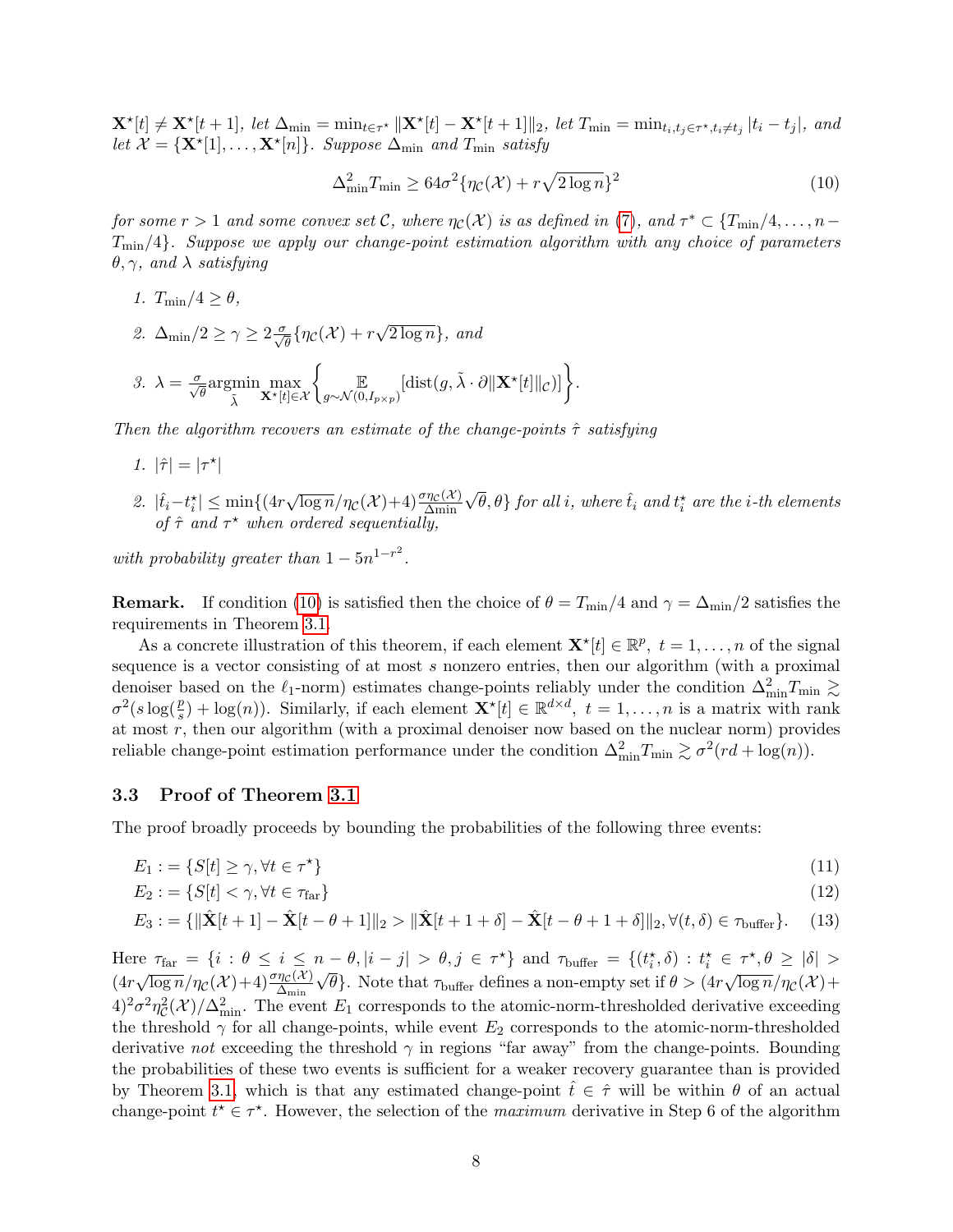often leads to far more accurate estimates of the locations of change-points. To prove that this is the case, we consider the event  $E_3$  corresponding to the atomic-norm-thresholded derivative at the change-point being larger than the atomic-norm-thresholded derivatives at other points that are still within a window of  $\theta$  but outside a small buffer region around the change-point.

The next proposition gives bounds on the probabilities of the events  $E_1, E_2, E_3$ :

<span id="page-8-0"></span>**Proposition 3.2.** Under the setup and conditions of Theorem [3.1,](#page-6-1) we have the following bounds:

$$
\mathbb{P}(E_1^c) \le 2n^{1-r^2}, \quad \mathbb{P}(E_2^c) \le 2n^{1-r^2}, \quad \mathbb{P}(E_3^c) \le n^{1-r^2}.
$$
 (14)

The events  $E_1, E_2, E_3$  are defined in [\(11\)](#page-7-2), [\(12\)](#page-7-3), and [\(13\)](#page-7-4).

The proof of Proposition [3.2](#page-8-0) is given in the Appendix, and it involves overcoming two difficulties. First, if the filtering operator is applied over a window containing a change-point in Step 2, the average  $Y[t]$  is in effect a superposition of two structured signals corrupted by noise. This necessitates the analysis of the performance of a proximal denoiser applied to a noisy superposition of structured signals rather than to a single structured signal corrupted by noise. The second (more challenging) complication arises due to the fact that the differencing operator is applied to the result of a nonlinear mapping of the observations (via the proximal denoiser) rather than to just a linear average of the observations as in a standard filtered derivative framework. We address these difficulties by exploiting certain properties of the proximal operator such as its non-expansiveness and its robustness to perturbations. Assuming Proposition [3.2,](#page-8-0) the proof of Theorem [3.1](#page-6-1) proceeds as follows:

*Proof of Theorem [3.1](#page-6-1)* From Proposition [3.2](#page-8-0) and the union bound we have that  $\mathbb{P}(E_1 \cap E_2 \cap E_3)$  $E_3$ )  $\geq 1 - 5n^{r^2-1}$ . We condition on the event  $E_1 \cap E_2 \cap E_3$  to complete the proof. Specifically, conditioning on  $E_1$  ensures that we have  $S[t] \geq \gamma$  for all  $t \in \tau^*$  after Step 5. Conditioning on  $E_2$ implies that all entries of S outside a window of  $\theta$  from any change-point are set to 0 after Step 5. Hence, after Step 6 all non-zero entries of S that are within a window of at most  $\theta$  around a change-point will have been grouped together (for all change-points), which implies that  $|\hat{\tau}| = |\tau^*|$ . Finally, conditioning on the event  $E_3$  implies that  $S[t]$  is larger than  $S[t + \delta]$  for all  $\delta$  such that (4r  $\sqrt{\log n}/\eta_{\mathcal{C}}(\mathcal{X})+4) \frac{\sigma \eta_{\mathcal{C}}(\mathcal{X})}{\Delta \min}$ √  $\theta < |\delta| \leq \theta$  and for all  $t \in \tau^*$ . Thus, our estimate of the change-point at  $t \in \tau^*$  is at most min  $\Big\{ (4r)$  $\sqrt{\log n}/\eta_{\mathcal{C}}(\mathcal{X})+4) \frac{\sigma \eta_{\mathcal{C}}(\mathcal{X})}{\Delta \min}$  $(\sqrt{\theta}, \theta)$  away, which concludes the proof.

#### 3.4 Signal reconstruction

Based on the estimated set of change-points  $\hat{\tau}$ , it is straightforward to obtain good reconstructions of the signal away from the change-points via proximal denoising [\(5\)](#page-4-1). This result follows from the analysis in [\[12,](#page-16-5) [50\]](#page-18-2), but we state and prove it here for completeness:

<span id="page-8-1"></span>**Proposition 3.3.** Suppose that the assumptions of Theorem [3.1](#page-6-1) hold. Let  $t_1, t_2 \in \hat{\tau}$  be two consecutive estimates of change-points, let  $\lambda' = \frac{\sigma}{\sqrt{t_2-t_1-2\theta}} \operatorname{argmin}_{\tilde{\lambda}} \max_{\mathbf{X}^{\star}[t] \in \mathcal{X}} \{ \mathbb{E}_{g \sim \mathcal{N}(0,I_{p \times p})}[\operatorname{dist}(g, \tilde{\lambda} \cdot \mathbb{E}_{g \times \mathcal{N}(0, I_{p \times p}))}](g, \tilde{\lambda} \cdot \mathbb{E}_{g \sim \mathcal{N}(0, I_{p \times p})}$  $\partial \|\mathbf{X}^{\star}[t]\|_{\mathcal{C}})$ }, and let  $\bar{\mathbf{Y}} = \frac{1}{t_2-t_1-2\theta} \sum_{t=t_1+\theta+1}^{t_2-\theta} \mathbf{Y}[t]$ . Denote the solution of the proximal denoiser [\(5\)](#page-4-1) applied to  $\bar{\mathbf{Y}}$  as  $\bar{\mathbf{X}}$ :

$$
\bar{\mathbf{X}} := \operatorname*{argmin}_{\mathbf{X}} \frac{1}{2} \left\| \bar{\mathbf{Y}} - \mathbf{X} \right\|_2^2 + \lambda' \|\mathbf{X}\|_{\mathcal{C}}.
$$

Letting  $\bar{\mathbf{X}}$  be the estimate of the signal  $\mathbf{X}^{\star}[t]$  over the interval  $\{t_1 + \theta + 1, \ldots, t_2 - \theta\}$ , we have that

$$
\|\bar{\mathbf{X}} - \mathbf{X}^{\star}[t]\|_{2}^{2} \le \frac{2\sigma^{2}}{t_{2} - t_{1} - 2\theta} \{\eta_{\mathcal{C}}(\mathcal{X})^{2} + s^{2}\}
$$

with probability greater than  $1 - 4n^{1-r^2} - \exp(-s^2/2)$ , for all  $t_1 + \theta + 1 \le t \le t_2 - \theta$ .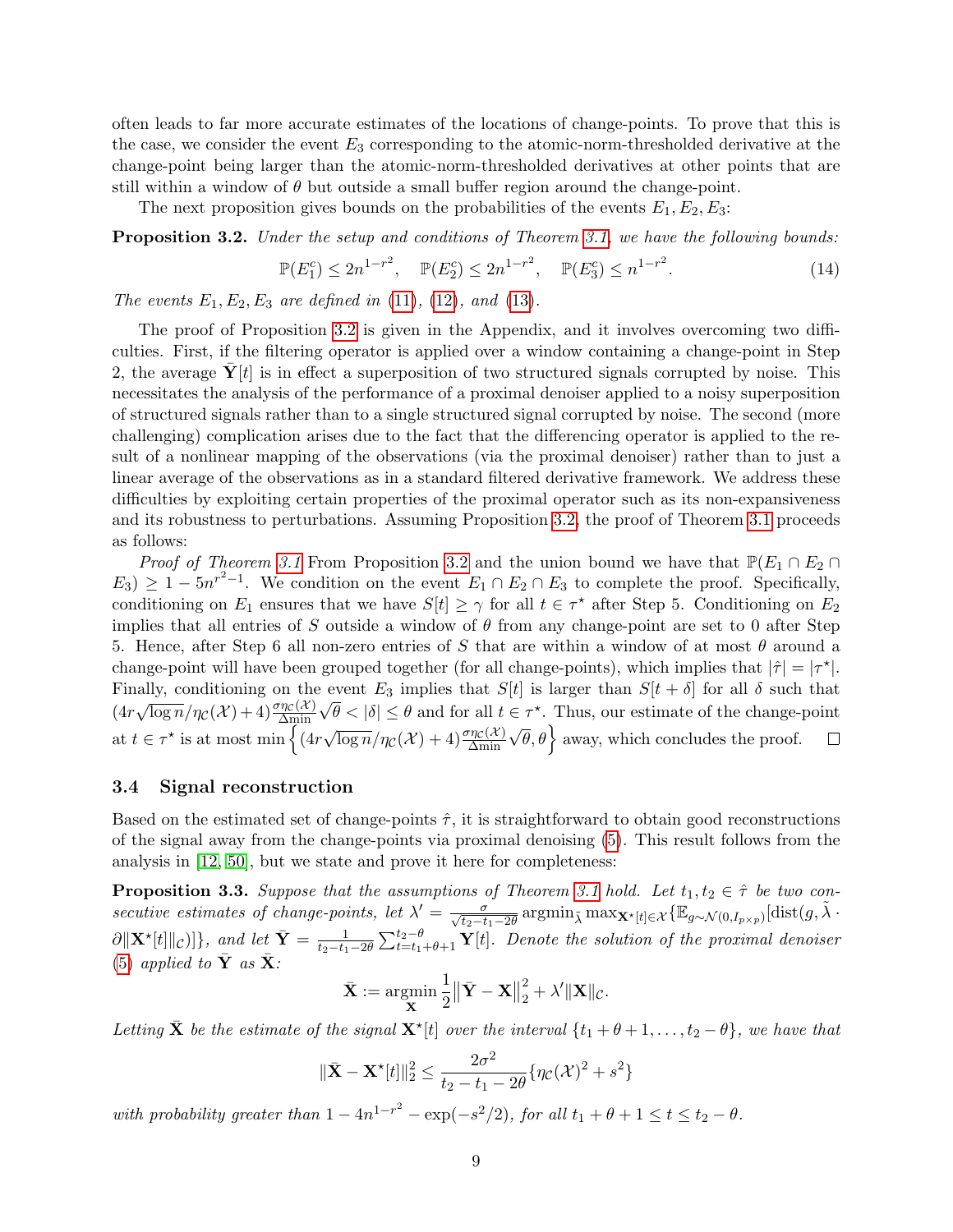The proof of Proposition [3.3](#page-8-1) is given in the Appendix. The quantities  $\Delta_{\text{min}}$  and  $T_{\text{min}}$  determine the accuracy of the change-point estimates from Theorem [3.1.](#page-6-1) Proposition [3.3](#page-8-1) demonstrates that, in addition to these quantities, the *duration of stationarity* of the signal also determines the accuracy of signal reconstruction away from the change-points.

# <span id="page-9-0"></span>4 Tradeoffs in High-Dimensional Change-Point Estimation

Data analysis in practice involves a range of challenges beyond the high-dimensionality of the observations that motivated our development in this paper. For example, in change-point estimation in financial time series, one is typically faced with additional difficulties arising from the extremely rapid rate at which the data are acquired and the requirement that the data be processed in an "online" fashion, i.e., the change-point estimation procedure must process the incoming data in "real time." In some settings rapid variations in an underlying phenomenon trigger frequent changes in the sequence of observations, while in other cases small changes in a signal can be difficult to detect when severely corrupted by noise. In this section, we describe adaptations of the algorithm proposed in Section [3](#page-5-0) to handle some of these challenges. Specifically, Theorem [3.1](#page-6-1) suggests a number of performance tradeoffs that can be obtained in change-point estimation problems by employing suitable variations of our algorithm. We demonstrate the utility of these modifications in addressing some of the difficulties mentioned above, which highlights the versatility of our approach.

### 4.1 Change-point frequency and size tradeoffs

The appearance of the term  $\Delta_{\min}^2 T_{\min}$  in [\(10\)](#page-7-1) suggests an explicit relation between the minimum time span between changes, the minimum size of a change, and estimation accuracy. To illustrate the tradeoffs between  $\Delta_{\min}$  and  $T_{\min}$  clearly, we fix the complexity parameter  $\eta_c(\mathcal{X})$  and the number of observations n in this discussion. As a consequence, the quantity  $\Delta_{\min}^2 T_{\min}$  in [\(10\)](#page-7-1) can be interpreted as a resolution on the types of changes that can be detected. Specifically, Theorem [3.1](#page-6-1) guarantees reliable estimation of changes whenever  $\Delta_{\min}^2 T_{\min}$  is sufficiently large even if one of  $\Delta_{\text{min}}$  or  $T_{\text{min}}$  may be small. There are two separate regimes where this observation has interesting implications.

In settings in which  $\Delta_{\text{min}}$  is small, i.e., there are change-points where the size of the change is small, Theorem [3.1](#page-6-1) guarantees that all the changes can be detected reliably so long as the distance between change-points  $(T_{\min})$  is sufficiently large. In order to accomplish this, one is required to choose a sufficiently small threshold parameter  $\gamma$  (for Step 5 of the procedure) and a suitably large averaging window  $\theta$  (for Step 2) with  $\theta \lesssim T_{\text{min}}$ , in accordance with the requirements of Theorem [3.1.](#page-6-1) By smoothing over large windows of size  $\theta$  and subsequently applying a proximal denoiser, even small-sized changes can be detected as long as the averaging window does not include multiple change-points (hence the condition that  $\theta \lesssim T_{\min}$ ). The downside with choosing a large value for the parameter  $\theta$  is that we do not resolve the locations of the change-points well; in particular, we the parameter  $\theta$  is that we do not resolve the locations of the change-points well; in particular, we estimate the locations of each of the change-points to within a resolution of about  $\sqrt{\theta}$ . However, detecting small-sized changes in a sequence corrupted by noise necessitates the computation of averages over large windows in Step 2 of our algorithm in order to distinguish genuine changes from spurious ones. Therefore, the low resolution to which we estimate the locations of changepoints is the price to pay for estimating the number of change-points exactly in settings in which some of the changes may be small in size.

In a similar manner, if changes occur frequently in a signal sequence, i.e., the distance between change-points  $T_{\text{min}}$  is small, Theorem [3.1](#page-6-1) guarantees that all the changes can be detected reliably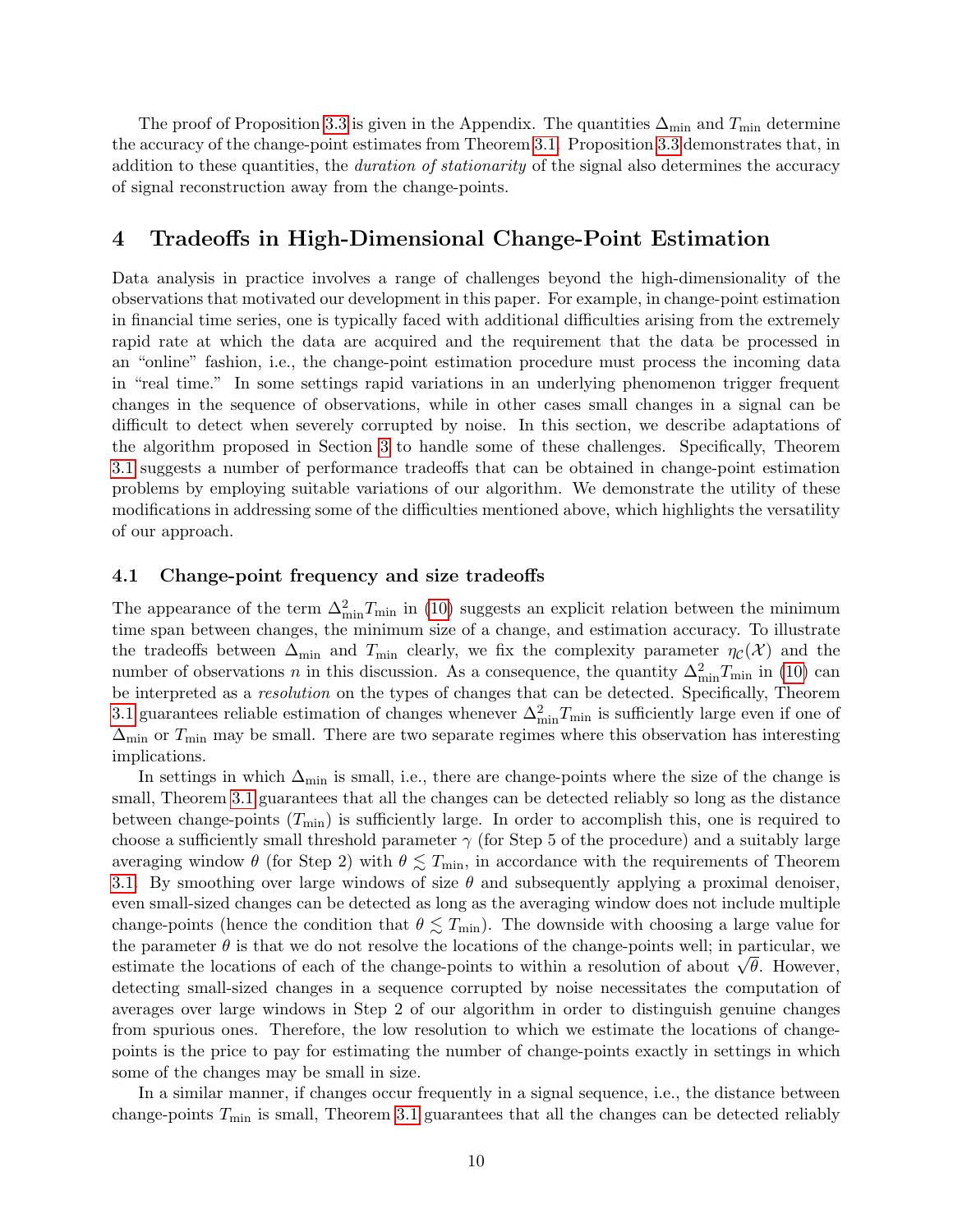if the size of each change  $\Delta_{\text{min}}$  is sufficiently large. In such cases, the averaging window parameter θ must be chosen to be sufficiently small while the threshold parameter  $γ$  must be appropriately large with  $\gamma \lesssim \Delta_{\text{min}}$ , as prescribed in Theorem [3.1.](#page-6-1) The choice of a small value for  $\theta$  ensures that we do not smooth the observation sequence over windows that contain multiple change-points in Step 2 of our method. However, this restriction of the averaging window size implies that the proximal denoiser in Step 3 is applied to the average of a small number of observations, which negatively impacts its performance. This limitation underlies the choice of a large value for the threshold parameter  $\gamma$  in Step 5 of the algorithm, which ensures that spurious changes resulting from denoising over small windows do not impact the performance of our algorithm. Consequently, the size of each change must be sufficiently large (as required by the condition that  $\gamma \lesssim \Delta_{\min}$ ) so that the change-points can be reliably estimated from a few noisy observations. Thus, the size of each change must be sufficiently large in settings with frequent changes so that the number of change-points can be reliably estimated.

### 4.2 Computational complexity and sample size tradeoffs

In change-point estimation tasks arising in many contemporary problem domains (e.g., financial time series), one is faced with a twin set of challenges:  $(a)$  the number of observations n may be quite large due to the increasingly higher frequencies at which data are acquired (this is in addition to the high dimensionality of each observation), and  $(b)$  the requirement that these large datasets be processed online or in real time. Consequently, as the number of observations per unit time grows, it is crucial that we adopt a *simpler* algorithmic strategy – i.e., a method requiring a smaller number of computational steps per observation – so that the overall computational complexity of our algorithm does not grow with the number of observations. In this section we describe a convex relaxation approach to adapt the algorithm described in Section [3](#page-5-0) to achieve a tradeoff between the number of observations and the overall computational complexity of our procedure; in particular, we demonstrate that in certain change-point estimation problems one can even achieve an overall reduction in computational runtime as the number of observations grows. Our method is based on the ideas presented in [\[20,](#page-17-7) [21\]](#page-17-4) in the context of statistical denoising and of linear inverse problems; here we demonstrate the utility of those insights in change-point estimation. We note that other researchers have also explored the idea of trading off computational resources and sample size in various inferential problems such as binary classifier learning [\[15,](#page-16-13) [24,](#page-17-14) [60,](#page-19-11) [61\]](#page-19-12), in sparse principal component analysis [\[3,](#page-16-14) [9,](#page-16-15) [40\]](#page-18-8), in model selection [\[1\]](#page-15-1), and in linear regression [\[62\]](#page-19-13).

A modified change-point estimation algorithm For ease of analysis and exposition, we consider a modification of our change-point estimation procedure from Section [3.](#page-5-0) Specifically, Step 6 of our algorithm is simplified so it only groups time indices corresponding to the nonzero entries of the thresholded derivative values, with consecutive time indices in a group at most  $\theta$ apart (i.e., without further choosing the maximum element from each group). Thus, our algorithm only produces windows that localize change-points instead of returning precise estimates of changepoints. The reason for restricting our attention to such a simplification is that the additional operation of choosing the maximum element in Step 6 of the original algorithm leads to unnecessary complications that are not essential to the point of the discussion in this section. The performance analysis of this modified algorithm follows from Theorem [3.1,](#page-6-1) and we record this result next:

<span id="page-10-0"></span>Corollary 4.1. Under the same setup and conditions as in Theorem [3.1,](#page-6-1) suppose that we perform the modified change-point estimation algorithm – that is, Step 6 is simplified to only return groups of times indices, where consecutive time indices in a group are at most  $\theta$  apart. Then we have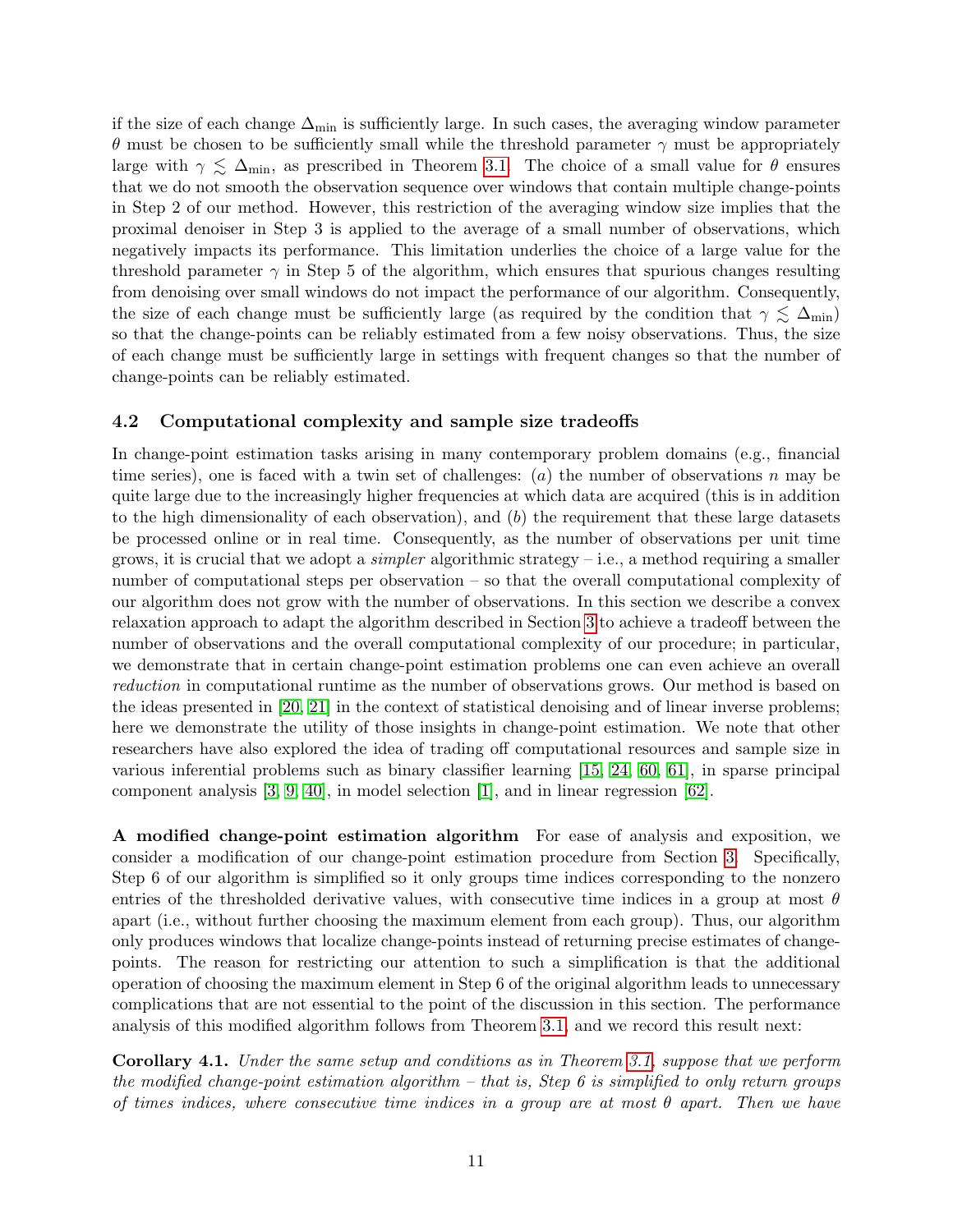with probability greater than  $1-4n^{1-r^2}$  that (i) there are exactly  $\tau^{\star}$  groups, and (ii) the j'th group  $g_j \subset \{\theta, \ldots, n-\theta\}$  is such that  $|t_j^* - \tilde{t}| \leq \theta$  for all  $\tilde{t} \in g_j$ .

In order to concretely illustrate tradeoffs between the number of observations and the overall computational runtime, we focus on the following stylized change-point estimation problem. Consider a continuous-time piecewise constant signal  $\mathbf{X}^*(T) \in \mathbb{R}^p$ ,  $T \in (0, 1]$  defined as:

$$
\mathbf{X}^{\star}(T) = \mathbf{X}^{\star(i)}, \quad T \in (T_i, T_{i+1}].
$$

That is, the signal  $\mathbf{X}^{\star}(T)$  takes on the value  $\mathbf{X}^{\star(i)} \in \mathbb{R}^{p}$  identically for the entire time interval  $T \in (T_i, T_{i+1}]$  for  $i = 1, \ldots, k$ . Here  $i = 1, \ldots, k$  and the time indices  $\{T_i\}_{i=1}^{k+1}$  are such that  $0 = T_1 \leq \cdots \leq T_{k+1} = 1$ . Suppose we have two collections of noisy observations obtained by sampling the signal  $\mathbf{X}^{\star}(T)$  at equally-spaced points  $\frac{1}{n}$  apart and  $\frac{1}{kn}$  apart for some positive integers  $k > 1$  and n (we assume that  $n \gg \frac{1}{T_{i+1}-T_i}$  for all *i*):

$$
\mathbf{Y}^{(1)}[t] = \mathbf{X}^{\star}\left(\frac{t}{n}\right) + \epsilon[t], \quad t = 1, \dots, n
$$

$$
\mathbf{Y}^{(2)}[t] = \mathbf{X}^{\star}\left(\frac{t}{kn}\right) + \tilde{\epsilon}[t], \quad t = 1, \dots, kn.
$$

Here  $\epsilon[t], \tilde{\epsilon}[t] \sim \mathcal{N}(0, \sigma^2 I_{p \times p})$  are i.i.d. Gaussian noise vectors. In words,  $\mathbf{Y}^{(2)}[t]$  is a k-times more rapidly sampled version of  $\mathbf{X}^*(T)$  than  $\mathbf{Y}^{(1)}[t]$ . As a result, the sequence  $\mathbf{Y}^{(1)}[t]$  consists of n observations and the sequence  $\mathbf{Y}^{(2)}[t]$  consists of kn observations. Consequently, it may seem that estimating the change-points in the sequence  $\mathbf{Y}^{(2)}[t]$  requires at least as many computational resources as the estimation of change-points in  $Y^{(1)}[t]$ . However, when viewed from the prism of Corollary [4.1](#page-10-0) and Theorem [3.1,](#page-6-1) the sequence  ${\bf Y}^{(2)}[t]$  is in some sense more favorable than  ${\bf Y}^{(1)}[t]$  for change-point estimation – specifically, if the minimum distance between successive change-points underlying the sequence  $\mathbf{Y}^{(1)}[t]$  is  $T_{\min}$ , then the minimum distance between successive changepoints in  $\mathbf{Y}^{(2)}[t]$  is  $kT_{\min}$ , i.e., larger by a factor of k. (Note that  $\Delta_{\min}$  for both sequences remains the same.)

Let  $\mathcal{X} = {\mathbf{X}^{\star(1)}, \ldots, \mathbf{X}^{\star(k)}}$ . Applying the modified change-point estimation algorithm described above to the sequence  $\mathbf{Y}^{(1)}[t]$  with parameters  $\theta_1 = T_{\min}/4, \gamma_1 = \Delta_{\min}/2$  and with a proximal denoising step based on a convex set  $\mathcal{C}$ , we obtain reliable localizations of the change-points under the condition:

$$
\Delta_{\min}^2 T_{\min} \ge 64\sigma^2 \{ \eta_{\mathcal{C}}(\mathcal{X}) + r \sqrt{2 \log n} \}^2,
$$

That is, we localize the change-points to a window of size  $\theta_1 = T_{\text{min}}/4$ . Now suppose we apply the modified change-point algorithm to the sequence  $\mathbf{Y}^{(2)}[t]$  (note that this sequence is of length kn) with parameters  $\theta_2 = kT_{\text{min}}/4$ ,  $\gamma_2 = \Delta_{\text{min}}/2$  and with a proximal denoising step based on the same convex set C. In this case, we reliably localize each change-point in  $Y^{(2)}[t]$  to a window of size  $\theta_2 = kT_{\text{min}}/4$  under the following condition:

<span id="page-11-0"></span>
$$
\Delta_{\min}^2(kT_{\min}) \ge 64\sigma^2 \{\eta_{\mathcal{C}}(\mathcal{X}) + r\sqrt{2\log n + 2\log k}\}^2,\tag{15}
$$

The quality of the output in both cases is the same – identifying changes in  $\mathbf{Y}^{(1)}[t]$  to a resolution of  $\theta_1 = T_{\text{min}}/4$  is comparable to identifying changes in  $\mathbf{Y}^{(2)}[t]$  to a resolution of  $\theta_2 = kT_{\text{min}}/4$ , because  $\mathbf{Y}^{(2)}[t]$  is a k-times more rapidly sampled version of the continuous-time signal  $\mathbf{X}^{\star}(T)$  in comparison to  $\mathbf{Y}^{(1)}[t]$ . On the computational side, our algorithm involves roughly n applications of the proximal denoiser based on the set C in the case of  $Y^{(1)}[t]$ , and about kn applications of the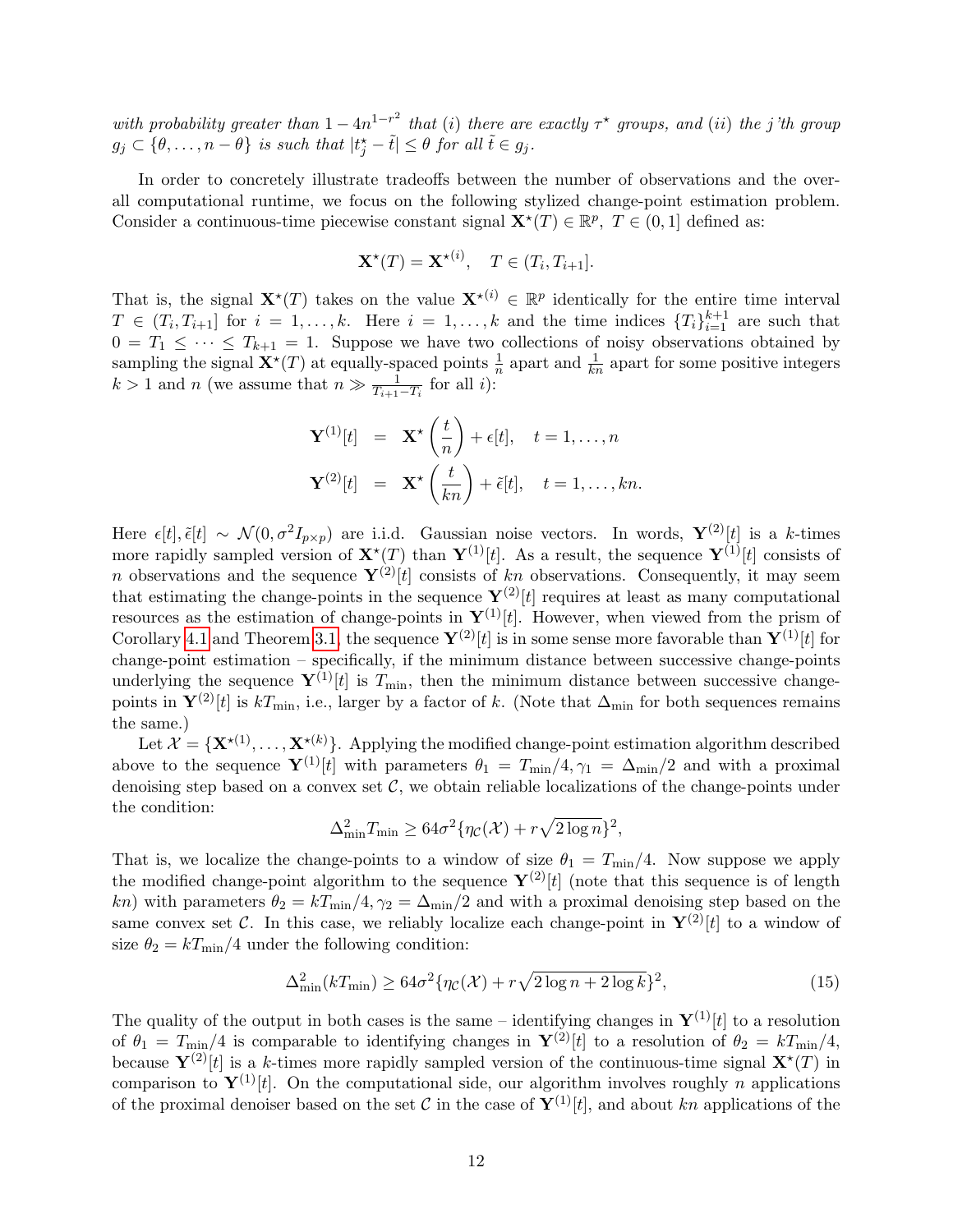same proximal denoiser in the case of  $\mathbf{Y}^{(2)}[t]$ . Therefore, the overall runtime is higher in the case of  $\mathbf{Y}^{(2)}[t]$  than in the case of  $\mathbf{Y}^{(1)}[t]$ .

Notice that the left-hand-side of the condition  $(15)$  goes up by a factor of k. We exploit this increased gap between the two sides of the inequality in [\(15\)](#page-11-0) to obtain a smaller overall computational runtime for estimating changes in the sequence  $\mathbf{Y}^{(2)}[t]$  than for estimating changes in the sequence  $\mathbf{Y}^{(1)}[t]$ . The key insight underlying our approach, borrowing from the ideas developed in [\[20,](#page-17-7) [21\]](#page-17-4), is that we can employ a computationally cheaper proximal denoiser when applying our algorithm to the sequence  $\mathbf{Y}^{(2)}[t]$ . Specifically, for many interesting classes of structured signals, one can replace the proximal denoising operation with respect to the convex set  $\mathcal C$  in step (3) of our algorithm with a proximal operator corresponding to a *relaxation*  $\mathcal{B} \subset \mathbb{R}^p$  of the set  $\mathcal{C}$ , i.e., B is a convex set such that  $C \subset B$ . For suitable relaxations B of the set C, the proximal denoiser associated to  $\beta$  is more efficient to compute than the proximal denoiser with respect to C, and further  $\eta_c(\mathcal{X}) < \eta_{\mathcal{B}}(\mathcal{X})$ . The reason for the second property is that, under appropriate conditions, the subdifferentials with respect to the gauge functions  $\|\cdot\|_{\mathcal{B}}, \|\cdot\|_{\mathcal{C}}$  satisfy the condition that  $\partial ||\mathbf{X}^{\star}||_{\mathcal{B}} \subset \partial ||\mathbf{X}^{\star}||_{\mathcal{C}}$  at signals of interest  $\mathbf{X}^{\star} \in \mathcal{X}$ . We refer the reader to [\[20\]](#page-17-7) for further details, and more generally, to the convex optimization literature [\[34,](#page-17-15) [42,](#page-18-9) [52,](#page-18-10) [57,](#page-19-14) [63\]](#page-19-15) for various constructions of families of tractable convex relaxations.

Going back to the sequence  $\mathbf{Y}^{(2)}[t]$ , we can employ a proximal denoiser based on any tractable convex relaxation  $\beta$  of the set C as long as the following condition (a modification of [\(15\)](#page-11-0)) for reliable change-point estimation is satisfied:

$$
\Delta_{\min}^2(kT_{\min}) \ge 64\sigma^2\{\eta_{\mathcal{B}}(\mathcal{X}) + r\sqrt{2\log n + 2\log k}\}^2.
$$

Indeed, if this condition is satisfied, we can still localize changes to a resolution of  $kT_{\text{min}}/4$ , i.e., the same quality of performance as before with a proximal denoiser with respect to the set  $\mathcal{C}$ . However, the computational upshot is that the number of operations required to estimate change-points in  $\mathbf{Y}^{(2)}[t]$  using the modified proximal denoising step is roughly kn applications of the proximal denoiser based on the relaxations  $\beta$ . The contrast to n applications of a proximal denoiser based on C for estimating change-points in the sequence  $\mathbf{Y}^{(1)}[t]$  can be significant if computing the proximal denoiser with respect to  $\beta$  is much more tractable than computing the denoiser with respect to  $\beta$ .

We give an example in which such convex relaxations can lead to reduced computational runtime as the number of observations increases. We refer the reader to [\[20\]](#page-17-7) for further illustrations in the context of statistical denoising, which can also be translated to provide interesting examples in a change-point estimation setting. Specifically, suppose that the underlying signal set  $\mathcal{X} = \{aa^T | a \in$  $\{-1,+1\}$ <sup>d</sup>, i.e., the signal at each instant in time is a rank-one matrix formed as an outer product of signed vectors. In this case, a natural candidate for a set C is the set of  $d \times d$  correlation matrices, which is also called the *elliptope* in the convex optimization literature [\[26\]](#page-17-16). One can show that each application of a proximal denoiser with respect to C requires  $\mathcal{O}(d^{4.5})$  operations [\[36\]](#page-18-11). The  $d \times d$ nuclear norm ball (scaled to contain all  $d \times d$  matrices with nuclear norm at most d), which we denote as  $\mathcal{B}$ , is a relaxation of the set C of correlation matrices. Interestingly, the distance  $\eta_{\mathcal{B}}(\mathcal{X})$ is only a constant times larger (independent of the dimension d) than  $\eta_c(\mathcal{X})$  [\[20\]](#page-17-7). However, each application of a proximal denoiser with respect to  $\mathcal B$  requires only  $\mathcal O(d^3)$  operations. In summary, even if the increased sampling factor  $k$  in our setup is larger than a constant (independent of the dimension d), one can obtain an overall reduction in computational runtime from about  $\mathcal{O}(nd^{4.5})$ operations to about  $\mathcal{O}(knd^3)$  operations.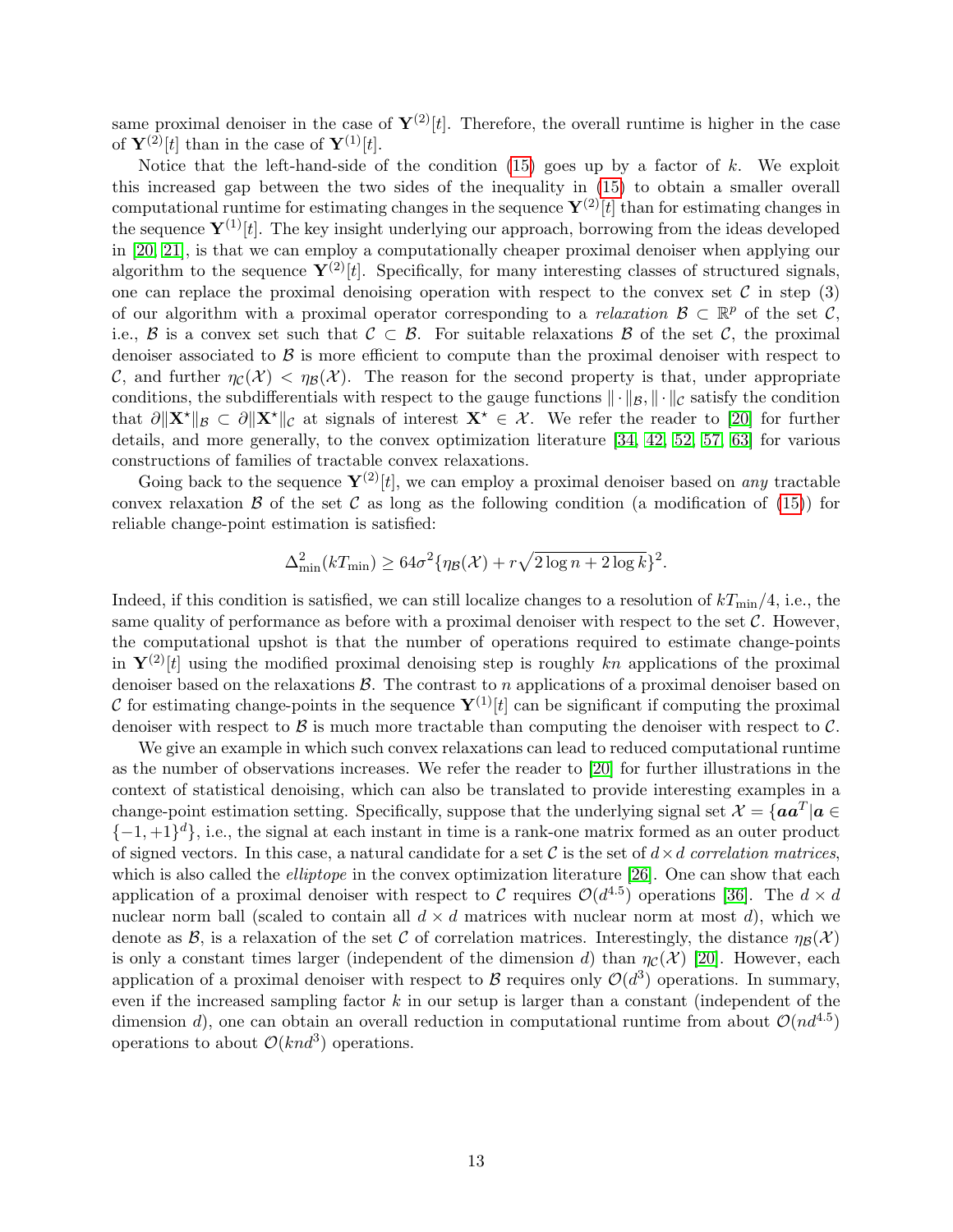

<span id="page-13-1"></span>Figure 1: Experiment contrasting our algorithm (in blue) with the filtered derivative approach (in red): the left sub-plot corresponds to a small-sized change and the right sub-plot corresponds to a large-sized change.

### <span id="page-13-0"></span>5 Numerical Results

We illustrate the performance of our change-point estimation algorithm with two numerical experiments on synthetic data.

A contrast between our approach and the filtered derivative. The objective of the first experiment is to demonstrate the improved performance of our algorithm from Section [3.2](#page-6-0) in comparison to the classical filtered derivative approach in a stylized problem setup. Recall that the filtered derivative method is equivalent to omitting the proximal denoising step in our algorithm, i.e.,  $\mathbf{\hat{X}}[t] = \mathbf{\bar{Y}}[t]$  in Step 3 of our algorithm.

We consider a signal sequence  $\mathbf{X}^{\star}[t] \in \mathbb{R}^{200 \times 200}$ ,  $t = 1, \ldots, 100$ , consisting of exactly one changepoint at time  $t = 50$ . Let  $\mathbf{u}^{(1)}, \mathbf{u}^{(2)}, \mathbf{v}^{(1)}, \mathbf{v}^{(2)} \in \mathbb{R}^{200}$  be vectors with unit Euclidean-norm and direction chosen uniformly at random and independently. The signal  $\mathbf{X}^{\star}[t]$  is a 200 × 200 matrix equal to  $\mathbf{u}^{(1)}\mathbf{v}^{(1)}$  before the change-point and  $\mathbf{u}^{(2)}\mathbf{v}^{(2)}$  after the change-point, and the observations are  $\mathbf{Y}[t] = \mathbf{X}^{\star}[t] + \varepsilon[t], t = 1, \ldots, 100$ , where  $\varepsilon[t] \sim \mathcal{N}(0, \sigma^2 I_{200^2 \times 200^2})$  with  $\sigma = 0.04$ . Given this sequence of observations, we apply our algorithm with parameters  $\lambda = 0.4$  and  $\theta = 5$  (and with proximal denoising based on the nuclear-norm), and the filtered derivative algorithm with  $\theta = 5$ . The corresponding derivative values from our algorithm and the filtered derivative algorithm are given in the left sub-plot of Figure [1.](#page-13-1) We repeat the same experiment with the modification that the vectors  $\mathbf{u}^{(1)}, \mathbf{u}^{(2)}, \mathbf{v}^{(1)}, \mathbf{v}^{(2)}$  now have Euclidean-norm equal to 2, thus leading to a larger-sized change relative to the noise. The corresponding derivative values from our algorithm and the filtered derivative algorithm are given in the right sub-plot in Figure [1.](#page-13-1)

One observation is that the derivative values are generally larger with the filtered derivative algorithm than with our approach; this is primarily due to the lack of a denoising step, as a larger amount of noise leads to greater derivative values. More crucially, however, the *relative difference* in the derivative values near a change-point and away from a change-point is much larger with our algorithm than with the filtered derivative method. This is also a consequence of the inclusion of the proximal denoising step in our algorithm and the lack of a similar denoising operation in the filtered derivative approach. By suppressing the impact of noise via proximal denoising, our approach identifies smaller-sized changes more reliably than a standard filtered derivative method without a denoising step (see the sub-plot on the left in Figure [1\)](#page-13-1).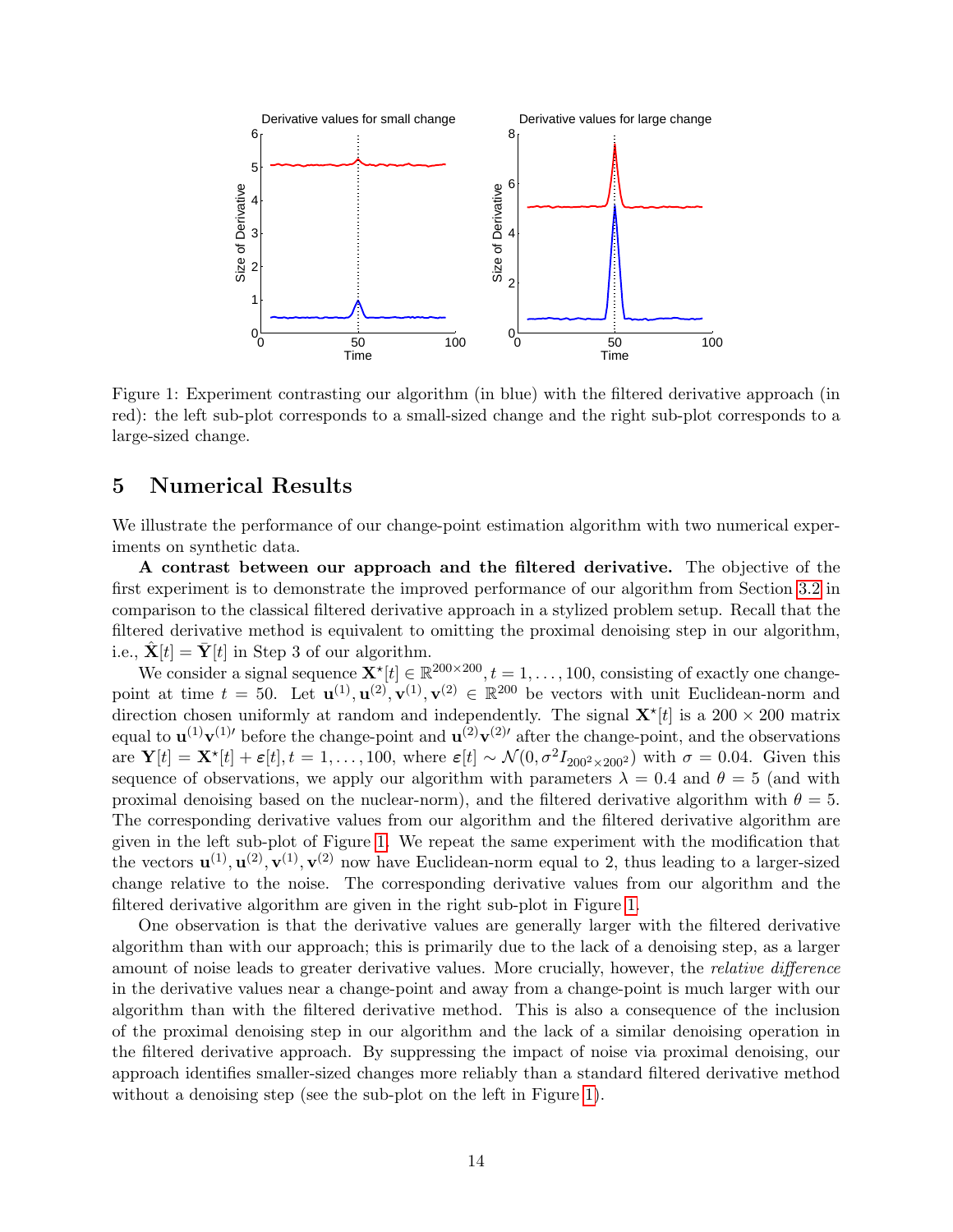| Run            | Ϥ  |                |    |
|----------------|----|----------------|----|
|                | 10 |                | 15 |
| $\overline{2}$ | 10 | $\overline{2}$ | 9  |
| 3              | 30 |                | 8  |
|                | 30 | $\overline{2}$ | հ  |

<span id="page-14-0"></span>Figure 2: Table of parameters employed in our change-point estimation algorithm in synthetic experiment with sparse vectors.



<span id="page-14-1"></span>Figure 3: Plot of estimated change-points: the locations of the actual change-points are indicated in the bottom row.

Estimating change-points in sequences of sparse vectors. In our second experiment, we investigate the variation in the performance of our algorithm by choosing different sets of parameters  $\theta, \lambda, \gamma$ . We consider a signal sequence  $\mathbf{X}^{\star}[t] \in \mathbb{R}^{1000}$ ,  $t = 1, \ldots, 1000$  consisting of sparse vectors. Specifically, we begin by generating 10 sparse vectors  $S^{(k)} \in \mathbb{R}^{1000}$ ,  $k = 1, \ldots, 10$  as follows: for each  $k = 1, \ldots, 10$ , the vector  $S^{(k)}$  is a random sparse vector consisting of 30 nonzero entries (the locations of these entries are chosen uniformly at random and independently of  $k$ ), with each nonzero entry being set to 1.2<sup>k-1</sup>. We obtain the signal sequence  $\mathbf{X}^{\star}[t]$  from the  $\mathbf{S}^{(k)}$ 's by setting  $\mathbf{X}^{\star}[t] = \mathbf{S}^{(k)}$  for  $t \in \{100(k-1)+1, 100k\}$ . In words, the signal sequence  $\mathbf{X}^{\star}[t]$  consists of 10 equally-sized blocks of length 100, and within each block the signal is identically equal to a sparse vector consisting of 30 nonzero entries. The magnitudes of the nonzero entries of  $\mathbf{X}^{\star}[t]$  in the latter blocks are larger than those in the earlier blocks. The observations are  $\mathbf{Y}[t] = \mathbf{X}^{\star}[t] + \varepsilon[t], t = 1, \ldots, 1000$ , where each  $\varepsilon[t] \sim \mathcal{N}(0, \sigma^2 I_{1000 \times 1000})$  with  $\sigma$  chosen to be 2.5. We then apply our proposed algorithm using the four choices of parameters listed in Figure [2,](#page-14-0) with a proximal operator based on the  $\ell_1$ -norm. The estimated sets of change-points are given in Figure [3,](#page-14-1) and the derivative values corresponding to Step 4 of our algorithm are given in Figure [4.](#page-15-2)

First, note that the algorithm generally detects smaller sized changes with larger values of  $\theta$  and smaller values of  $\gamma$  (corresponding to Runs 3 and 4 from Figure [2\)](#page-14-0), i.e., the averaging window size is larger in Step 2 of our algorithm and the threshold is smaller in Step 4. Next, consider the graph of derivative values in Figure [4.](#page-15-2) The estimated locations of change-points correspond to peaks in Figure [4,](#page-15-2) so the algorithm can be interpreted as selecting a subset of peaks that are sufficiently separated (Step 6). We note that a smaller choice of  $\theta$  leads to sharper peaks (and hence, smallersized groups in Step 6), while a larger choice of  $\theta$  leads to wider peaks (correspondingly, larger-size groups in Step 6).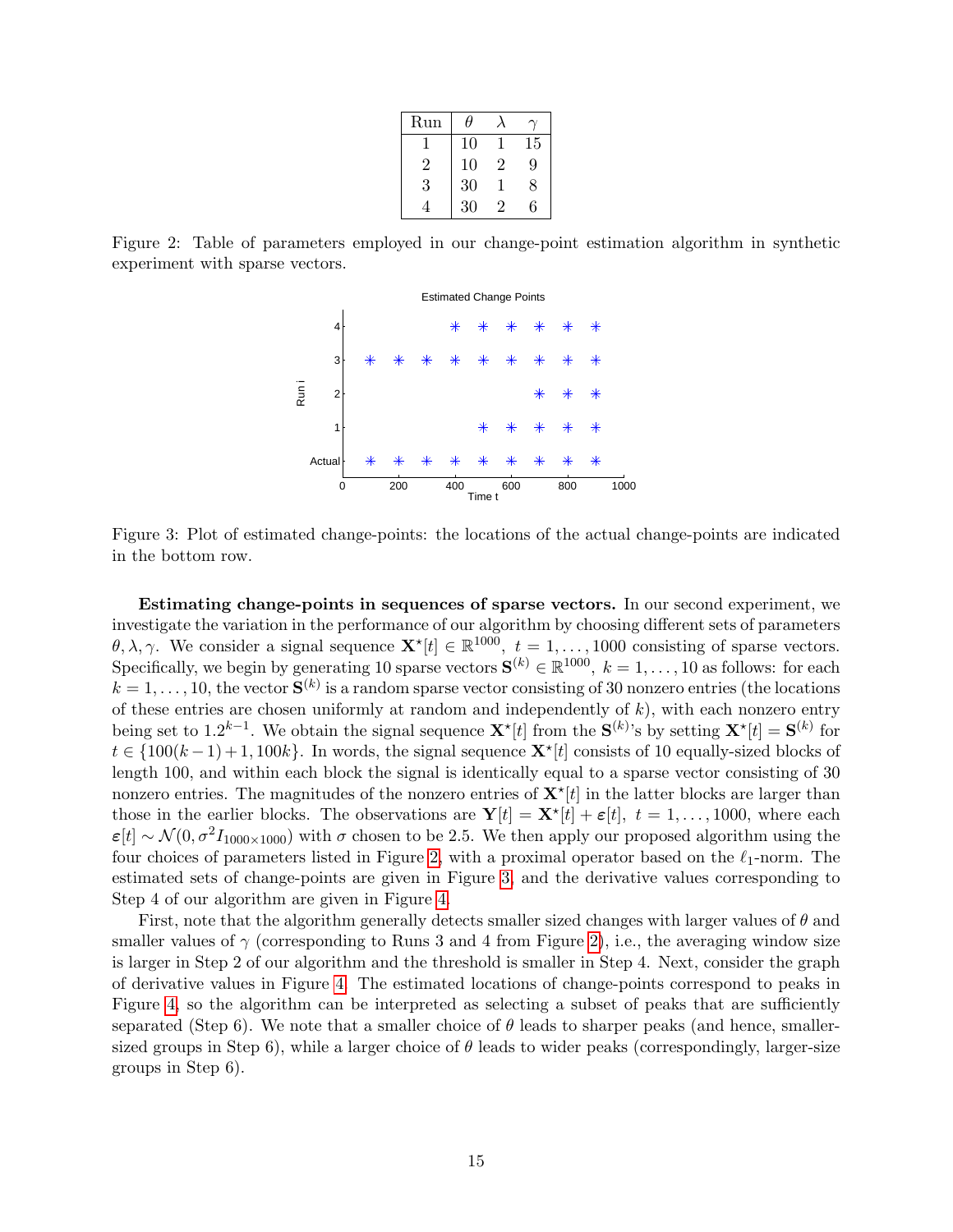

<span id="page-15-2"></span>Figure 4: Experiment with sparse vectors: graphs of derivative values corresponding to different parameters choices from Figure [2.](#page-14-0)

# <span id="page-15-0"></span>6 Conclusions

We propose an algorithm for high-dimensional change-point estimation that blends the filtered derivative method with a convex optimization step that exploits low-dimensional structure in the underlying signal sequence. We prove that our algorithm reliably estimates change-points provided the product of the square of the size of the smallest change (measured in  $\ell_{2}$ -norm) and the smallest distance between changes is larger than Gaussian distance/width quantity  $\eta^2$ , which characterizes the low-dimensional complexity in the signal sequence. The dependence on  $\eta^2$  is a result of the integration of the convex optimization step (based on proximal denoising).

The change-point literature also consists of extensive investigations of quickest change detection problems [\[44,](#page-18-12) [51,](#page-18-13) [54,](#page-19-0) [64,](#page-19-16) [67\]](#page-19-1), which are qualitatively somewhat different than the setup considered in our work. In those settings one is given access to observations sequentially, and the objective is to correctly declare when a change-point occurs in the shortest time possible (i.e., minimize the expected delay) subject to false alarm rate constraints. Building on the algorithmic ideas described in this paper, it would be of interest to design computationally and statistically efficient techniques for high-dimensional quickest change detection problems by exploiting structure in the underlying signal sequence.

### Acknowledgments

This work was supported in part by the following sources: National Science Foundation Career award CCF-1350590, Air Force Office of Scientific Research grant FA9550-14-1-0098, an Okawa Research Grant in Information and Telecommunications, and an A\*STAR (Agency for Science, Technology and Research, Singapore) Fellowship. Yong Sheng Soh would like to thank Michael McCoy for useful discussions, and Atul Ingle for pointing out a typographical error in a preliminary version of this paper.

### References

<span id="page-15-1"></span>[1] A. Agarwal, P. L. Bartlett, and J. C. Duchi. Oracle Inequalities for Computationally Adaptive Model Selection. CoRR, abs/1208.0129, 2012.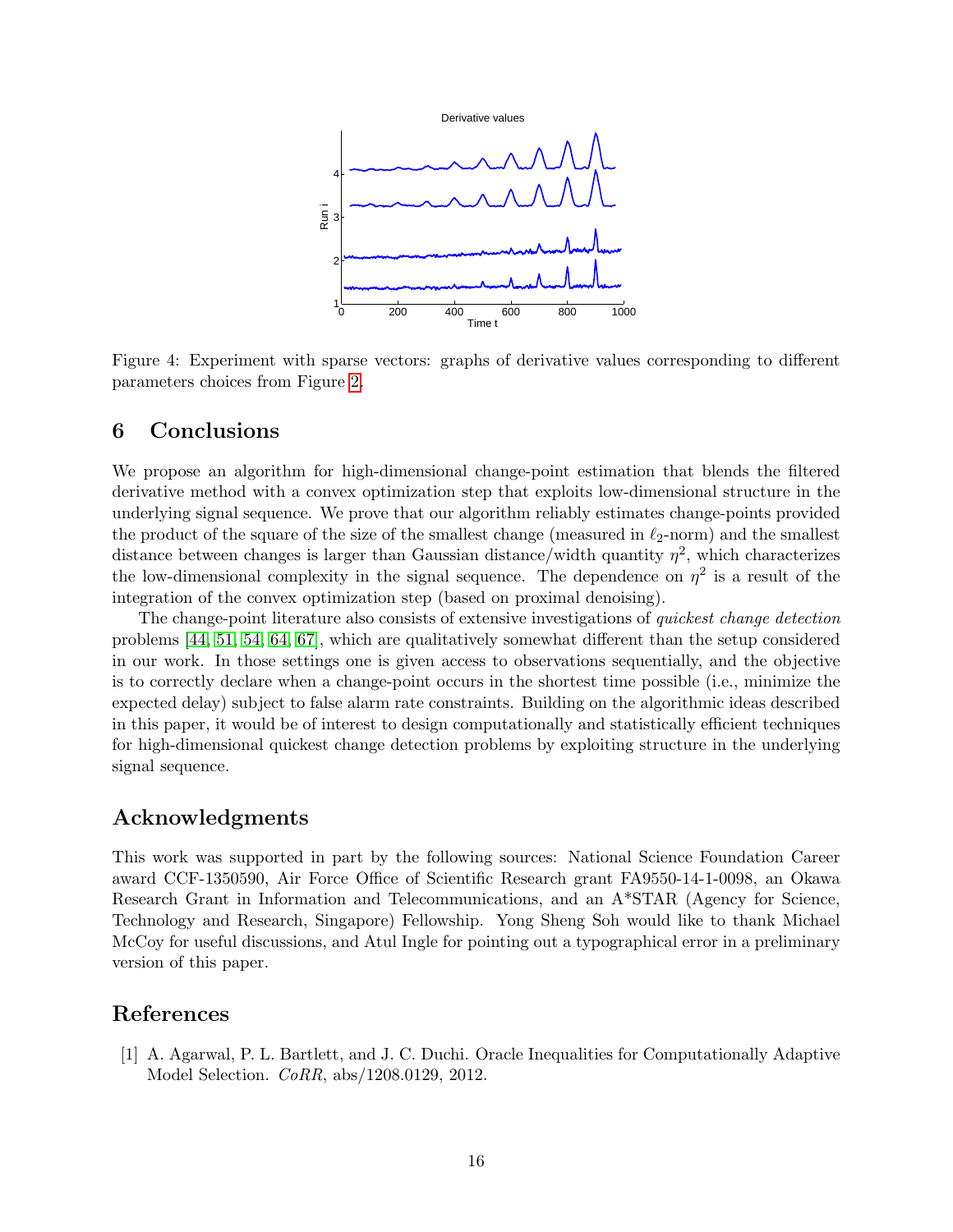- <span id="page-16-16"></span>[2] D. Amelunxen, M. Lotz, M. B. McCoy, and J. A. Tropp. Living On The Edge: Phase Transitions in Convex Programs with Random Data. Information and Inference, 2014.
- <span id="page-16-14"></span>[3] A. A. Amini and M. J. Wainwright. High-Dimensional Analysis of Semidefinite Relaxations for Sparse Principal Components. The Annals of Statistics, 37(5B):2877–2921, 2009.
- <span id="page-16-1"></span>[4] J. Antoch and M. Hušková. *Procedures for the Detection of Multiple Changes in Series of* Independent Observations. Contributions to Statistics. Physica-Verlag HD, 1994.
- <span id="page-16-11"></span>[5] J. A. D. Aston and C. Kirch. Change Points in High Dimensional Settings. CoRR, abs/1409.1771, 2014.
- <span id="page-16-12"></span>[6] A. R. Barron. Universal Approximation Bounds for Superpositions of a Sigmoidal Function. IEEE Transactions on Information Theory, 39(3):930–945, 1993.
- <span id="page-16-0"></span>[7] M. Basseville and I. V. Nikiforov. Detection of Abrupt Changes: Theory and Applications. Prentice Halls, 1993.
- <span id="page-16-2"></span>[8] A. Benveniste and M. Basseville. Detection of Abrupt Changes in Signals and Dynamical Systems: Some statistical aspects. Lecture Notes in Control and Information Sciences, 62:143– 155, 1984.
- <span id="page-16-15"></span>[9] Q. Berthet and P. Rigollet. Optimal Detection of Sparse Principal Components in High Dimension. The Annals of Statistics, 41(4):1780–1815, 2013.
- <span id="page-16-3"></span>[10] P. R. Bertrand. A Local Method for Estimating Change Points: the "Hat-Function". Statistics: A Journal of Theoretical and Applied Statistics, 34(3):215–235, 2000.
- <span id="page-16-4"></span>[11] P. R. Bertrand, M. Fhima, and A. Guillin. Off-Line Detection of Multiple Change Points by the Filtered Derivative with p−Value Method. Sequential Analysis, 30:172–207, 2011.
- <span id="page-16-5"></span>[12] B. N. Bhaskar, G. Tang, and B. Recht. Atomic Norm Denoising with Applications to Line Spectral Estimation. CoRR, abs/1204.0562, 2012.
- <span id="page-16-7"></span>[13] P. J. Bickel and E. Levina. Covariance Regularization by Thresholding. The Annals of Statistics, 36(6):2577–2604, 2008.
- <span id="page-16-8"></span>[14] P. J. Bickel and E. Levina. Regularized Estimation of Large Covariance Matrices. The Annals of Statistics, 36(1):199–227, 2008.
- <span id="page-16-13"></span>[15] A. Birnbaum and S. Shalev-Shwartz. Learning Halfspaces with the Zero-One Loss: Time-Accuracy Tradeoffs. In F. Pereira, C.J.C. Burges, L. Bottou, and K. Q. Weinberger, editors, Advances in Neural Information Processing Systems 25, pages 926–934. Curran Associates, Inc., 2012.
- <span id="page-16-9"></span>[16] A. M. Bruckstein, D. L. Donoho, and M. Elad. From Sparse Solutions of Systems of Equations to Sparse Modeling of Signals and Images. SIAM Review, 51(1):34–81, 2009.
- <span id="page-16-6"></span>[17] E. J. Candès and Y. Plan. Near-Ideal Model Selection by  $\ell_1$  Minimization. The Annals of Statistics, 37(5A):2145–2177, 2009.
- <span id="page-16-10"></span>[18] E. J. Candès and B. Recht. Exact Matrix Completion via Convex Optimization. Foundations of Computational Mathematics, 9(6):717–772, 2009.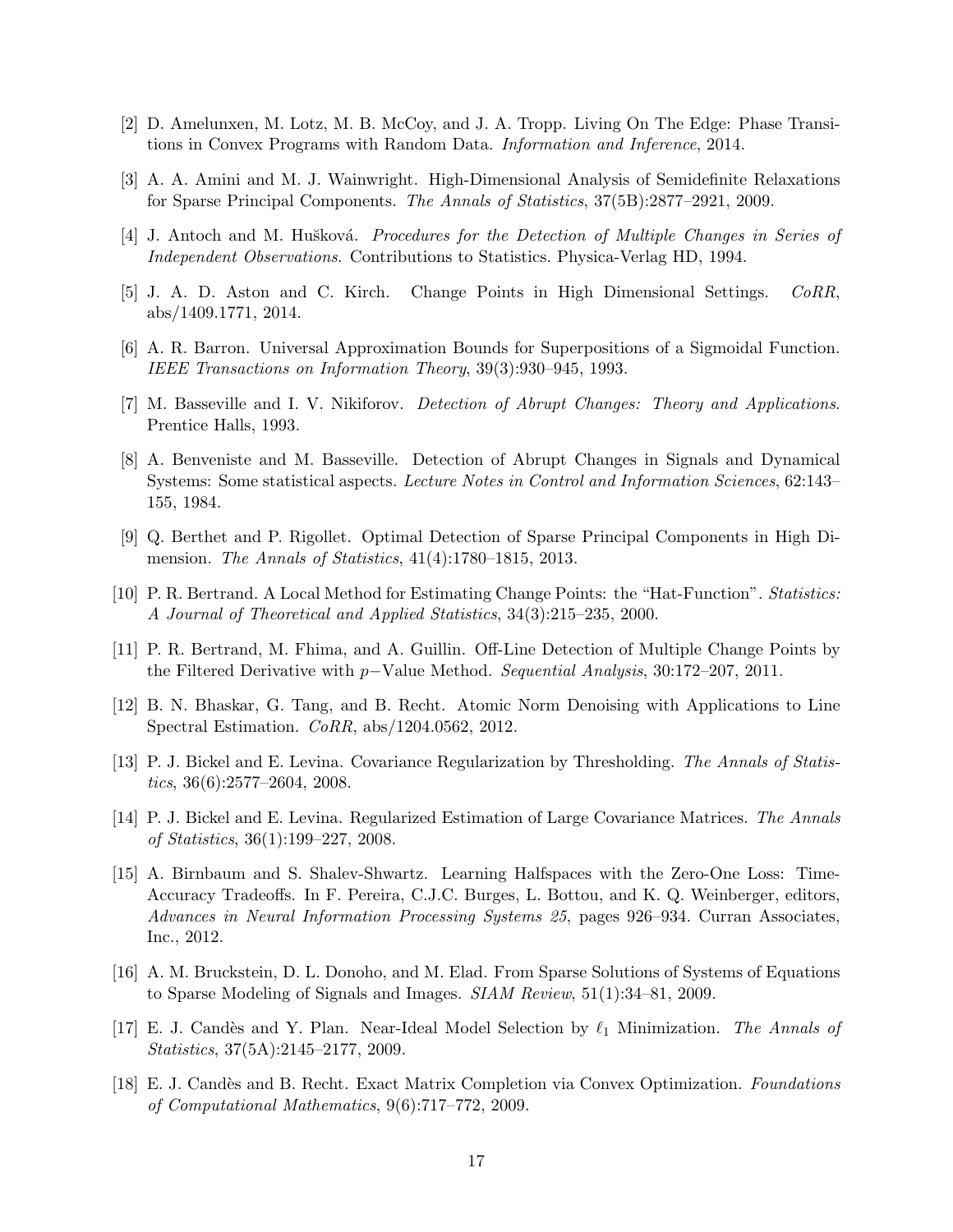- <span id="page-17-3"></span>[19] E. J. Cand`es, J. Romberg, and T. Tao. Robust Uncertainty Principles: Exact Signal Reconstruction from Highly Incomplete Frequency Information. IEEE Transactions on Information Theory, 52(2):489–509, 2006.
- <span id="page-17-7"></span>[20] V. Chandrasekaran and M. I. Jordan. Computational and Statistical Tradeoffs via Convex Relaxation. Proceedings of the National Academy of Sciences, 110(13):1181–1190, 2013.
- <span id="page-17-4"></span>[21] V. Chandrasekaran, B. Recht, P. A. Parrilo, and A. S. Willsky. The Convex Geometry of Linear Inverse Problems. Foundations of Computational Mathematics, 12(6):805–849, 2012.
- <span id="page-17-10"></span>[22] H. Cho and P. Fryzlewicz. Multiple-Change-Point Detection for High Dimensional Time Series via Sparsified Binary Segmentation. Journal of the Royal Statistical Society: Series B (Statistical Methodology), 2014.
- <span id="page-17-0"></span>[23] Y. S. Chow, H. Robbins, and D. Siegmund. Great Expectations: The Theory of Optimal Stopping. Houghton Mifflin, 1971.
- <span id="page-17-14"></span>[24] S. Decatur, O. Goldreich, and D. Ron. Computational Sample Complexity. SIAM Journal on Computing, 29:854–879, 1998.
- <span id="page-17-12"></span>[25] R. A. DeVore and V. N. Temlyakov. Some Remarks on Greedy Algorithms. Advances in Computational Mathematics, 5(1):173–187, 1996.
- <span id="page-17-16"></span>[26] M. Deza and M. Laurent. Geometry of Cuts and Metrics. Springer, 1997.
- <span id="page-17-1"></span>[27] D. L. Donoho. De-noising by Soft-Thresholding. IEEE Transactions on Information Theory, 41(3):613–627, 1995.
- <span id="page-17-5"></span>[28] D. L. Donoho. Compressed Sensing. IEEE Transactions on Information Theory, 52(4):1289– 1306, 2006.
- <span id="page-17-11"></span>[29] F. Enikeeva and Z. Harchaoui. High-Dimensional Change-Point Detection with Sparse Alternatives. CoRR, abs/1312.1900, 2013.
- <span id="page-17-8"></span>[30] M. Fazel. Matrix Rank Minimization with Applications. PhD thesis, Department of Electrical Engineering, Stanford University, 2002.
- <span id="page-17-6"></span>[31] R. Foygel and L. Mackey. Corrupted Sensing: Novel Guarantees for Separating Structured Signals. IEEE Transactions on Information Theory, 60(2):1223–1247, 2014.
- <span id="page-17-2"></span>[32] M. Gavish and D. L. Donoho. Optimal Shrinkage of Singular Values. CoRR, abs/1405.7511, 2014.
- <span id="page-17-13"></span>[33] Y. Gordon. On Milman's Inequality and Random Subspaces which Escape Through a Mesh in  $\mathbb{R}^n$ . In Geometric Aspects of Functional Analysis, volume 1317 of Lecture Notes in Mathematics, pages 84–106. Springer Berlin Heidelberg, 1988.
- <span id="page-17-15"></span>[34] J. Gouveia, P. Parrilo, and R. Thomas. Theta Bodies for Polynomial Ideals. SIAM Journal on Optimization, 20:2097–2118, 2010.
- <span id="page-17-9"></span>[35] Z. Harchaoui and C. L´evy-Leduc. Multiple Change-Point Estimation with a Total Variation Penalty. Journal of the American Statistical Association, 105(492):1480–1493, 2010.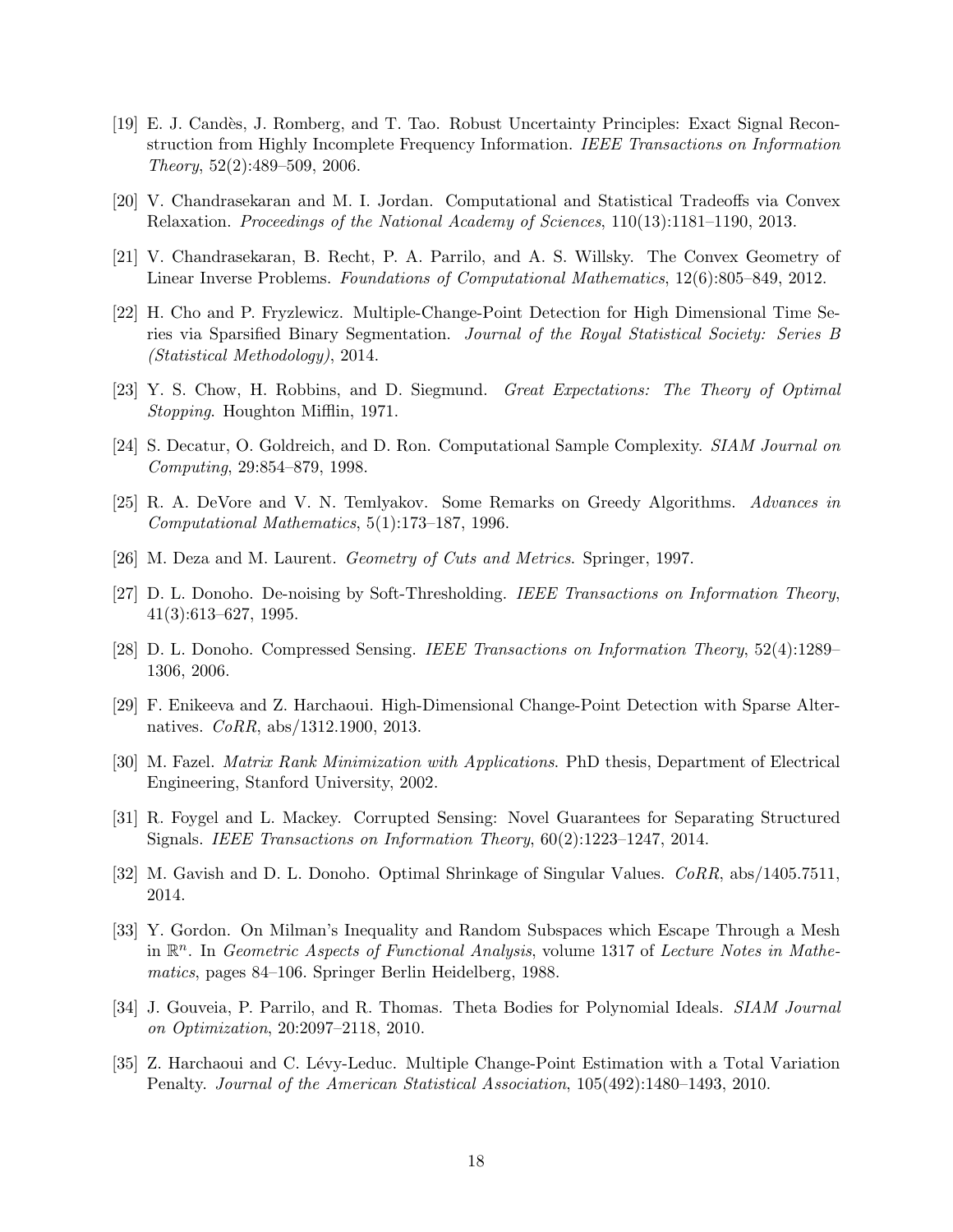- <span id="page-18-11"></span>[36] N. J. Higham. Computing the Nearest Correlation Matrix – A Problem from Finance. IMA Journal of Numerical Analysis, 22(3):329–343, 2002.
- <span id="page-18-6"></span>[37] C. J. Hillar and L.-H. Lim. Most Tensor Problems are NP-Hard. Journal of the ACM, 60(6):45:1–45:39, 2013.
- <span id="page-18-4"></span>[38] S. Jagabathula and D. Shah. Inferring Rankings Using Constrained Sensing. IEEE Transactions on Information Theory, 57(11):7288–7306, 2011.
- <span id="page-18-1"></span>[39] L. K. Jones. A Simple Lemma on Greedy Approximation in Hilbert Space and Convergence Rates for Projection Pursuit Regression and Neural Network Training. The Annals of Statistics,  $20(1):608-613$ , 1992.
- <span id="page-18-8"></span>[40] M. Kolar, S. Balakrishnan, A. Rinaldo, and A. Singh. Minimax Localization of Structural Information in Large Noisy Matrices. In Neural Information Processing Systems, 2011.
- <span id="page-18-5"></span>[41] T. G. Kolda and B. W. Bader. Tensor Decompositions and Applications. SIAM Review, 51(3):455–500, 2009.
- <span id="page-18-9"></span>[42] J. B. Lasserre. Global Optimization with Polynomials and the Problem of Moments. SIAM Journal on Optimization, 11:796–817, 2001.
- <span id="page-18-14"></span>[43] M. Ledoux. The Concentration of Measure Phenomenon, volume 89 of Mathematical surveys and monographs. American Mathematical Society, 2001.
- <span id="page-18-12"></span>[44] G. Lorden. Procedures for Reacting to a Change in Distribution. The Annals of Mathematical Statistics, 42(6):1897–1908, 1971.
- <span id="page-18-3"></span>[45] O. L. Mangasarian and B. Recht. Probability of Unique Integer Solution to a System of Linear Equations. European Journal of Operational Research, 214(1):27 – 30, 2011.
- <span id="page-18-0"></span>[46] N. Meinhausen and P. B¨uhlmann. High-Dimensional Graphs and Variable Selection with the Lasso. The Annals of Statistics, 34(3):1436–1462, 2006.
- <span id="page-18-15"></span>[47] G. Minty. On the Monotonicity of the Gradient of a Convex Function. Pacific Journal of Mathematics, 14(1):243–247, 1964.
- <span id="page-18-16"></span>[48] J. J. Moreau. Proximité et dualité dans un espace hilbertien. Bulletin de la Société Mathématique de France, 93:273-299, 1965.
- <span id="page-18-7"></span>[49] S. Oymak and B. Hassibi. Tight Recovery Thresholds and Robustness Analysis for Nuclear Norm Minimization. In IEEE International Symposium on Information Theory, pages 2323 – 2327, 2011.
- <span id="page-18-2"></span>[50] S. Oymak and B. Hassibi. On a Relation between the Minimax Risk and the Phase Transitions of Compressed Recovery. In 50th Annual Allerton Conference on Communication, Control, and Computing, pages 1018–1025, 2012.
- <span id="page-18-13"></span>[51] E. A. Page. Continuous Inspection Schemes. Biometrika, 41:100–115, 1954.
- <span id="page-18-10"></span>[52] P. A. Parrilo. Structured Semidefinite Programs and Semialgebraic Geometry Methods in Robustness and Optimization. PhD thesis, California Institute of Technology, 2000.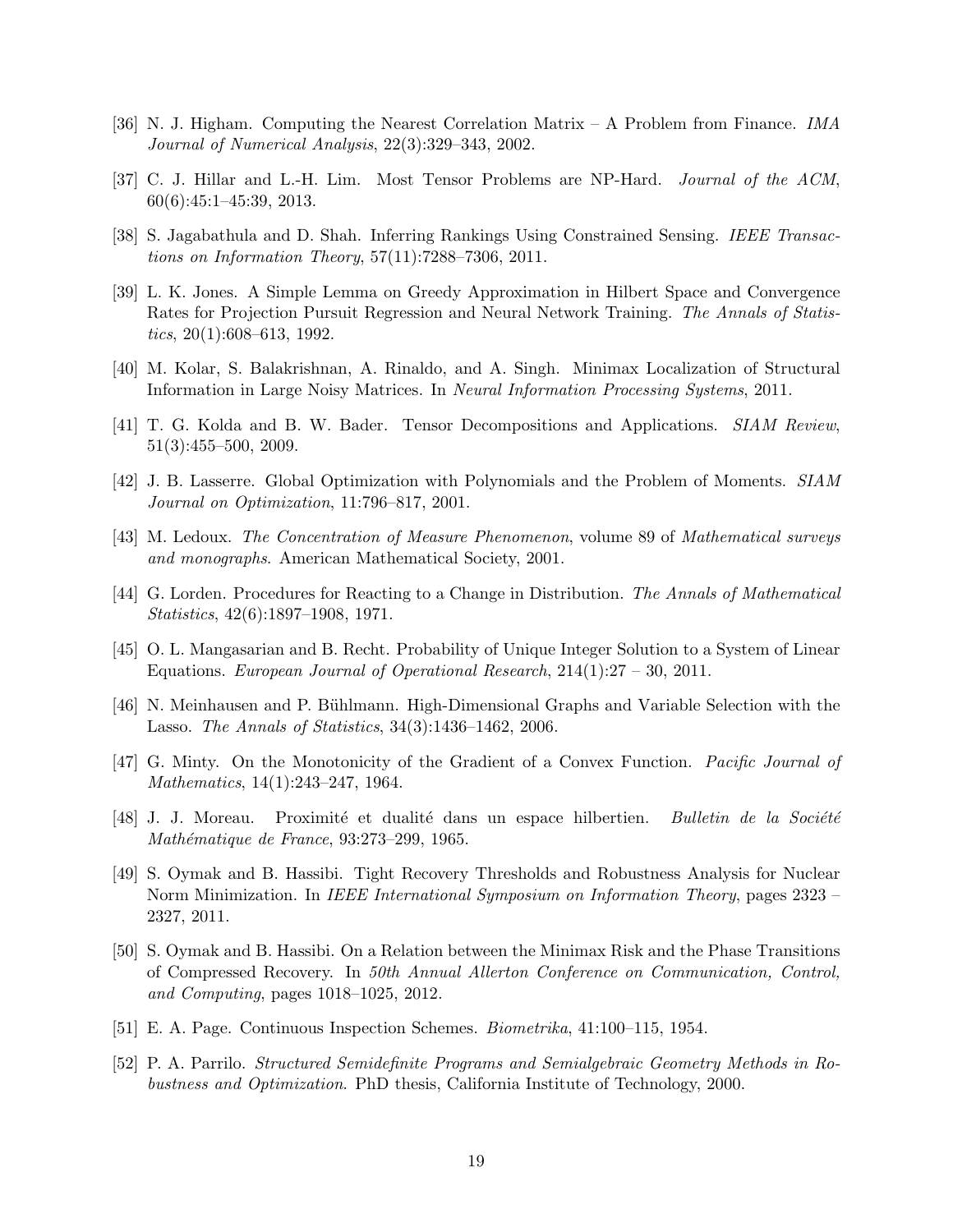- <span id="page-19-6"></span>[53] G. Pisier. Remarques sur un résultat non publié de B. Maurey. Séminaire Analyse fonctionnelle  $(dit$  "Maurey-Schwartz"), pages  $1-12$ , 1981.
- <span id="page-19-0"></span>[54] H. V. Poor and O. Hadjiliadis. *Quickest Detection*. Cambridge University Press, 2008.
- <span id="page-19-3"></span>[55] B. Recht, M. Fazel, and P. A. Parrilo. Guaranteed Minimum-Rank Solutions of Linear Matrix Equations via Nuclear Norm Minimization. SIAM Review, 52(3):471–501, 2010.
- <span id="page-19-10"></span>[56] B. Recht, W. Xu, and B. Hassibi. Null Space Conditions and Thresholds for Rank Minimization. *Mathematical Programming*,  $127(1):175-202$ ,  $2011$ .
- <span id="page-19-14"></span>[57] J. Renegar. Hyperbolic Programs and their Derivative Relaxations. Foundations of Computational Mathematics, 6:59–79, 2006.
- <span id="page-19-7"></span>[58] R. T. Rockafellar. Convex Analysis. Princeton University Press, 1970.
- <span id="page-19-8"></span>[59] M. Rudelson and R. Vershynin. Sparse Reconstruction by Convex Relaxation: Fourier and Gaussian Measurements. In 40th Annual Conference on Information Sciences and Systems, pages 207–212, 2006.
- <span id="page-19-11"></span>[60] R. Servedio. Computational Sample Complexity and Attribute-Efficient Learning. Journal of Computer and Systems Sciences, 60:161–178, 2000.
- <span id="page-19-12"></span>[61] S. Shalev-Shwartz, O. Shamir, and E. Tromer. Using More Data to Speed Up Training Time. In Conference on Artificial Intelligence and Statistics, 2012.
- <span id="page-19-13"></span>[62] D. Shender and J. Lafferty. Computation-Risk Tradeoffs for Covariance-Thresholded Regression. Journal of Machine Learning Research, Workshop and Conference Proceedings, 28(3):756–764, 2013.
- <span id="page-19-15"></span>[63] H. D. Sherali and W. P. Adams. A Hierarchy of Relaxations between the Continuous and Convex Hull Representations for Zero-One Programming Problems. SIAM Journal on Discrete Mathematics, 3:411–430, 1990.
- <span id="page-19-16"></span>[64] A. N. Shiryaev. On Optimum Methods in Quickest Detection Problems. Theory of Probability and its Applications, 8(1):22–46, 1963.
- <span id="page-19-9"></span>[65] M. Stojnic. Various Thresholds for  $\ell_1$ -Optimization in Compressed Sensing. CoRR, abs/0907.3666, 2009.
- <span id="page-19-4"></span>[66] G. Tang, B. N. Bhaskar, P. Shah, and B. Recht. Compressed Sensing Off the Grid. IEEE Transactions on Information Theory, 59(11):7465–7490, 2013.
- <span id="page-19-1"></span>[67] V. V. Veeravalli and T. Banerjee. Quickest Change Detection. CoRR, abs/1210.5552, 2012.
- <span id="page-19-2"></span>[68] M. J. Wainwright. Sharp Thresholds for High-Dimensional and Noisy Sparsity Recovery Using L1-constrained Quadratic Programming (Lasso). IEEE Transactions on Information Theory, 55(5), 2009.
- <span id="page-19-5"></span>[69] Y. Xie, J. Huang, and R. Willett. Change-Point Detection for High-Dimensional Time Series With Missing Data. IEEE Journal of Selected Topics in Signal Processing, 7(1):12–27, 2013.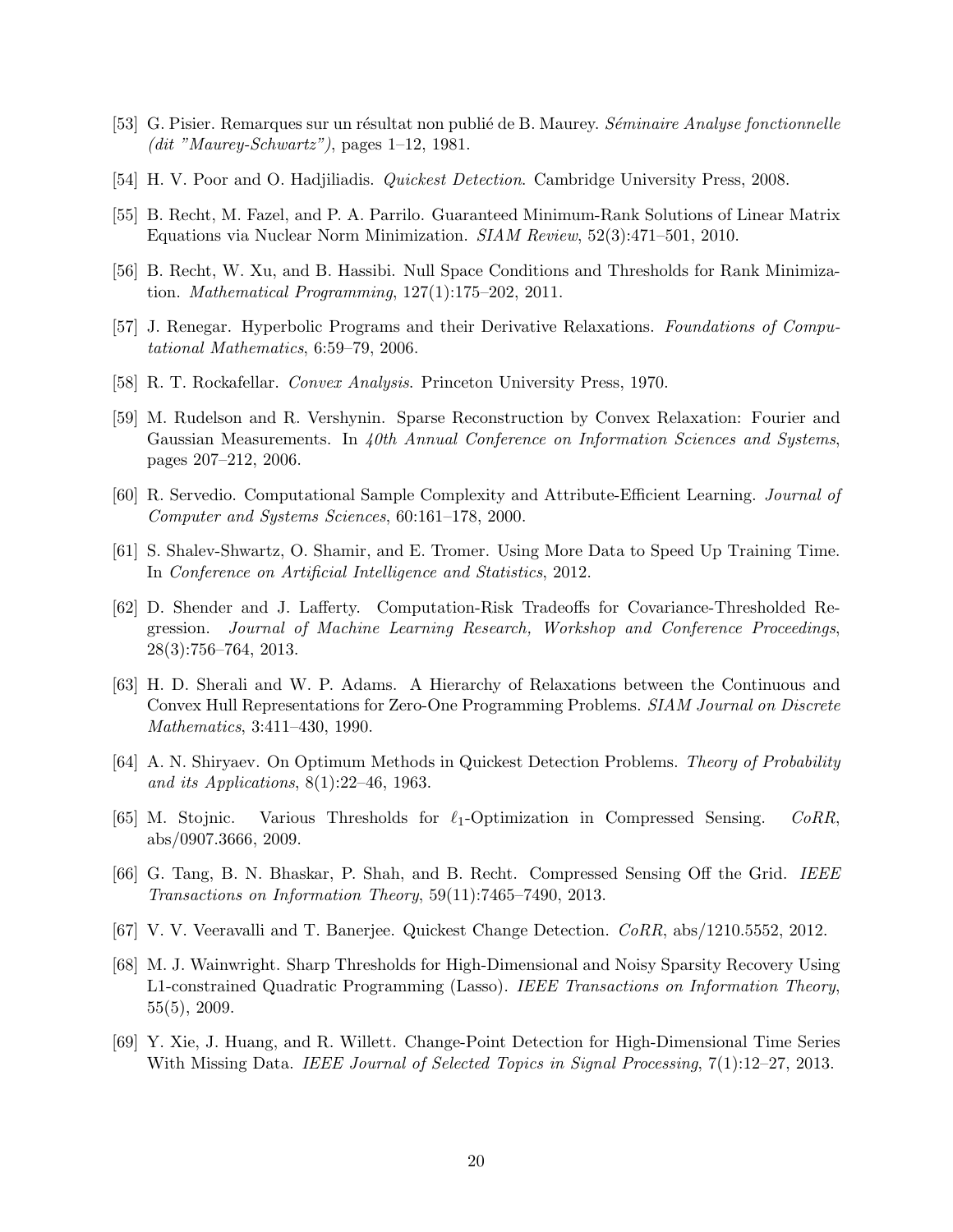# 7 Appendix

The Appendix is divided as follows. In Section [7.1](#page-20-0) we describe the relation between the Gaussian distance and the Gaussian width. Next, in Section [7.2](#page-22-0) we analyze the denoising properties of proximal operators. Finally, in Section [7.3](#page-23-0) we prove the main results (from Section [3\)](#page-5-0) of this paper. As described at the end of Section [2.2,](#page-3-2) we reiterate that the assumption that the set conv $(\mathcal{A}) \subset \mathbb{R}^p$  contains the origin in its interior holds throughout the Appendix.

#### <span id="page-20-0"></span>7.1 Relationship between Gaussian distance and Gaussian width

The *Gaussian width* of a set  $S \subseteq \mathbb{R}^p$  is defined as [\[33\]](#page-17-13):

$$
\omega(S) := \mathbb{E}_{\mathbf{g} \sim \mathcal{N}(\mathbf{0}, I_{p \times p})} \bigg[ \sup_{\mathbf{z} \in S} \mathbf{g}^T \mathbf{z} \bigg].
$$

The next definition that we need in order to relate the Gaussian distance and the Gaussian width is the *skewness*  $\kappa_{\mathcal{C}}(\mathbf{X})$  of a norm  $\|\cdot\|_{\mathcal{C}}$  at a point **X**:

$$
\kappa_{\mathcal{C}}(\mathbf{X}):=\frac{\|\Pi_{\partial \|\mathbf{X}\|_{\mathcal{C}}}(\mathbf{0})\|_{2}}{\|\Pi_{\mathrm{aff.hull.}(\partial \|\mathbf{X}\|_{\mathcal{C}})}(\mathbf{0})\|_{2}},
$$

where  $\Pi$  denotes the Euclidean projection and aff.hull. denotes the affine hull. The quantity  $\kappa$  has a natural geometric interpretation: since the subdifferential  $\partial \|\mathbf{X}\|_{\mathcal{C}}$  corresponds to a face of the dual norm ball  $\mathcal{C}^* = \{ \mathbf{X} : ||\mathbf{X}||_{\mathcal{C}}^* \leq 1 \}$ , the parameter  $\kappa_{\mathcal{C}}(\mathbf{X})$  measures the skewness of the face  $\partial ||\mathbf{X}||_{\mathcal{C}}$ . It is clear from this interpretation that  $\kappa_{\mathcal{C}}(\mathbf{X}) = 1$  for all  $\mathbf{X} \in \mathbb{R}^p$  whenever the unit ball with respect to the dual norm is suitably symmetric. Examples of such convex sets include the  $\ell_1$ -norm ball, the nuclear-norm ball, the  $\ell_{\infty}$ -norm ball and the spectral-norm ball.

Our final definition relates to yet another convex-geometric concept. The tangent cone  $T_c(\mathbf{X})$ at a point  $\mathbf{X} \in \mathbb{R}^p$  with respect to the unit ball of the  $\|\cdot\|_{\mathcal{C}}$ -norm (i.e., the convex set  $\mathcal{C}$ ) when  $\|\mathbf{X}\|_{\mathcal{C}} = 1$  is:

$$
T_{\mathcal{C}}(\mathbf{X}):=\mathrm{cone}\{\mathbf{Z}-\mathbf{X}: \mathbf{Z}\in\mathbb{R}^p, \|\mathbf{Z}\|_{\mathcal{C}}\leq\|\mathbf{X}\|_{\mathcal{C}}\}.
$$

For general unnormalized nonzero points  $\mathbf{X} \in \mathbb{R}^p$ , the tangent cone with respect to C is  $T_{\mathcal{C}}(\mathbf{X}/\|\mathbf{X}\|_{\mathcal{C}})$ .

The next proposition relates the Gaussian distance and the Gaussian width. The result relaxes a "weak decomposability" assumption in [\[31,](#page-17-6) Prop.1]. We denote the Euclidean sphere in  $\mathbb{R}^p$  by  $\mathbb{S}^{p-1}$ .

<span id="page-20-1"></span>Proposition 7.1. The Gaussian distance is bounded above by the Gaussian width as follows:

$$
\eta_{\mathcal{C}}(\mathbf{X}) \le \omega(T_{\mathcal{C}}(\mathbf{X}) \cap \mathbb{S}^{p-1}) + 3\kappa_{\mathcal{C}}(\mathbf{X}) + 4.
$$

Proposition [7.1](#page-20-1) is useful because it relates Theorem [3.1](#page-6-1) and Proposition [3.3](#page-8-1) with previously computed bounds on Gaussian widths [\[21,](#page-17-4) [31\]](#page-17-6).

The proof of Proposition [7.1](#page-20-1) requires two short lemmas.

<span id="page-20-2"></span>**Lemma 7.2.** Suppose  $X \neq 0$ . Define H to be the affine hull of  $\partial ||X||_C$  and  $w_0 := \Pi_{\mathcal{H}}(0)$ . Then  $\langle \mathbf{w} - \mathbf{w}_0, \mathbf{w}_0 \rangle = 0$  for all  $\mathbf{w} \in \partial ||\mathbf{X}||_{\mathcal{C}}$  and  $||\mathbf{w}_0||_2 > 0$ .

*Proof.* Since  $X \neq 0$ , the subdifferential  $\partial ||X||_{\mathcal{C}}$  is a proper face of the dual norm ball  $\mathcal{C}^* = \{Y : X\}$  $||\mathbf{Y}||_{\mathcal{C}}^* \leq 1$ . Also, since  $\mathbf{w}_0 - \mathbf{0}$  is orthogonal to  $\mathcal{H}$ , we have  $\langle \mathbf{w}_0 - \mathbf{0}, \mathbf{w} - \mathbf{w}_0 \rangle = 0$  for all  $\mathbf{w} \in \mathcal{H}$ . In particular, this holds for all  $\mathbf{w} \in \partial \|\mathbf{X}\|_{\mathcal{C}}$ . By the assumption that the unit-norm ball has a nonempty interior (see reminder at the beginning of the Appendix), we have that  $\mathbf{0} \in \text{int}(\mathcal{C})$ , which implies that  $0 \in \text{int}(\mathcal{C}^*)$ . Consequently, H does not contain 0 and thus  $w_0 \neq 0$ . This implies that  $\|\mathbf{w}_0\|_2 > 0.$  $\Box$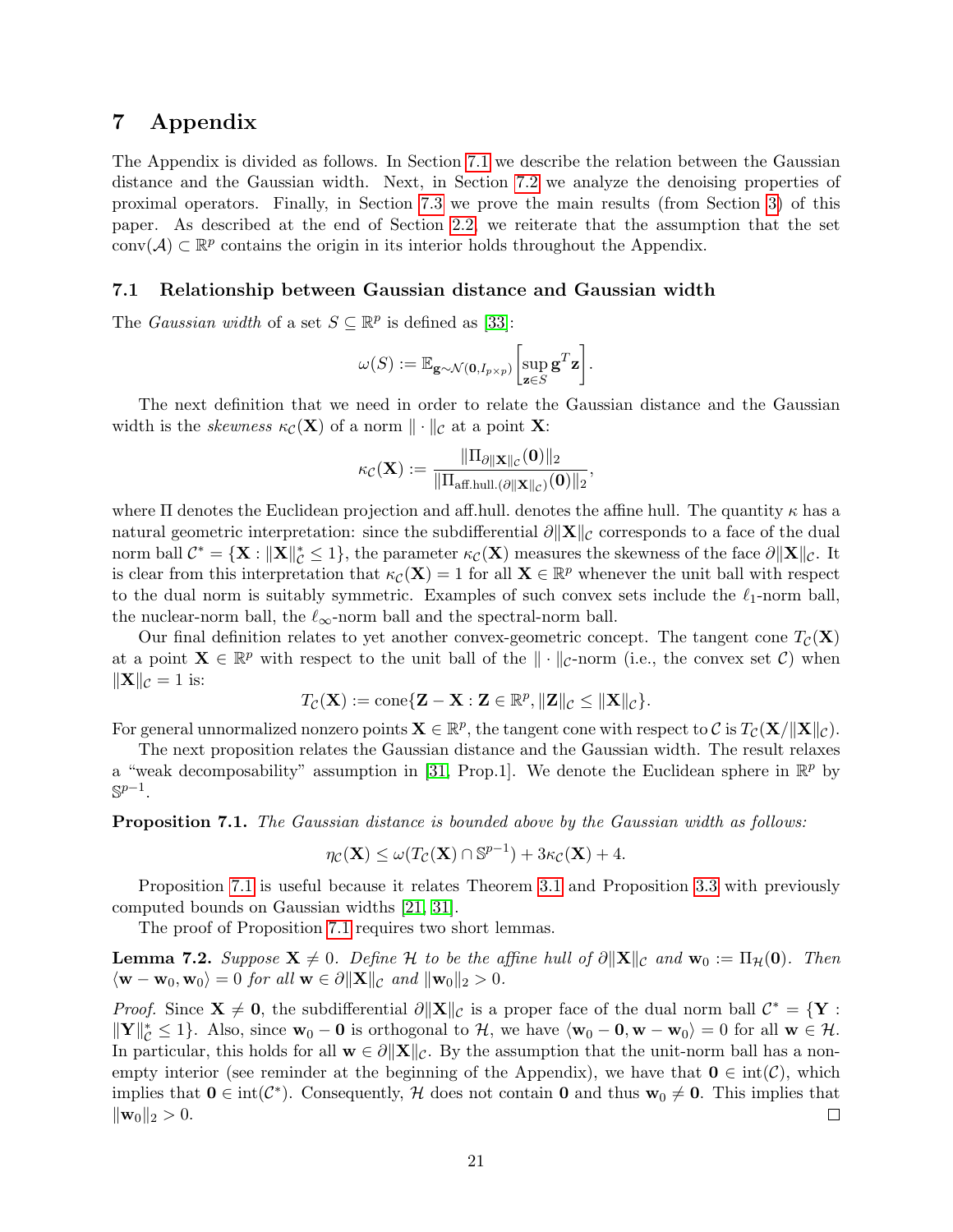<span id="page-21-0"></span>**Lemma 7.3.** Let  $X \in \mathbb{R}^p$  be an arbitrary nonzero vector. Define  $\lambda^* : \mathbb{R}^p \mapsto \mathbb{R}$  as the function

$$
\lambda^*(\mathbf{g}) := \operatornamewithlimits{argmin}_{\lambda \geq 0} \operatorname{dist}(\mathbf{g}, \lambda \cdot \partial \|\mathbf{X}\|_{\mathcal{C}}) \n= \operatornamewithlimits{argmin}_{\lambda \geq 0} \operatorname{dist}^2(\mathbf{g}, \lambda \cdot \partial \|\mathbf{X}\|_{\mathcal{C}}).
$$

Let H be the affine hull of  $\lambda \cdot \partial ||\mathbf{X}||_{\mathcal{C}}$ . Then  $\lambda^*$  is  $\frac{1}{dist(\mathbf{0},\mathcal{H})}$ -Lipschitz.

*Proof.* Let  $\mathbf{g}_1, \mathbf{g}_2$  be arbitrary vectors in  $\mathbb{R}^p$ . Since  $\|\mathbf{X}\|_{\mathcal{C}} < \infty$ , the subdifferential  $\partial \|\mathbf{X}\|_{\mathcal{C}}$  is a closed convex set [\[58\]](#page-19-7). Hence we may let  $\mathbf{w_{g_1}}$  be the point in  $\partial \|\mathbf{X}\|_c$  such that  $\|\mathbf{w_{g_1}} - \mathbf{g_1}\|_2$  =  $dist(\mathbf{g}_1, \lambda^*(\mathbf{g}_1) \cdot \partial ||\mathbf{X}||_{\mathcal{C}})$ . Define  $\mathbf{w}_{\mathbf{g}_2}$  similarly. Let  $\mathbf{w}_0 = \Pi_{\mathcal{H}}(0)$  so that

$$
\begin{aligned}\n\|\lambda^{\star}(\mathbf{g}_2)\mathbf{w}_{\mathbf{g}_2} &= \lambda^{\star}(\mathbf{g}_1)\mathbf{w}_{g_1}\|_2 \\
&= \|(\lambda^{\star}(\mathbf{g}_2) - \lambda^{\star}(\mathbf{g}_1))\mathbf{w}_0 + (\lambda^{\star}(\mathbf{g}_2)(\mathbf{w}_{\mathbf{g}_2} - \mathbf{w}_0) + \lambda^{\star}(\mathbf{g}_1)(\mathbf{w}_0 - \mathbf{w}_{\mathbf{g}_1}))\|_2 \\
&\geq \langle (\lambda^{\star}(\mathbf{g}_2) - \lambda^{\star}(\mathbf{g}_1))\mathbf{w}_0 + (\lambda^{\star}(\mathbf{g}_2)(\mathbf{w}_{\mathbf{g}_2} - \mathbf{w}_0) + \lambda^{\star}(\mathbf{g}_1)(\mathbf{w}_0 - \mathbf{w}_{\mathbf{g}_1})), \mathbf{w}_0 \rangle \frac{1}{\|\mathbf{w}_0\|_2} \\
&= \|\mathbf{w}_0\|_2|\lambda^{\star}(\mathbf{g}_2) - \lambda^{\star}(\mathbf{g}_1)|,\n\end{aligned} \tag{16}
$$

where the last equality follows from Lemma [7.2.](#page-20-2) Recall that projection onto a nonempty, closed convex set is nonexpansive, and thus we have  $||\mathbf{g}_2-\mathbf{g}_1||_2 \ge ||\Pi_{\cup_{\lambda\ge0}\{\lambda\cdot\partial ||\mathbf{X}||_C\}}(\mathbf{g}_2)-\Pi_{\cup_{\lambda\ge0}\{\lambda\cdot\partial ||\mathbf{X}||_C\}}(\mathbf{g}_1)||_2 =$  $\|\Pi_{\lambda^{\star}(\mathbf{g}_2)\cdot\partial\|\mathbf{X}\|_{\mathcal{C}}}(\mathbf{g}_2)-\Pi_{\lambda^{\star}(\mathbf{g}_1)\cdot\partial\|\mathbf{X}\|_{\mathcal{C}}}(\mathbf{g}_1)\|_2=\|\lambda^{\star}(\mathbf{g}_2)\mathbf{w}_{\mathbf{g}_2}-\lambda^{\star}(\mathbf{g}_1)\mathbf{w}_{\mathbf{g}_1}\|_2\geq \|\mathbf{w}_0\|_2|\lambda^{\star}(\mathbf{g}_2)-\lambda^{\star}(\mathbf{g}_1)|.$ 

### Proof of Proposition [7.1](#page-20-1)

Our proof is a minor modification of the proof of [\[31,](#page-17-6) Prop.1.]. Let  $\mathcal H$  be the affine hull of  $\partial \|\mathbf{X}\|_{\mathcal{C}}$  and  $\mathbf{w}_0 = \Pi_{\mathcal{H}}(\mathbf{0})$ . From Lemma [7.3,](#page-21-0) we have  $\lambda^*$  is  $\frac{1}{\|\mathbf{w}_0\|_2}$ -Lipschitz function. Hence by [\[43,](#page-18-14) Theorem 5.3], we have  $|\lambda^*(\epsilon) - \mathbb{E}[\lambda^*(\bar{\epsilon})]|\leq c$  for  $\bar{\epsilon} \sim \mathcal{N}(\mathbf{0}, I_{p\times p})$  with probability greater than  $1-2\exp(-(c\|\mathbf{w}_0\|_2)^2/2)$ . Suppressing the dependence on  $\bar{\varepsilon}$ , consider the event  $E_c := \{|\lambda^*(\varepsilon) - \lambda^*(\varepsilon)|\}$  $\mathbb{E}[\lambda^*] \leq c$ , and condition on this event. Define  $\mathbf{w}_1 := \Pi_{\partial \|\mathbf{X}\|_C}(\mathbf{0})$  so that  $\|\mathbf{w}_1\|_2 / \|\mathbf{w}_0\|_2 = \kappa(\mathbf{X})$ . Let  $\mathbf{w}_{\varepsilon} \in \partial \|\mathbf{X}\|_{\mathcal{C}}$  be such that  $\|\mathbf{w}_{\varepsilon} - \varepsilon\|_2 = \text{dist}(\varepsilon, \lambda^*(\varepsilon) \cdot \partial \|\mathbf{X}\|_{\mathcal{C}})$ . One has that  $\frac{\lambda^*(\varepsilon)}{\mathbb{E}[\lambda^*]+c} \mathbf{w}_{\varepsilon}$  +  $\frac{\mathbb{E}[\lambda^*]+c-\lambda^*(\varepsilon)}{\mathbb{E}[\lambda^*]+c}$  w<sub>1</sub> is a convex combination of w<sub>1</sub> and w<sub>e</sub> (as we condition on  $E_c$ ), and hence it belongs to  $\partial \|\mathbf{X}\|_{\mathcal{C}}$ . Then

$$
\operatorname{dist}(\varepsilon, (\mathbb{E}[\lambda^*] + c) \cdot \partial \|\mathbf{X}\|_{\mathcal{C}}) \stackrel{\text{(i)}}{\leq} \|\varepsilon - (\lambda^*(\varepsilon)\mathbf{w}_{\varepsilon} + (\mathbb{E}[\lambda^*] + c - \lambda^*(\varepsilon))\mathbf{w}_1)\|_2
$$
\n
$$
\stackrel{\text{(ii)}}{\leq} \operatorname{dist}(\varepsilon, \lambda^*(\varepsilon) \cdot \partial \|\mathbf{X}\|_{\mathcal{C}})) + \|(\mathbb{E}[\lambda^*] + c - \lambda^*(\varepsilon))\mathbf{w}_1\|_2
$$
\n
$$
\stackrel{\text{(iii)}}{\leq} \operatorname{dist}(\varepsilon, \lambda^*(\varepsilon) \cdot \partial \|\mathbf{X}\|_{\mathcal{C}})) + 2c\kappa(\mathbf{X})\|\mathbf{w}_0\|_2 \tag{17}
$$

where (i) is a consequence of  $\frac{\lambda^*(\varepsilon)}{\mathbb{E}[\lambda^*]+c} \mathbf{w}_{\varepsilon} + \frac{\mathbb{E}[\lambda^*]+c-\lambda^*(\varepsilon)}{\mathbb{E}[\lambda^*]+c} \mathbf{w}_1 \in \partial ||\mathbf{X}||_{\mathcal{C}}$ , (ii) follows from the triangle inequality, and (iii) follows from the definition of  $\kappa(\mathbf{X})$  and our conditioning on the event  $E_c$ . Define the function  $m : \mathbb{R}^p \mapsto \mathbb{R}$ 

<span id="page-21-1"></span>
$$
m(\boldsymbol{\varepsilon}) = \mathrm{dist}(\boldsymbol{\varepsilon}, (\mathbb{E}[\lambda^\star] + c) \cdot \partial \|\mathbf{X}\|_{\mathcal{C}}) - \mathrm{dist}(\boldsymbol{\varepsilon}, \lambda^\star(\boldsymbol{\varepsilon}) \cdot \partial \|\mathbf{X}\|_{\mathcal{C}}).
$$

Since  $m(\varepsilon)$  is the difference of two 1-Lipschitz functions and hence 2-Lipschitz, we have the concentration inequality  $\mathbb{P}(m < \mathbb{E}[m]-r) \leq \exp(-r^2/8)$ . By setting  $r = \sqrt{8 \log(1/(1-2 \exp(-(c||\mathbf{w}_0||_2)^2/2)))}$ we have  $\exp(-r^2/8) = 1-2\exp(-(c\|\mathbf{w}_0\|_2)^2/2)$ . From [\(17\)](#page-21-1) the event  $\{m(\boldsymbol{\varepsilon}) \leq 2c\kappa(\mathbf{X})\|\mathbf{w}_0\|_2\}$  holds with probability greater than  $1 - 2 \exp(-(c||\mathbf{w}_0||_2)^2/2)$ . Hence it must be the case that

<span id="page-21-2"></span>
$$
\mathbb{E}[m(\boldsymbol{\varepsilon})] \le 2\kappa(\mathbf{X})c \|\mathbf{w}_0\|_2 + \sqrt{8\log(1/(1-2\exp(-(c\|\mathbf{w}_0\|)^2/2)))}. \tag{18}
$$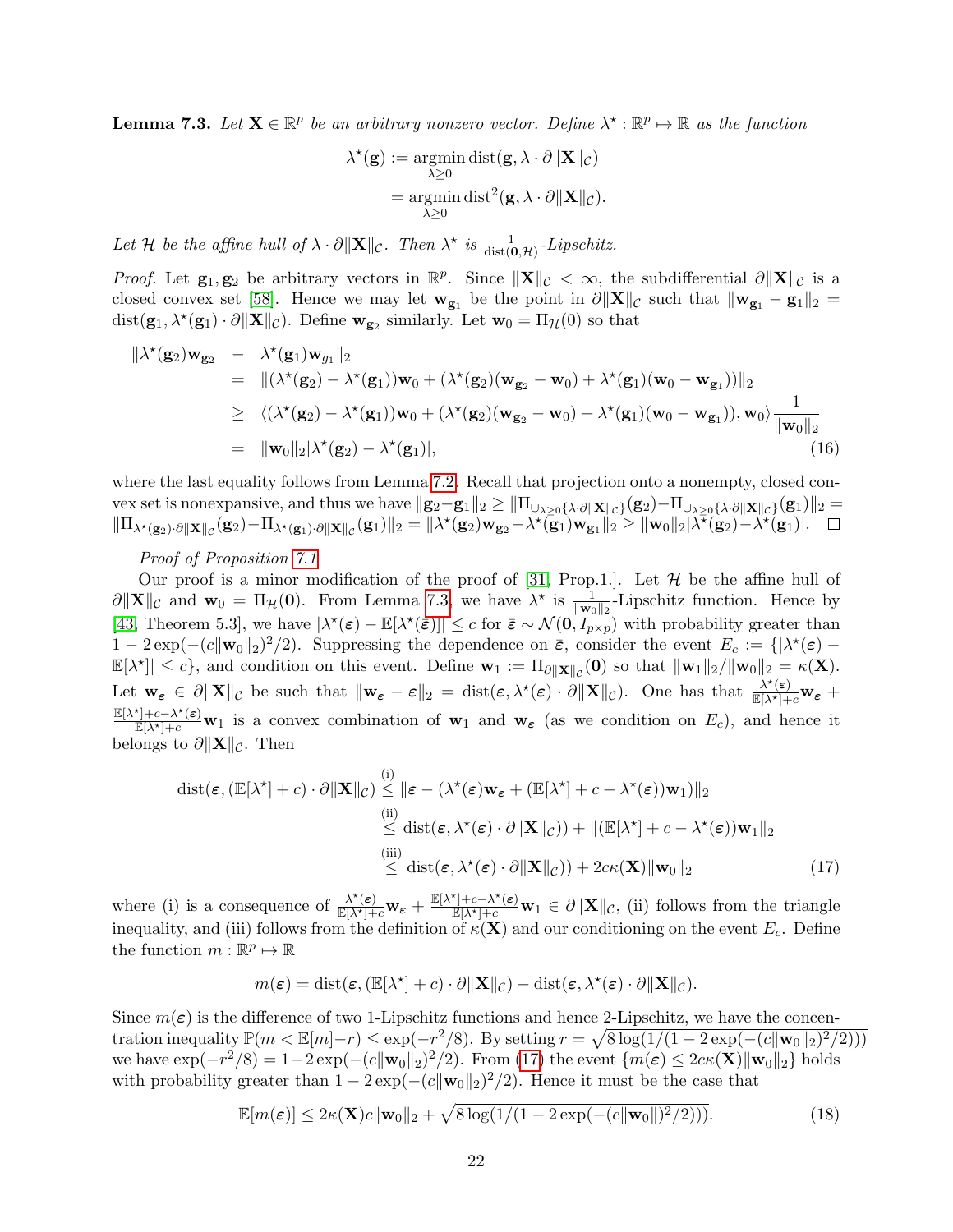Define  $N := \bigcup_{\lambda \geq 0} {\{\lambda \cdot \partial \|\mathbf{X}\|_{\mathcal{C}}\}}$ . We have

$$
\eta_{\mathcal{C}}(\mathbf{X}) = \inf_{\lambda} \{ \mathbb{E}[\text{dist}(\epsilon, \lambda \cdot \partial \|\mathbf{X}\|_{\mathcal{C}})] \}
$$
\n
$$
\leq \mathbb{E}[\text{dist}(\epsilon, (\mathbb{E}[\lambda^*] + c) \cdot \partial \|\mathbf{X}\|_{\mathcal{C}})]
$$
\n
$$
= \mathbb{E}[\text{dist}(\epsilon, \lambda^*(\epsilon) \cdot \partial \|\mathbf{X}\|_{\mathcal{C}})] + \mathbb{E}[m(\epsilon)]
$$
\n
$$
\stackrel{\text{(i)}}{=} \mathbb{E}[\text{dist}(\epsilon, N)] + \mathbb{E}[m(\epsilon)]
$$
\n
$$
\stackrel{\text{(ii)}}{\leq} \mathbb{E}[\text{dist}(\epsilon, N)] + 2\kappa(\mathbf{X})c \|\mathbf{w}_0\|_2 + \sqrt{8 \log(1/(1 - 2 \exp(-(c \|\mathbf{w}_0\|)^2/2)))}
$$
\n
$$
\stackrel{\text{(iii)}}{\leq} \{ \mathbb{E}[\text{dist}^2(\epsilon, N)] \}^{1/2} + 2\kappa(\mathbf{X})c \|\mathbf{w}_0\|_2 + \sqrt{8 \log(1/(1 - 2 \exp(-(c \|\mathbf{w}_0\|)^2/2)))}
$$
\n
$$
\stackrel{\text{(iv)}}{\leq} \omega(T_{\mathcal{C}}(\mathbf{X}) \cap \mathbb{S}^{p-1}) + 1 + 2\kappa(\mathbf{X})c \|\mathbf{w}_0\|_2 + \sqrt{8 \log(1/(1 - 2 \exp(-(c \|\mathbf{w}_0\|)^2/2)))},
$$

where (i) follows from the definition of  $\lambda^*$ , (ii) follows from [\(18\)](#page-21-2), (iii) follows Jensen's Inequality, and (iv) follows from [\[2,](#page-16-16) Proposition 10.1]. We obtain the desired bound by setting  $c = 1.5/\|\mathbf{w}_0\|_2$ .  $\Box$ 

#### <span id="page-22-0"></span>7.2 Analysis of proximal denoising operators

The first result describes a useful monotonicity property of convex functions [\[47\]](#page-18-15).

<span id="page-22-1"></span>**Lemma 7.4** (Monotonicity, [\[47\]](#page-18-15)). Let f be a convex function. Let  $X_1, X_2 \in \mathbb{R}^p$ . Then for any  $\mathbf{Z}_i \in \partial f(\mathbf{X}_i), i = 1, 2,$  we have

$$
\langle \mathbf{Z}_1 - \mathbf{Z}_2, \mathbf{X}_1 - \mathbf{X}_2 \rangle \geq 0.
$$

Our second result applies this monotonicity property to show that the error of proximal denoising operators is robust to small changes in the underlying signal  $X^*$ . Notice that our proposition also describes the performance of proximal denoisers for combinations of structured signals corrupted by noise. This is relevant in our subsequent analysis because the proximal denoiser is applied to averages computed near change-points.

<span id="page-22-2"></span>**Proposition 7.5** (Robustness). Suppose  $\hat{\mathbf{X}} = \operatorname{argmin}_{\mathbf{X}} \frac{1}{2}$  $\frac{1}{2} \|\mathbf{X}^{\star} + \boldsymbol{\varepsilon} - \mathbf{X}\|_2^2 + f(\mathbf{X})$  for some convex function f and

Case 1 (Convex combination of two structured signals):  $\mathbf{X}^{\star} = \mu \mathbf{X}_0^{\star} + (1 - \mu) \mathbf{X}_1^{\star}$  for some  $0 \le \mu \le 1$ is a convex combination of two signals  $\mathbf{X}_0^{\star}$  and  $\mathbf{X}_1^{\star}$ . Then

$$
\mathbb{E}\big[\|\mathbf{X}_0^\star - \hat{\mathbf{X}}\|_2\big] \leq (1-\mu)\|\mathbf{X}_0^\star - \mathbf{X}_1^\star\|_2 + \mathbb{E}[\text{dist}(\varepsilon, \partial f(\mathbf{X}_0^\star))].
$$

In particular when  $\mu = 1$  there is no mixture. In this special case the error bound simplifies to

$$
\mathbb{E}\big[\|\mathbf{X}_0^\star-\hat{\mathbf{X}}\|_2\big]\leq \mathbb{E}[\mathrm{dist}(\boldsymbol{\varepsilon},\partial f(\mathbf{X}_0^\star))].
$$

Case 2 (Small perturbation to a structured signal):  $\mathbf{X}^* = \mathbf{X}_0^* + \mathbf{\Delta}$ . Then

$$
\mathbb{E}\big[\|\mathbf{X}_0^{\star}-\hat{\mathbf{X}}\|_2\big] \leq \|\mathbf{\Delta}\|_2 + \mathbb{E}[\mathrm{dist}(\varepsilon, \partial f(\mathbf{X}_0^{\star}))].
$$

Here the expectations are with respect to  $\varepsilon$ .

*Proof.* We only prove Case 1 since Case 2 follows from a change of variables. We begin by fixing an  $\varepsilon$ . From the optimality conditions, we have  $\mu \mathbf{X}_0^{\star} + (1 - \mu) \mathbf{X}_1^{\star} + \varepsilon - \hat{\mathbf{X}} \in \partial ||\hat{\mathbf{X}}||_{\mathcal{C}}$ . Let  $\mathbf{Z}_0 =$  $\operatorname{argmin}_{\mathbf{Z} \in \partial f(\mathbf{X}_0^*)} \|\mathbf{Z} - \boldsymbol{\varepsilon}\|$ . From the monotonicity property in Lemma [7.4](#page-22-1) we have

$$
\langle \mu \mathbf{X}_0^{\star} + (1 - \mu) \mathbf{X}_1^{\star} + \varepsilon - \hat{\mathbf{X}} - \mathbf{Z}_0, \hat{\mathbf{X}} - \mathbf{X}_0^{\star} \rangle \ge 0.
$$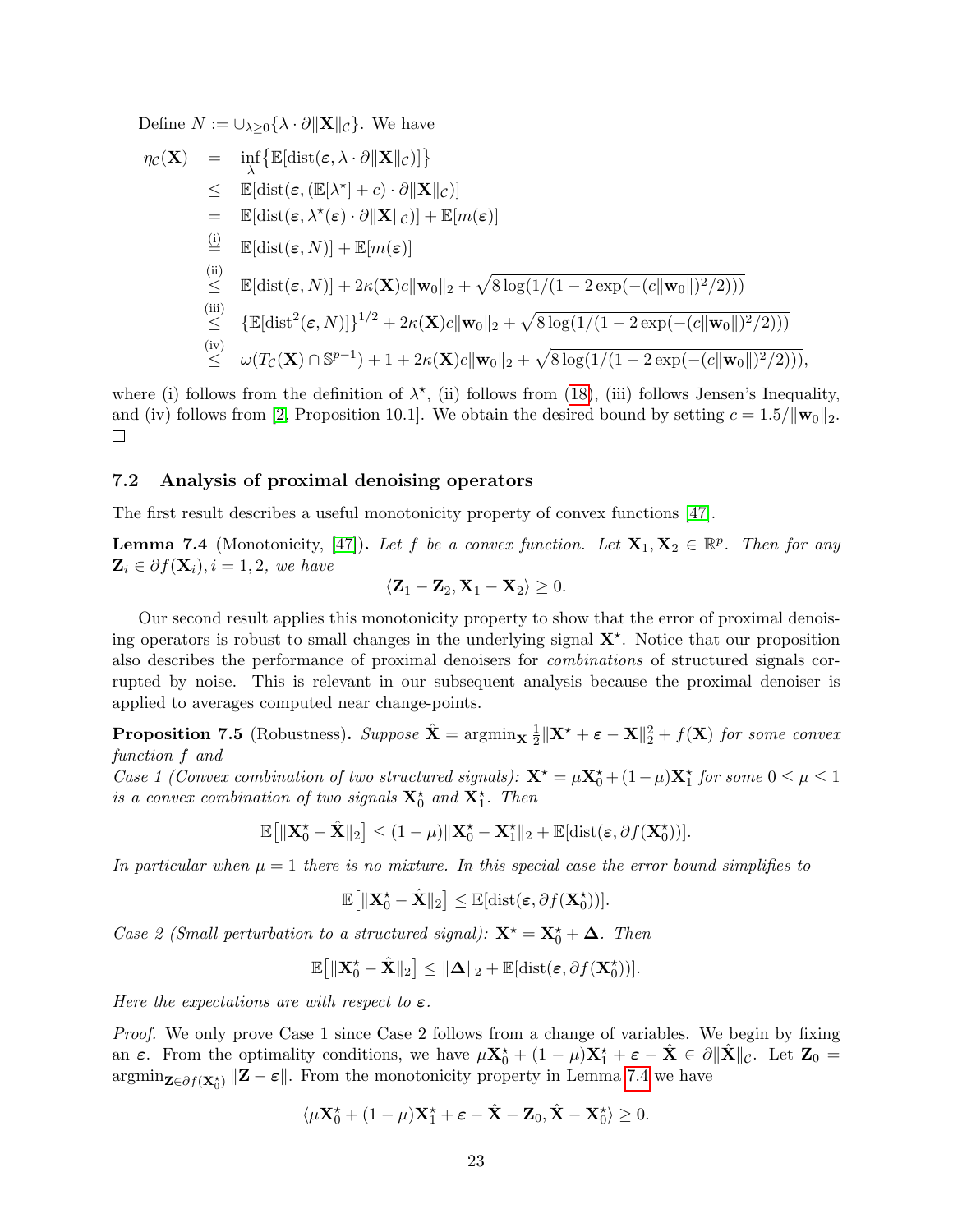Rearranging terms and applying the Cauchy-Schwarz inequality, we obtain

$$
(1-\mu)\|\mathbf{X}_0^{\star}-\mathbf{X}_1^{\star}\|_2\|\mathbf{X}_0^{\star}-\hat{\mathbf{X}}\|_2+\|\mathbf{Z}_0-\boldsymbol{\varepsilon}\|_2\|\mathbf{X}_0^{\star}-\hat{\mathbf{X}}\|_2\geq\|\mathbf{X}_0^{\star}-\hat{\mathbf{X}}\|_2^2.
$$

Finally, we divide through by  $\|\mathbf{X}_0^* - \hat{\mathbf{X}}\|_2$  and take expectations on both sides with respect to  $\varepsilon$  to obtain the desired result. П

The final result concerns a Lipschitz property of proximal operators. Demonstrating such a property allows us to subsequently appeal to concentration of measure results [\[43\]](#page-18-14).

<span id="page-23-2"></span>**Lemma 7.6** (Proximal operators are non-expansive, Section 5 of [\[48\]](#page-18-16)). Suppose f is a convex function. Let  $X(\varepsilon)$  be the optimal solution of the following optimization problem

<span id="page-23-1"></span>
$$
\hat{\mathbf{X}}(\boldsymbol{\varepsilon}) = \underset{\mathbf{X}}{\operatorname{argmin}} \frac{1}{2} ||\mathbf{X}^{\star} + \boldsymbol{\varepsilon} - \mathbf{X}||_2^2 + f(\mathbf{X}).
$$
\n(19)

Then  $\|\varepsilon_1 - \varepsilon_2\|_2 > \|\hat{\mathbf{X}}(\varepsilon_1) - \hat{\mathbf{X}}(\varepsilon_2)\|_2.$ 

<span id="page-23-3"></span>**Corollary 7.7.** Fix an  $\mathbf{X}^* \in \mathbb{R}^p$ . Define the function  $h : \mathbb{R}^p \mapsto \mathbb{R}$  as  $h(\varepsilon) = ||\hat{\mathbf{X}}(\varepsilon) - \mathbf{X}^*||_2$ , where  $\mathbf{X}(\boldsymbol{\varepsilon})$  is defined in [\(19\)](#page-23-1). Then the function h is 1-Lipschitz.

*Proof.* By applying the triangle inequality twice one has  $\|\hat{\mathbf{X}}(\boldsymbol{\varepsilon}_1) - \hat{\mathbf{X}}(\boldsymbol{\varepsilon}_2)\|_2 \geq ||\|\hat{\mathbf{X}}(\boldsymbol{\varepsilon}_1) - \mathbf{X}^{\star}\|_2$  $||\mathbf{X}^* - \hat{\mathbf{X}}(\varepsilon_2)||_2$ . The result follows from an application of Lemma [7.6.](#page-23-2)

#### <span id="page-23-0"></span>7.3 Proofs of results from Section [3](#page-5-0)

In this section we prove Proposition [3.2](#page-8-0) (our precursor to Theorem [3.1\)](#page-6-1) and Proposition [3.3.](#page-8-1) To simplify notation, we denote  $\eta_c(\mathcal{X})$  by  $\eta$  in this section. First we establish a tertiary result that is useful for obtaining a sharper bound on the accuracy of the locations of the estimated change-points.

<span id="page-23-4"></span> $\bf{Proposition 7.8.}$  Fix an  ${\bf X}^\star\in \mathbb{R}^p$ . Let  $\hat{{\bf X}}_0$  and  $\hat{{\bf X}}_1$  be the optimal solutions to  $\hat{{\bf X}}=\mathop{\rm argmin}\nolimits_{{\bf X}}\frac{1}{2}\|{\bf X}^\star+$ **EXECUTE:**  $\mathcal{L} = \mathbb{E} \times \mathbb{E} \times \mathbb{E} \times \mathbb{E} \times \mathbb{E} \times \mathbb{E} \times \mathbb{E} \times \mathbb{E} \times \mathbb{E} \times \mathbb{E} \times \mathbb{E} \times \mathbb{E} \times \mathbb{E} \times \mathbb{E} \times \mathbb{E} \times \mathbb{E} \times \mathbb{E} \times \mathbb{E} \times \mathbb{E} \times \mathbb{E} \times \mathbb{E} \times \mathbb{E} \times \mathbb{E} \times \mathbb{E} \times \mathbb{E} \times \math$  $\varepsilon - \mathbf{X} \parallel_2^2 + f(\mathbf{X})$  for  $\varepsilon = \varepsilon_0$  and  $\varepsilon = \varepsilon_1$ , respectively  $j(\varepsilon_0, \varepsilon_1) := ||\hat{\mathbf{X}}_0 - \hat{\mathbf{X}}_1||_2$ . Then j is  $\sqrt{2}$ -Lipschitz.

*Proof.* Let  $\{\hat{\mathbf{X}}_0^1, \hat{\mathbf{X}}_1^1\}$  and  $\{\hat{\mathbf{X}}_0^2, \hat{\mathbf{X}}_1^2\}$  be the optimal solutions corresponding to the two instantiations  $(\epsilon_0^1, \epsilon_1^1)$  and  $(\epsilon_0^2, \epsilon_1^2)$  of the vectors  $(\epsilon_0, \epsilon_1)$ . From Lemma [7.6,](#page-23-2) we have  $\|\hat{\mathbf{X}}_0^1 - \hat{\mathbf{X}}_0^2\|_2 \leq \|\epsilon_0^1 - \epsilon_0^2\|_2$ and  $\|\hat{\mathbf{X}}_1^1 - \hat{\mathbf{X}}_1^2\|_2 \leq \|\boldsymbol{\varepsilon}_1^1 - \boldsymbol{\varepsilon}_1^2\|_2$ . By applying the triangle inequality, we have  $\|\hat{\mathbf{X}}_0^1 - \hat{\mathbf{X}}_1^1\|_2 \leq$  $\|\hat{\mathbf{X}}_0^1 - \hat{\mathbf{X}}_0^2\|_2 + \|\hat{\mathbf{X}}_0^2 - \hat{\mathbf{X}}_1^2\|_2 + \|\hat{\mathbf{X}}_1^2 - \hat{\mathbf{X}}_1^1\|_2.$  Then

$$
\begin{aligned} |\|\hat{\mathbf{X}}_0^1 - \hat{\mathbf{X}}_1^1\|_2 - \|\hat{\mathbf{X}}_0^2 - \hat{\mathbf{X}}_1^2\|_2| &\leq \|\hat{\mathbf{X}}_0^1 - \hat{\mathbf{X}}_0^2\|_2 + \|\hat{\mathbf{X}}_1^2 - \hat{\mathbf{X}}_1^1\|_2 \\ &\leq \|\varepsilon_0^1 - \varepsilon_0^2\|_2 + \|\varepsilon_1^1 - \varepsilon_1^2\|_2 \\ &\leq \sqrt{2}\|(\varepsilon_0^1, \varepsilon_1^1) - (\varepsilon_0^2, \varepsilon_1^2)\|_2. \end{aligned}
$$

Hence, *j* is  $\sqrt{2}$ -Lipschitz.

Proof of Proposition [3.2](#page-8-0) We divide the proof into three parts corresponding to the three events of interest.

Part one  $[\mathbb{P}(E_1^c) \leq 2n^{1-r^2}]$ : For each change-point  $t \in \tau^*$ , define the following event  $E_{1,t}$ : { $S_t \geq$  $\gamma$ }. Clearly,  $E_1^c = \bigcup_{t \in \tau^*} E_{1,t}^c$ . We will prove that  $\mathbb{P}(E_{1,t}^c) \leq 2n^{-r^2}$ . By taking a union bound over all  $t \in \tau^*$ , we have

$$
\mathbb{P}(E_1^c) = \mathbb{P}(\bigcup_{t \in \tau^{\star}} E_{1,t}^c) \le \sum_{t \in \tau^{\star}} \mathbb{P}(E_{1,t}^c) \le 2|\tau^{\star}|n^{-r^2} \le 2n^{1-r^2}.
$$

 $\Box$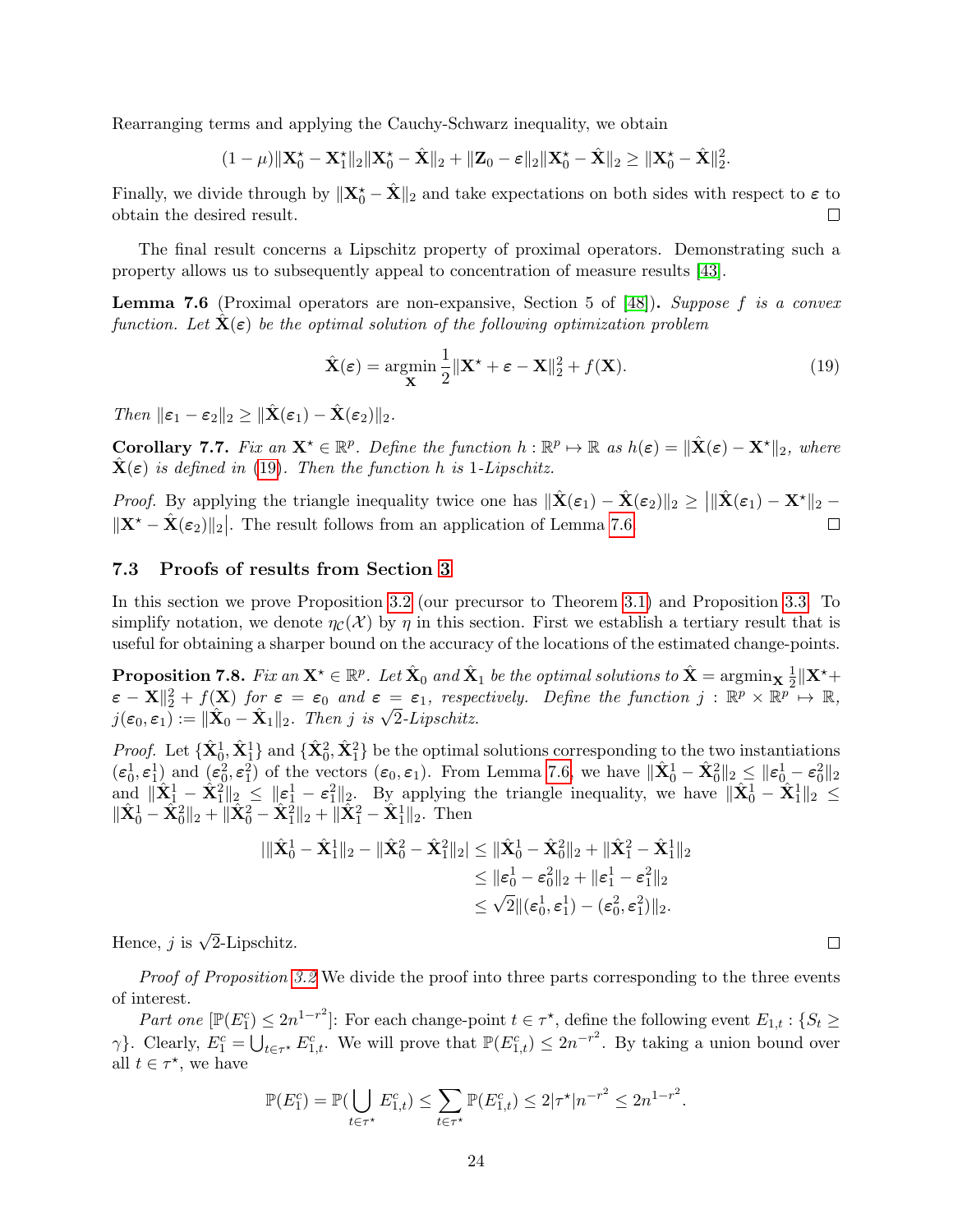We now prove that  $\mathbb{P}(E_{1,t}^c) \leq 2n^{-r^2}$ . Conditioning on the event  $E_{1,t}^c$ , and by the triangle inequality, we have

$$
\gamma > ||\hat{\mathbf{X}}[t-\theta+1] - \hat{\mathbf{X}}[t+1]||_2
$$
  
\n
$$
\geq - ||\mathbf{X}^{\star}[t-\theta+1] - \hat{\mathbf{X}}[t-\theta+1]||_2 + ||\mathbf{X}^{\star}[t+1] - \mathbf{X}^{\star}[t-\theta+1]||_2 - ||\hat{\mathbf{X}}[t+1] - \mathbf{X}^{\star}[t+1]||_2.
$$

Since  $\|\mathbf{X}^\star[t+1] - \mathbf{X}^\star[t-\theta+1]\|_2 \geq \Delta_{\min} \geq 2\gamma$ , one of the two events  $\{\|\hat{\mathbf{X}}[t-\theta+1] - \mathbf{X}^\star[t]\|_2 \geq \gamma/2\}$  or  $\{\|\hat{\mathbf{X}}[t+1] - \mathbf{X}^{\star}[t+1]\|_{2} \geq \gamma/2\}$  must occur. Also, since  $t \in \tau^{\star}$ , we have  $|t-t'| \geq \theta$  for all  $t' \in \tau^{\star} \setminus \{t\}$ . Hence the signal is constant over the time instances  $\{t - \theta + 1, \ldots, t\}$  and  $\{t + 1, \ldots, t + \theta\}$ . By applying Proposition [7.5,](#page-22-2) we have the inequalities  $\mathbb{E}[\|\mathbf{X}^{\star}[t-\theta+1] - \hat{\mathbf{X}}[t-\theta+1]\|_2] \le \frac{\sigma}{\sqrt{\theta}}\eta$  and  $\mathbb{E}[\|\hat{\mathbf{X}}[t+1] - \mathbf{X}^{\star}[t+1]\|_2] \le \frac{\sigma}{\sqrt{\theta}}\eta$ . Thus

$$
\mathbb{P}(E_{1,t}^c) \leq \mathbb{P}(\|\hat{\mathbf{X}}[t-\theta+1] - \mathbf{X}^{\star}[t]\|_{2} \geq \gamma/2) + \mathbb{P}(\|\hat{\mathbf{X}}[t+1] - \mathbf{X}^{\star}[t+1]\|_{2} \geq \gamma/2) \leq \mathbb{P}(\|\hat{\mathbf{X}}[t-\theta+1] - \mathbf{X}^{\star}[t]\|_{2} \geq \mathbb{E}[\|\hat{\mathbf{X}}[t-\theta+1] - \mathbf{X}^{\star}[t]\|_{2}] + r\sqrt{\sigma^{2}/\theta}\sqrt{2\log n} \n+ \mathbb{P}(\|\hat{\mathbf{X}}[t+1] - \mathbf{X}^{\star}[t+1]\|_{2} \geq \mathbb{E}[\|\hat{\mathbf{X}}[t+1] - \mathbf{X}^{\star}[t+1]\|_{2}] + r\sqrt{\sigma^{2}/\theta}\sqrt{2\log n} \n\leq 2\exp(-(r\sqrt{2\log n})^{2}/2) = 2n^{-r^{2}}
$$

where the last inequality follows from Corollary [7.7](#page-23-3) and from [\[43,](#page-18-14) Theorem 5.3].

Part two  $[\mathbb{P}(E_2^c) \leq 2n^{1-r^2}]$ : We prove that  $\mathbb{P}(E_2^c) \leq 2n^{1-r^2}$  in essentially the same manner in which we showed that  $\mathbb{P}(E_1^c) \leq 2n^{1-r^2}$ . For all  $t \in \tau_{\text{far}}$ , define  $E_{2,t}$  as the event  $E_{2,t} := \{ ||\hat{\mathbf{X}}[t - \theta + \hat{\mathbf{X}}(t - \hat{\theta})|| > \tau_{\text{far}}\}$  $1]-\hat{\mathbf{X}}[t+1]\|_2 \leq \gamma\}.$  Then  $E_2^c = \bigcup_{t \in \tau_{\text{far}}} E_{2,t}^c$ . We will start by proving that  $\mathbb{P}(E_{2,t}^c) \leq 2n^{-r^2}$ .

By applying the triangle inequality and conditioning on the event  $E_{2,t}^c$  holding for some  $t \in \tau_{\text{far}}$ , we have  $\|\hat{\mathbf{X}}[t-\theta+1] - \mathbf{X}^{\star}[t+1]\|_2 + \|\mathbf{X}^{\star}[t+1] - \hat{\mathbf{X}}[t+1]\|_2 > \|\hat{\mathbf{X}}[t-\theta+1] - \hat{\mathbf{X}}[t+1]\|_2 > \gamma.$  Consequently, one of the two events  $\{\|\hat{\mathbf{X}}[t - \theta + 1] - \mathbf{X}^{\star}[t + 1]\|_2 \geq \gamma/2\}$  or  $\{\|\mathbf{X}^{\star}[t + 1] - \hat{\mathbf{X}}[t + 1]\|_2 \geq \gamma/2\}$  must hold. Since  $t \in \tau_{\text{far}}$ , we have  $|t - t^*| > \theta$  for all  $t^* \in \tau^*$ , and thus the signal is constant over the time instances  $\{t-\theta+1,\ldots,t+\theta\}$ . By Proposition [7.5,](#page-22-2) we have  $\mathbb{E}[\|\hat{\mathbf{X}}[t-\theta+1]-\mathbf{X}^{\star}[t-\theta+1]\|_2] \leq \frac{\sigma}{\sqrt{\theta}}\eta$ and  $\mathbb{E}[\|\hat{\mathbf{X}}[t+1] - \mathbf{X}^{\star}[t+1]\|_2] \le \frac{\sigma}{\sqrt{\theta}}\eta$ . This implies that we have that at least one of the following two events  $\{\|\hat{\mathbf{X}}[t - \theta + 1] - \mathbf{X}^{\star}[t - \theta + 1]\|_2 \ge \mathbb{E}[\|\hat{\mathbf{X}}[t - \theta + 1] - \mathbf{X}^{\star}[t - \theta + 1]\|_2] + r\sqrt{\sigma^2/\theta}\sqrt{2\log n}\}$ or  $\{\|\hat{\mathbf{X}}[t+1] - \mathbf{X}^*[t+1]\|_2 \ge \mathbb{E}[\|\hat{\mathbf{X}}[t+1] - \mathbf{X}^*[t+1]\|_2] + r\sqrt{\sigma^2/\theta}\sqrt{2\log n}\}\)$  holds.

From Corollary [7.7](#page-23-3) and from [\[43,](#page-18-14) Theorem 5.3], we have that the probability of either event (corresponding to these two inequalities) occuring is less than  $2 \exp(-(r \cos \theta))$ ≀∪i  $\overline{2 \log n}$ <sup>2</sup>/2) =  $2n^{-r^2}$ . Thus

$$
\mathbb{P}(E_2^c) = \mathbb{P}(\bigcup_{t \in \tau_{\text{far}}} E_{2,t}^c) \le \sum_{t \in \tau_{\text{far}}} \mathbb{P}(E_{2,t}^c) \le 2|\tau_{\text{far}}|n^{-r^2} \le 2n^{1-r^2},
$$

as required.

Part three  $[\mathbb{P}(E_3^c) \leq n^{1-r^2}]$ : Let us now consider the event  $E_3$ . To simplify notation, we define  $l := 4r\sqrt{\log n}/\eta$ . To prove this part of the proposition, we show a slightly stronger result  $\mathbb{P}(E_3^c) \leq 4\theta |\tau^{\star}| \exp(-l^2\eta^2/16)$ . Since  $\theta |\tau^{\star}| \leq n/4$ , our bound would imply that  $\mathbb{P}(E_3^c) \leq n^{1-r^2}$ .

For all pairs  $(t, \delta) \in \tau_{\text{buffer}}$ , define the event  $E_{3,t,\delta} = \{ ||\hat{\mathbf{X}}[t+1] - \hat{\mathbf{X}}[t-\theta+1]||_2 > ||\hat{\mathbf{X}}[t+1+$  $\delta] - \hat{\mathbf{X}}[t-\theta+1+\delta] \|_{2}$ . Then  $E_3^c = \bigcup_{(t,\delta) \in \tau_{\text{buffer}}} E_{3,t,\delta}^c$ . We start by proving the following bound

$$
\mathbb{P}(E_{3,t,\delta}^c) \le 2\exp(-l^2\eta^2/16)
$$

for all pairs  $(t, \delta)$  in  $\tau_{\text{buffer}}$ . Fix one such pair and let  $\Delta_t$  denote the magnitude of the change at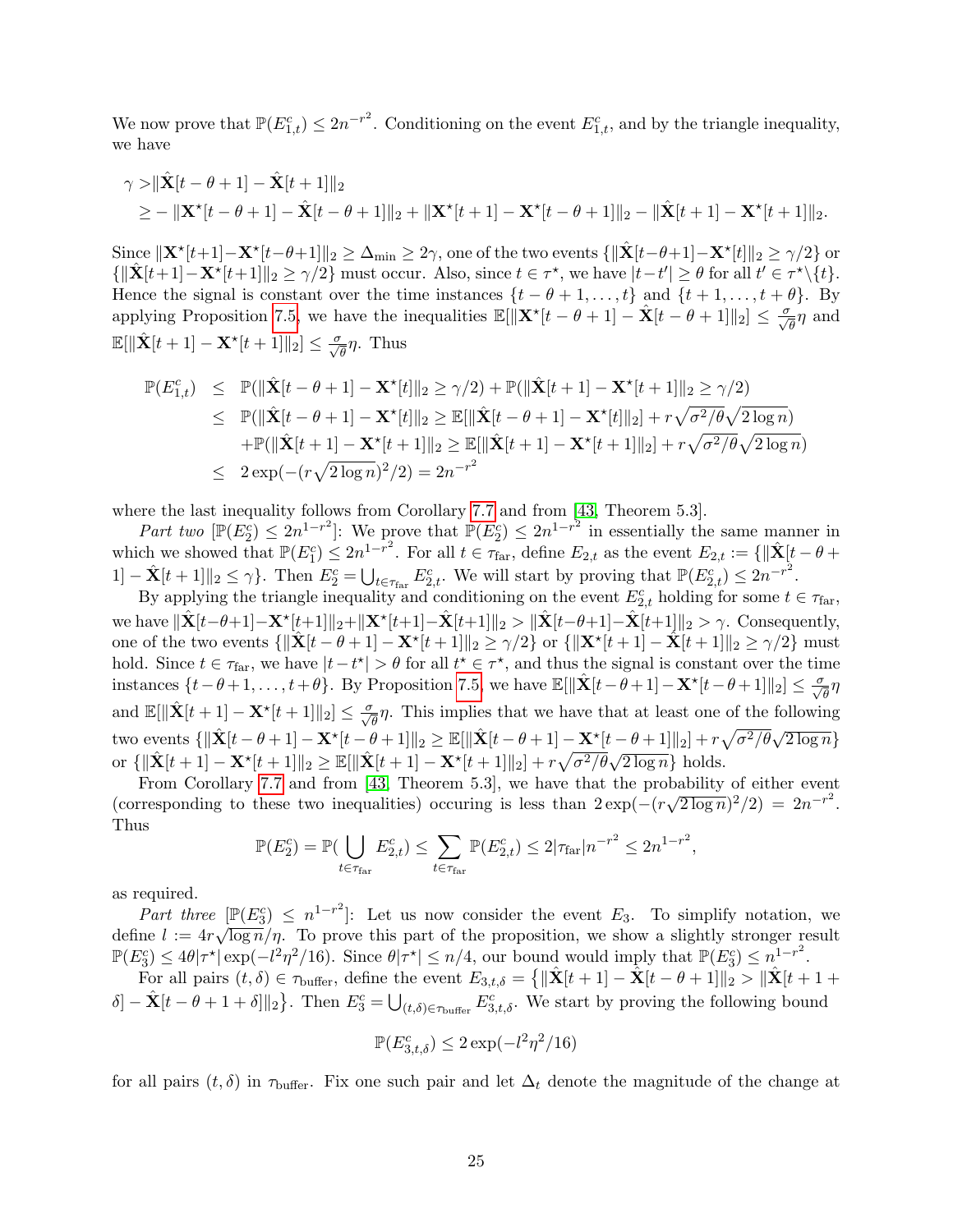$t \in \tau^*$ . From the triangle inequality and Proposition [7.5](#page-22-2) we have that

$$
\mathbb{E}[\|\hat{\mathbf{X}}[t+1] - \hat{\mathbf{X}}[t-\theta+1]\|_2] \n\geq -\mathbb{E}[\|\hat{\mathbf{X}}[t+1] - \mathbf{X}^*[t+1]\|_2] \n+ \mathbb{E}[\|\mathbf{X}^*[t+1] - \mathbf{X}^*[t-\theta+1]\|_2] - \mathbb{E}[\|\mathbf{X}^*[t-\theta+1] - \hat{\mathbf{X}}[t-\theta+1]\|_2] \n\geq \Delta_t - 2\sqrt{\sigma^2/\theta\eta}.
$$

Suppose that  $\delta \geq 0$ . By similarly applying the triangle inequality and Proposition [7.5](#page-22-2) we have

$$
\mathbb{E}[\|\hat{\mathbf{X}}[t+1+\delta]-\hat{\mathbf{X}}[t-\theta+1+\delta]\|_2]
$$
  
\n
$$
\leq \mathbb{E}[\|\hat{\mathbf{X}}[t+1+\delta]-\mathbf{X}^{\star}[t+1]\|_2]+\mathbb{E}[\|\mathbf{X}^{\star}[t+1]-\hat{\mathbf{X}}[t-\theta+1+\delta]\|_2]
$$
  
\n
$$
\leq (1-\delta/\theta)\Delta_t+2\sqrt{\sigma^2/\theta}\eta.
$$

A similar set of computations will show that  $\mathbb{E}[\|\hat{\mathbf{X}}[t + 1 + \delta] - \hat{\mathbf{X}}[t - \theta + 1 + \delta]\|_2] \leq (1 + \delta/\theta)\Delta_t +$  $2\sqrt{\sigma^2/\theta}\eta$  for  $\delta < 0$ . Combining these inequalities and using the range of values of  $\delta$  we have

<span id="page-25-0"></span>
$$
\mathbb{E}[\|\hat{\mathbf{X}}[t+1] - \hat{\mathbf{X}}[t-\theta+1]\|_2] - \mathbb{E}[\|\hat{\mathbf{X}}[t+1+\delta] - \hat{\mathbf{X}}[t-\theta+1+\delta]\|_2] \ge \frac{|\delta|}{\theta} \Delta_t - 4\frac{\sigma}{\sqrt{\theta}}\eta
$$
  

$$
\ge l\frac{\sigma}{\sqrt{\theta}}\eta.
$$
 (20)

Then

$$
\mathbb{P}(E_{3,t,\delta}^c) = \mathbb{P}(\|\hat{\mathbf{X}}[t+1+\delta] - \hat{\mathbf{X}}[t-\theta+1+\delta]\|_2 > \|\hat{\mathbf{X}}[t+1] - \hat{\mathbf{X}}[t-\theta+1]\|_2)
$$
\n
$$
\overset{(i)}{\leq} \mathbb{P}\Big(\|\hat{\mathbf{X}}[t+1+\delta] - \hat{\mathbf{X}}[t-\theta+1+\delta]\|_2 - \|\hat{\mathbf{X}}[t+1] - \hat{\mathbf{X}}[t-\theta+1]\|_2
$$
\n
$$
+ \mathbb{E}[\|\hat{\mathbf{X}}[t+1] - \hat{\mathbf{X}}[t-\theta+1]\|_2] - \mathbb{E}[\|\hat{\mathbf{X}}[t+1+\delta] - \hat{\mathbf{X}}[t-\theta+1+\delta]\|_2] \geq \frac{l\sigma}{\sqrt{\theta}}\eta\Big)
$$
\n
$$
\overset{(ii)}{\leq} \mathbb{P}\Big(\mathbb{E}[\|\hat{\mathbf{X}}[t+1] - \hat{\mathbf{X}}[t-\theta+1]\|_2] - \|\hat{\mathbf{X}}[t+1] - \hat{\mathbf{X}}[t-\theta+1]\|_2 \geq \frac{l\sigma}{2\sqrt{\theta}}\eta\Big)
$$
\n
$$
+ \mathbb{P}\Big(\|\hat{\mathbf{X}}[t+1+\delta] - \hat{\mathbf{X}}[t-\theta+1+\delta]\|_2 - \mathbb{E}[\|\hat{\mathbf{X}}[t+1+\delta] - \hat{\mathbf{X}}[t-\theta+1+\delta]\|_2]
$$
\n
$$
\geq \frac{l\sigma}{2\sqrt{\theta}}\eta\Big)
$$
\n
$$
\overset{(iii)}{\leq} 2 \exp(-l^2\eta^2/16),
$$

where (i) follows from [\(20\)](#page-25-0), (ii) follows from the triangle inequality, and (iii) follows from Proposition [7.8](#page-23-4) and from [\[43,](#page-18-14) Theorem 5.3]. Since  $E_3^c = \bigcup_{(t,\delta) \in \tau_{\text{buffer}}} E_{3,t,\delta}^c$ , we have via a union bound

$$
\mathbb{P}(E_3^c) \le \sum_{(t,\delta)\in\tau_{\text{buffer}}} \mathbb{P}(E_{3,t,\delta}^c) \le 2|\tau_{\text{buffer}}| \exp(-l^2\eta^2/16) \le 4\theta|\tau^{\star}| \exp(-l^2\eta^2/16).
$$

This concludes the proof of Proposition [3.2.](#page-8-0)  $\Box$ 

Before proving Proposition [3.3](#page-8-1) we require a short lemma.